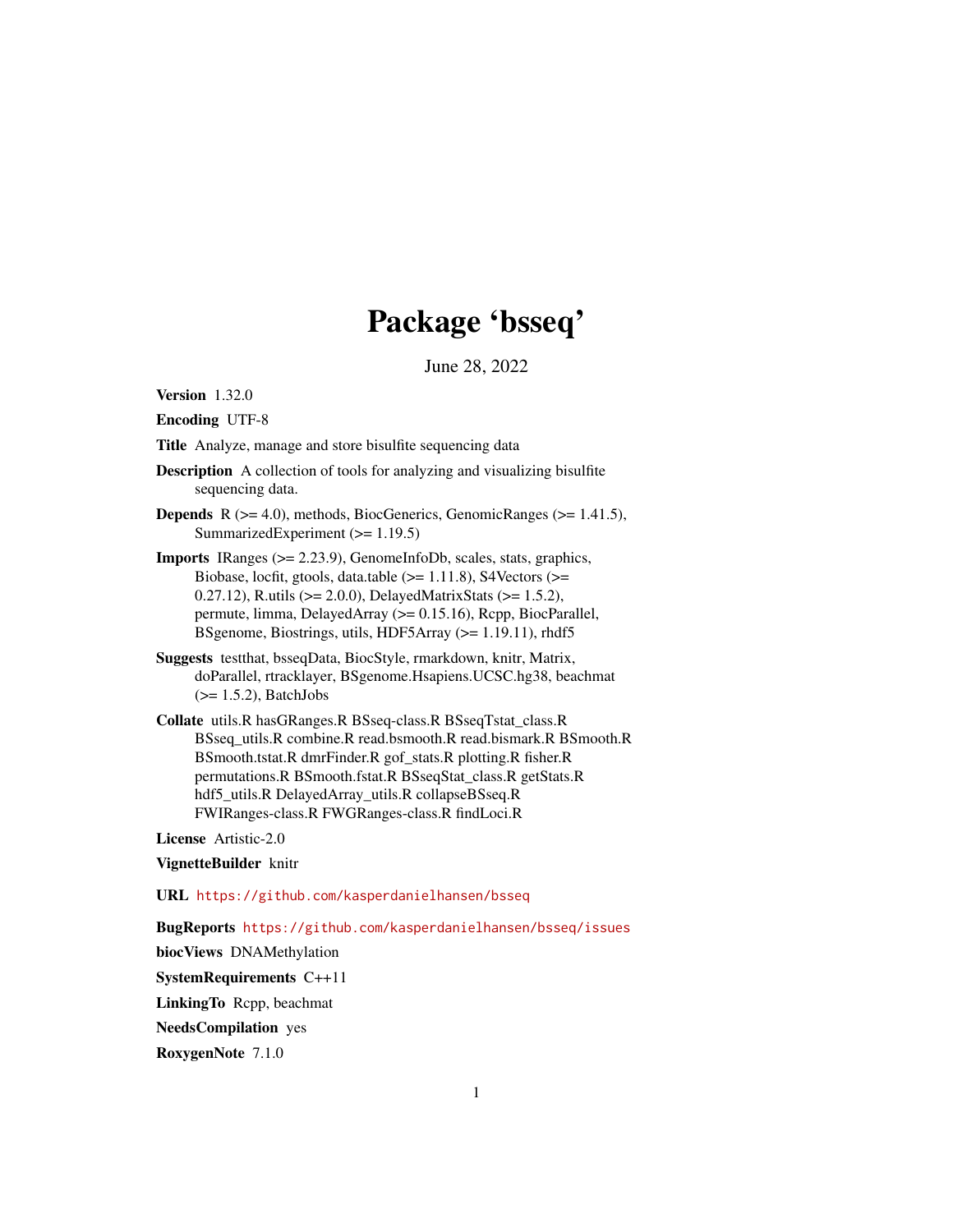2 BS.chr.22

<span id="page-1-0"></span>

git\_url https://git.bioconductor.org/packages/bsseq

git\_branch RELEASE\_3\_15

git\_last\_commit a0c1eac

git\_last\_commit\_date 2022-04-26

Date/Publication 2022-06-28

Author Kasper Daniel Hansen [aut, cre], Peter Hickey [aut]

Maintainer Kasper Daniel Hansen <kasperdanielhansen@gmail.com>

# R topics documented:

|       | BS.chr22                                                                                                           | $\overline{2}$ |
|-------|--------------------------------------------------------------------------------------------------------------------|----------------|
|       | <b>B</b> Smooth                                                                                                    | 3              |
|       |                                                                                                                    | 7              |
|       |                                                                                                                    | -9             |
|       |                                                                                                                    | 10             |
|       |                                                                                                                    | 13             |
|       |                                                                                                                    | -15            |
|       |                                                                                                                    | -16            |
|       |                                                                                                                    | -17            |
|       |                                                                                                                    | -19            |
|       |                                                                                                                    | 20             |
|       |                                                                                                                    | 22             |
|       |                                                                                                                    | 22             |
|       |                                                                                                                    | 24             |
|       |                                                                                                                    | 25             |
|       | GoodnessOfFit                                                                                                      | 26             |
|       |                                                                                                                    | 28             |
|       | $plotRegion \dots \dots \dots \dots \dots \dots \dots \dots \dots \dots \dots \dots \dots \dots \dots \dots \dots$ | 29             |
|       |                                                                                                                    | -31            |
|       |                                                                                                                    | 37             |
|       | read umtab                                                                                                         | 38             |
| Index |                                                                                                                    | 40             |

BS.chr22 *Whole-genome bisulfite sequencing for chromosome 22 from Lister et al.*

# Description

This dataset represents chromosome 22 from the IMR90 cell line sequenced in Lister et al. Only CpG methylation are included (there were very few non-CpG loci). The two samples are two different extractions from the same cell line (ie. technical replicates), and are pooled in the analysis in the original paper.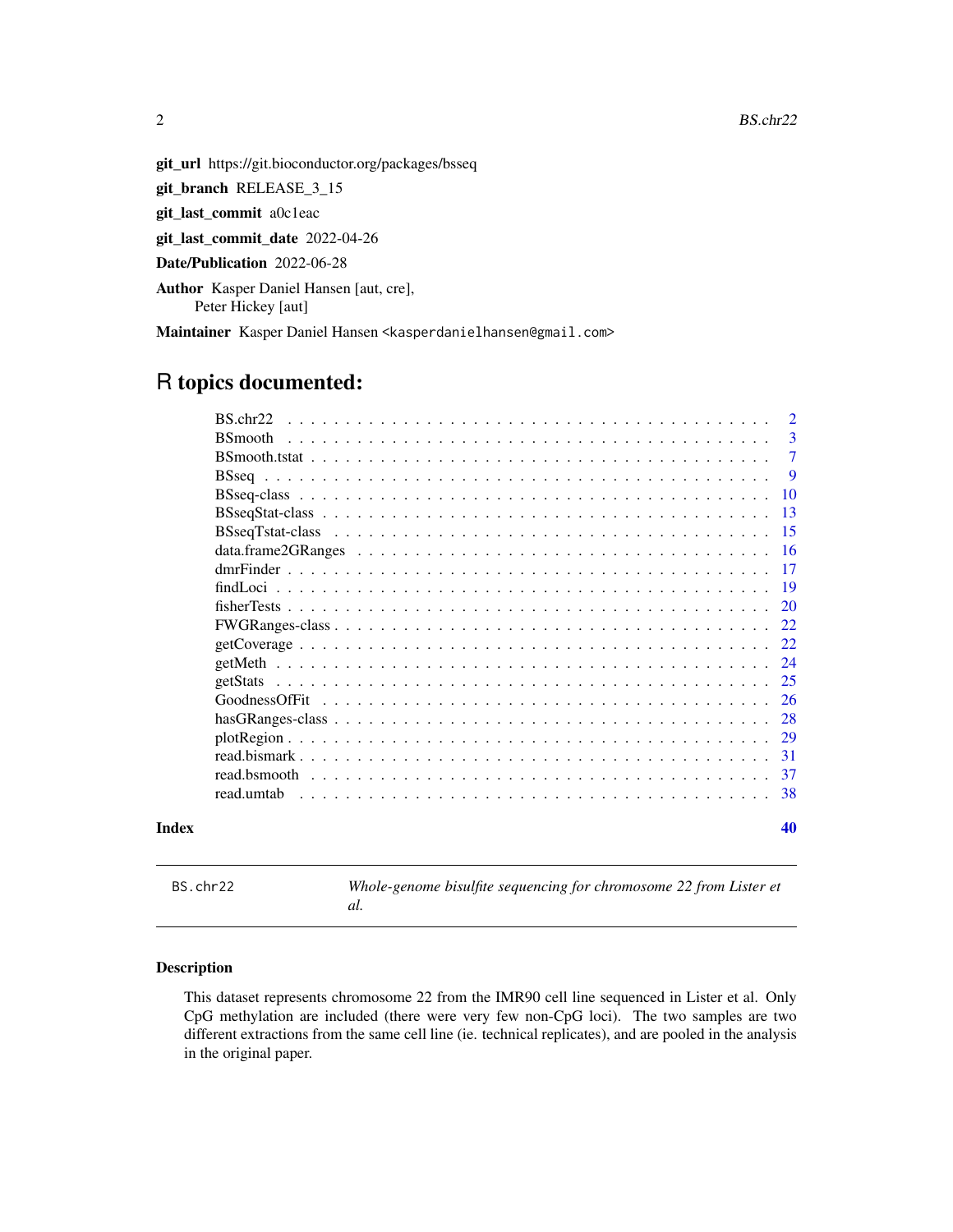#### <span id="page-2-0"></span>BSmooth 3

# Usage

data(BS.chr22)

# Format

An object of class BSseq.

# Details

All coordinates are in hg18.

# Source

Obtained from [http://neomorph.salk.edu/human\\_methylome/data.html](http://neomorph.salk.edu/human_methylome/data.html) specifically the files [mc\\_imr90\\_r1.tar.gz](mc_imr90_r1.tar.gz) and [mc\\_imr90\\_r2.tar.gz](mc_imr90_r2.tar.gz). A script which downloads these files and constructs the BS.chr22 object may be found in 'inst/scripts/get\_BS.chr22.R', see the example.

# References

R Lister et al. *Human DNA methylomes at base resolution show widespread epigenomic differences*. Nature (2009) 462, 315-322.

# Examples

```
data(BS.chr22)
BS.chr22
script <- system.file("scripts", "get_BS.chr22.R", package = "bsseq")
script
readLines(script)
```
<span id="page-2-1"></span>BSmooth *BSmooth, smoothing bisulfite sequence data*

# Description

This implements the BSmooth algorithm for estimating methylation levels from bisulfite sequencing data.

#### Usage

```
BSmooth(BSseq,
        ns = 70,
        h = 1000,maxGap = 10^8.
        keep.se = FALSE,
        BPPARAM = bpparam(),
        chunkdim = NULL,
        level = NULL,verbose = getOption("verbose"))
```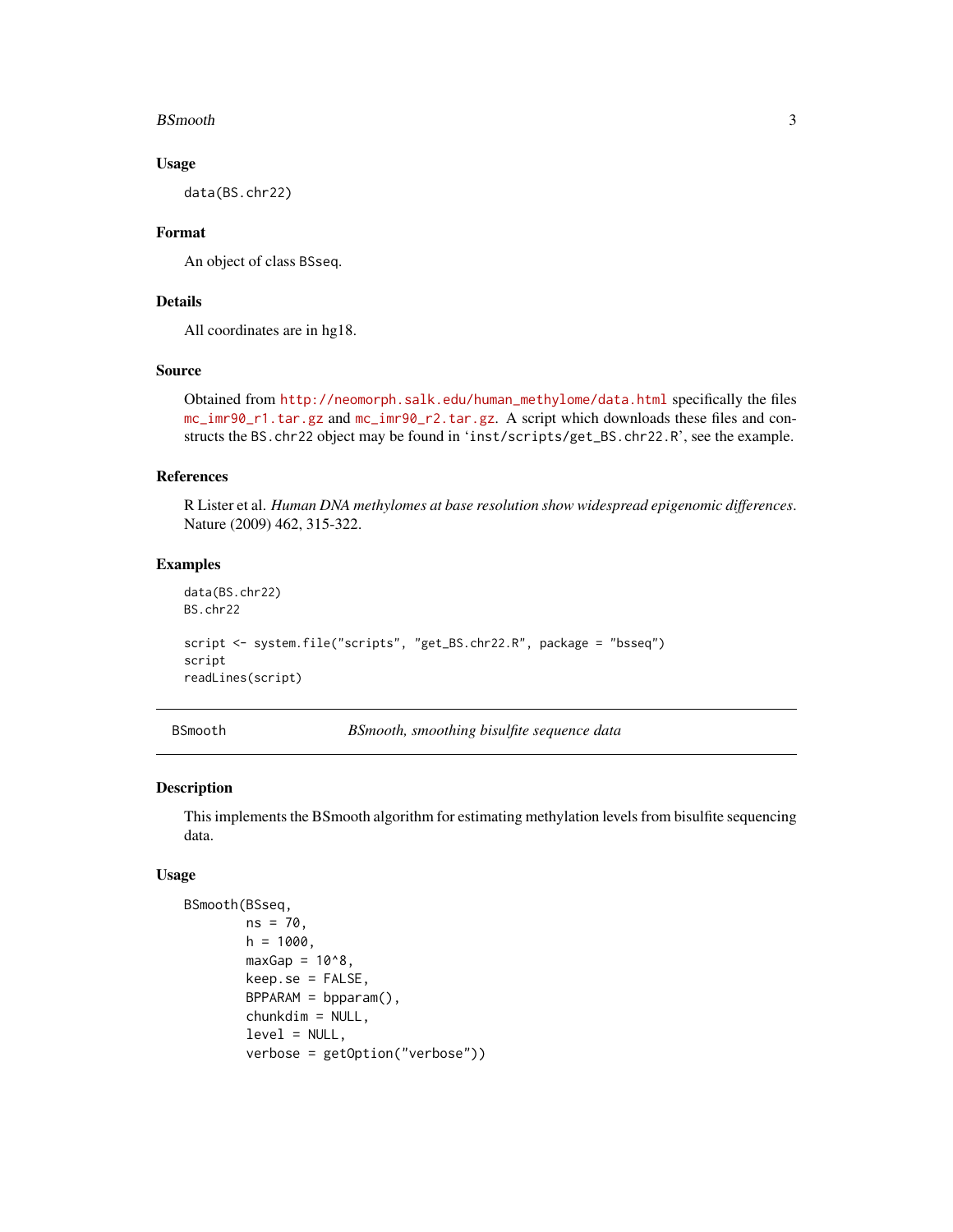# <span id="page-3-0"></span>**Arguments**

| <b>BSseq</b>   | An object of class BSseq.                                                                                                                                                                                                                                                                                                                                                                                                                                                                      |
|----------------|------------------------------------------------------------------------------------------------------------------------------------------------------------------------------------------------------------------------------------------------------------------------------------------------------------------------------------------------------------------------------------------------------------------------------------------------------------------------------------------------|
| ns             | The minimum number of methylation loci in a smoothing window.                                                                                                                                                                                                                                                                                                                                                                                                                                  |
| h              | The minimum smoothing window, in bases.                                                                                                                                                                                                                                                                                                                                                                                                                                                        |
| maxGap         | The maximum gap between two methylation loci, before the smoothing is bro-<br>ken across the gap. The default smoothes each chromosome separately.                                                                                                                                                                                                                                                                                                                                             |
| keep.se        | Should the estimated standard errors from the smoothing algorithm be kept. This<br>will make the return object roughly 30 percent bigger and is currently not be<br>used for anything in bsseq.                                                                                                                                                                                                                                                                                                |
| <b>BPPARAM</b> | An optional BiocParallelParam instance determining the parallel back-end to be<br>used during evaluation. Currently supported are SerialParam (Unix, Mac, Win-<br>dows), MulticoreParam (Unix and Mac), SnowParam (Unix, Mac, and Win-<br>dows, limited to single-machine clusters), and BatchJobsParam (Unix, Mac,<br>Windows, only with the in-memory realization backend). See sections 'Par-<br>allelization and progress monitoring' and 'Realization backends' for further de-<br>tails. |
| chunkdim       | <b>Only applicable if BACKEND == "HDF5Array". The dimensions of the chunks to</b><br>use for writing the data to disk. By default, getHDF5DumpChunkDim() using the<br>dimensions of the returned BSseq object will be used. See ? {getHDF5DumpChunkDim}<br>for more information.                                                                                                                                                                                                               |
| level          | <b>Only applicable if BACKEND == "HDF5Array". The compression level to use for</b><br>writing the data to disk. By default, getHDF5DumpCompressionLevel() will be<br>used. See ?getHDF5DumpCompressionLevel for more information.                                                                                                                                                                                                                                                              |
| verbose        | A logical (1) indicating whether progress messages should be printed (default<br>TRUE).                                                                                                                                                                                                                                                                                                                                                                                                        |

#### Details

ns and h are passed to the locfit function. The bandwidth used is the maximum (in genomic distance) of the h and a width big enough to contain ns number of methylation loci.

# Value

An object of class BSseq, containing coefficients used to fit smoothed methylation values and optionally standard errors for these.

# Realization backends

The BSmooth() function creates a new assay to store the coefficients used to construct the smoothed methylation estimates ((coef). An additional assay is also created if keep.se == TRUE (se.coef).

The choice of *realization backend* controls whether these assay(s) are stored in-memory as an ordinary [matrix](#page-0-0) or on-disk as a [HDF5Array,](#page-0-0) for example.

The choice of realization backend is controlled by the BACKEND argument, which defaults to the current value of DelayedArray:[:getAutoRealizationBackend\(](#page-0-0)).

BSmooth supports the following realization backends: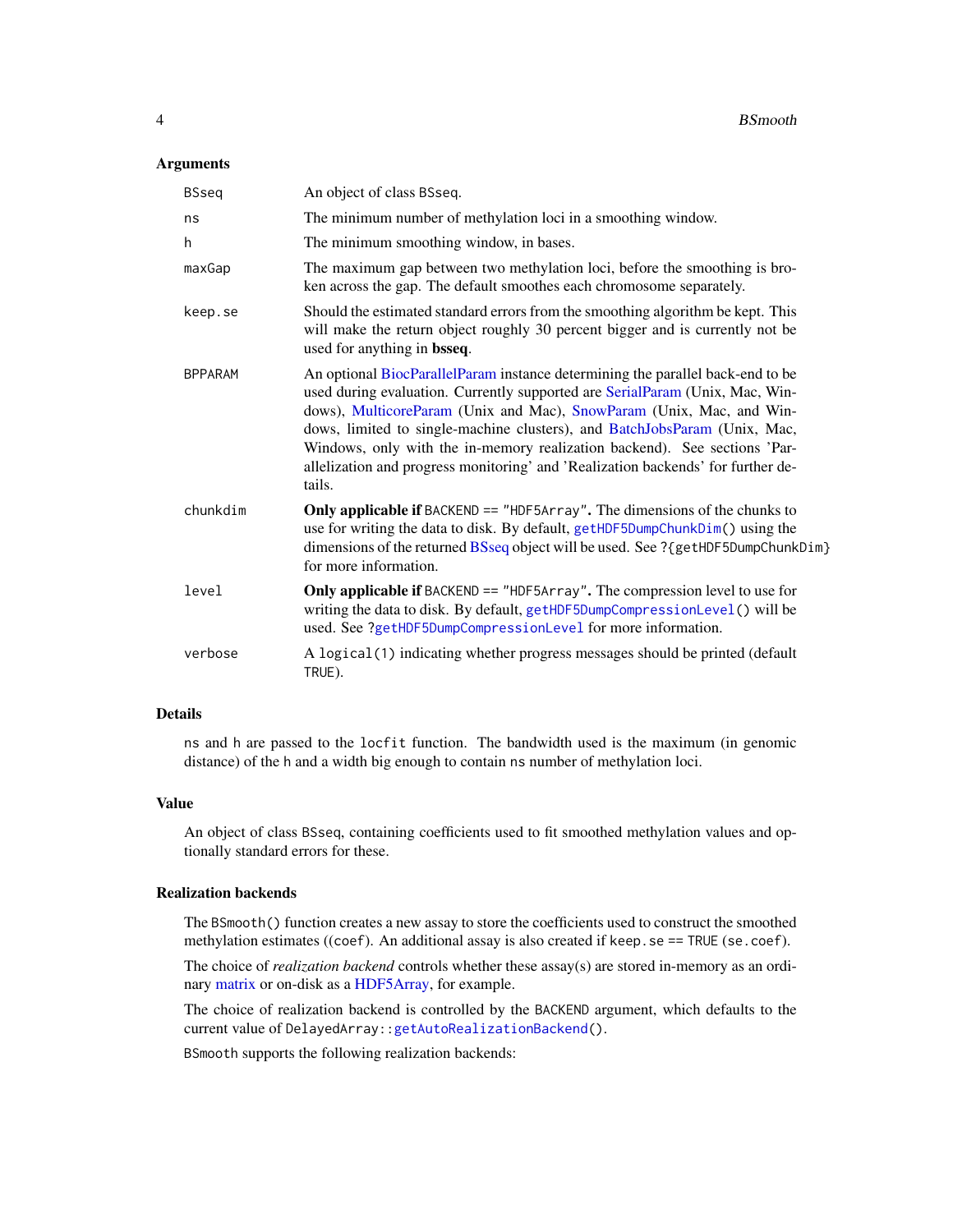#### <span id="page-4-0"></span>BSmooth 5

- NULL (in-memory): This stores each new assay in-memory using an ordinary [matrix.](#page-0-0)
- HDF5Array (on-disk): This stores each new assay on-disk in a HDF5 file using an [HDF5Matrix](#page-0-0) from HDF5Array.

Please note that certain combinations of realization backend and parallelization backend are currently not supported. For example, the [HDF5Array](#page-0-0) realization backend is currently only compatible when used with a single-machine parallelization backend (i.e. it is not compatible with a [SnowParam](#page-0-0) that specifies an *ad hoc* cluster of multiple machines). BSmooth() will issue an error when given such incompatible realization and parallelization backends. Furthermore, to avoid memory usage blow-ups, BSmooth() will issue an error if an in-memory realization backend is used when smoothing a disk-backed **[BSseq](#page-9-1)** object.

Additional arguments related to the realization backend can be passed via the ... argument. These arguments must be named and are passed to the relevant [RealizationSink](#page-0-0) constructor. For example, the ... argument can be used to specify the path to the HDF5 file to be used by BSmooth(). Please see the examples at the bottom of the page.

# Parallelization and progress monitoring

BSmooth() now uses the **BiocParallel** package to implement parallelization. This brings some notable improvements:

- Smoothed results can now be written directly to an on-disk realization backend by the worker. This dramatically reduces memory usage compared to previous versions of **bsseq** that required all results be retained in-memory.
- Parallelization is now supported on Windows through the use of a [SnowParam](#page-0-0) object as the value of BPPARAM.
- Detailed and extensive job logging facilities.

All parallelization options are controlled via the BPPARAM argument. In general, we recommend that users combine multicore (single-machine) parallelization with an on-disk realization backend (see section, 'Realization backend'). For Unix and Mac users, this means using a [MulticoreParam.](#page-0-0) For Windows users, this means using a single-machine [SnowParam.](#page-0-0) Please consult the **BiocParallel** documentation to take full advantage of the more advanced features.

Deprecated arguments: parallelBy, mc.cores, and mc.preschedule are deprecated and will be removed in subsequent releases of bsseq. These arguments were necessary when BSmooth() used the parallel package to implement parallelization, but this functionality is superseded by the aforementioned use of BiocParallel. We recommend that users who previously relied on these arguments switch to BPPARAM = MulticoreParam(workers = mc.cores, progressbar = TRUE).

Progress monitoring: A useful feature of BiocParallel are progress bars to monitor the status of long-running jobs, such as BSmooth(). Progress bars are controlled via the progressbar argument in the [BiocParallelParam](#page-0-0) constructor. Progress bars replace the use of the deprecated verbose argument to print out information on the status of BSmooth().

BiocParallel also supports extensive and detailed logging facilities. Please consult the BiocParallel documentation to take full advantage these advanced features.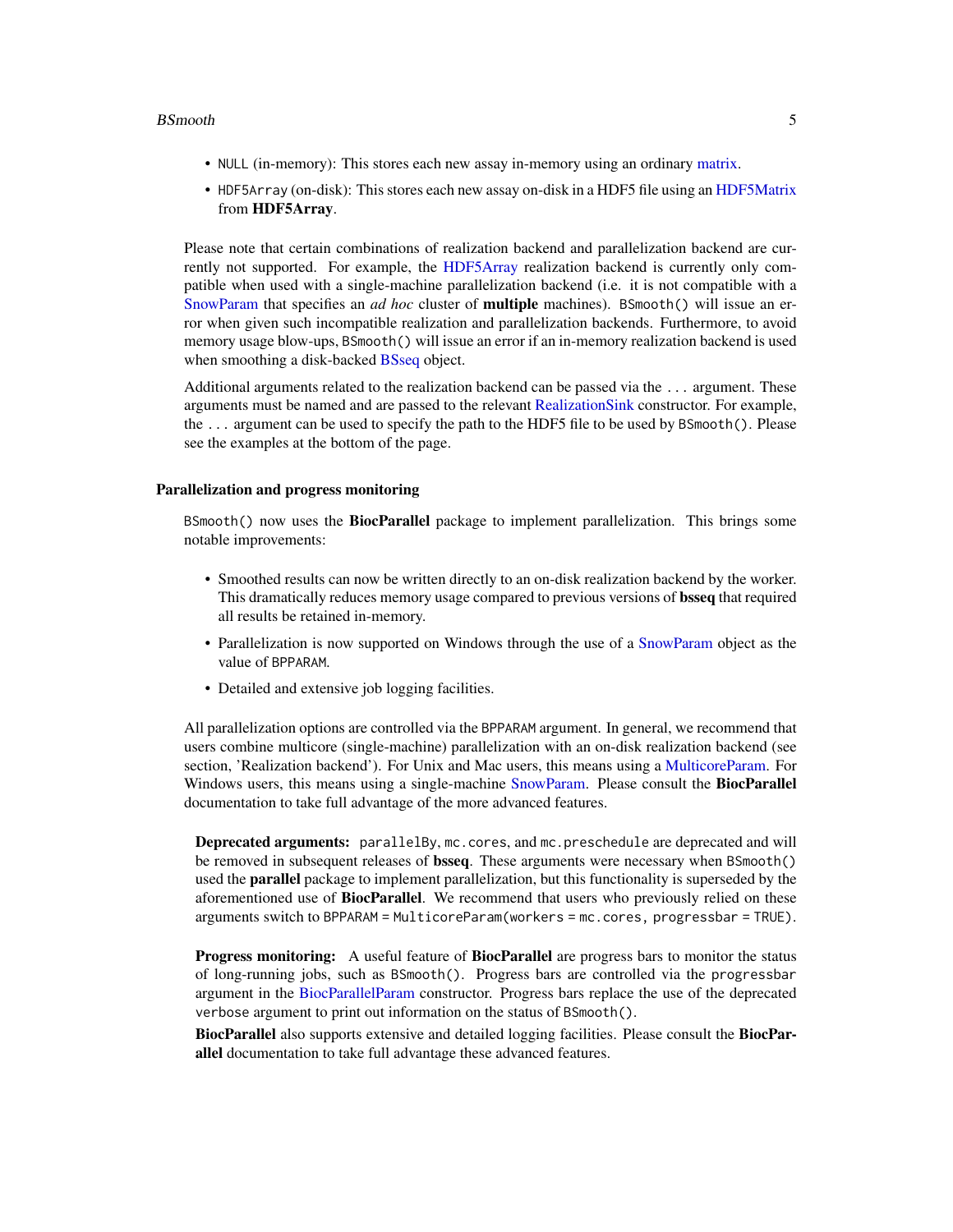#### <span id="page-5-0"></span>Author(s)

Method and original implementation by Kasper Daniel Hansen <khansen@jhsph.edu>. Updated implementation to support disk-backed [BSseq](#page-9-1) objects and more general parallelization by Peter Francis Hickey.

# References

KD Hansen, B Langmead, and RA Irizarry. *BSmooth: from whole genome bisulfite sequencing reads to differentially methylated regions*. Genome Biology (2012) 13:R83. doi[:10.1186/gb-2012-](http://www.dx.doi.org/10.1186/gb-2012-13-10-r83) [13-10-r83.](http://www.dx.doi.org/10.1186/gb-2012-13-10-r83)

# See Also

[locfit](#page-0-0) in the locfit package, as well as [BSseq](#page-9-1).

# Examples

```
## Not run:
 # Run BSmooth() on a matrix-backed BSseq object using an in-memory realization
 # backend with serial evaluation.
 data(BS.chr22)
 # This is a matrix-backed BSseq object.
 sapply(assays(BS.chr22, withDimnames = FALSE), class)
 BS.fit <- BSmooth(BS.chr22, BPPARAM = SerialParam(progressbar = TRUE))
 # The new 'coef' assay is an ordinary matrix.
 sapply(assays(BS.fit, withDimnames = FALSE), class)
 BS.fit
 # Run BSmooth() on a disk-backed BSseq object using the HDF5Array realization
 # backend (with data written to the file 'BSmooth_example.h5') with
 # multi-core parallel evaluation.
 BS.chr22 <- realize(BS.chr22, "HDF5Array")
 # This is a disk-backed BSseq object.
 sapply(assays(BS.chr22, withDimnames = FALSE), class)
 BS.fit <- BSmooth(BS.chr22,
             BPPARAM = MulticoreParam(workers = 2, progressbar = TRUE),
             BACKEND = "HDF5Array",
              filepath = "BSmooth_example.h5")
 # The new 'coef' assay is an HDF5Matrix.
 sapply(assays(BS.fit, withDimnames = FALSE), class)
 BS.fit
 # The new 'coef' assay is in the HDF5 file 'BSmooth_example.h5' (in the
 # current working directory).
  sapply(assays(BS.fit, withDimnames = FALSE), path)
```
## End(Not run)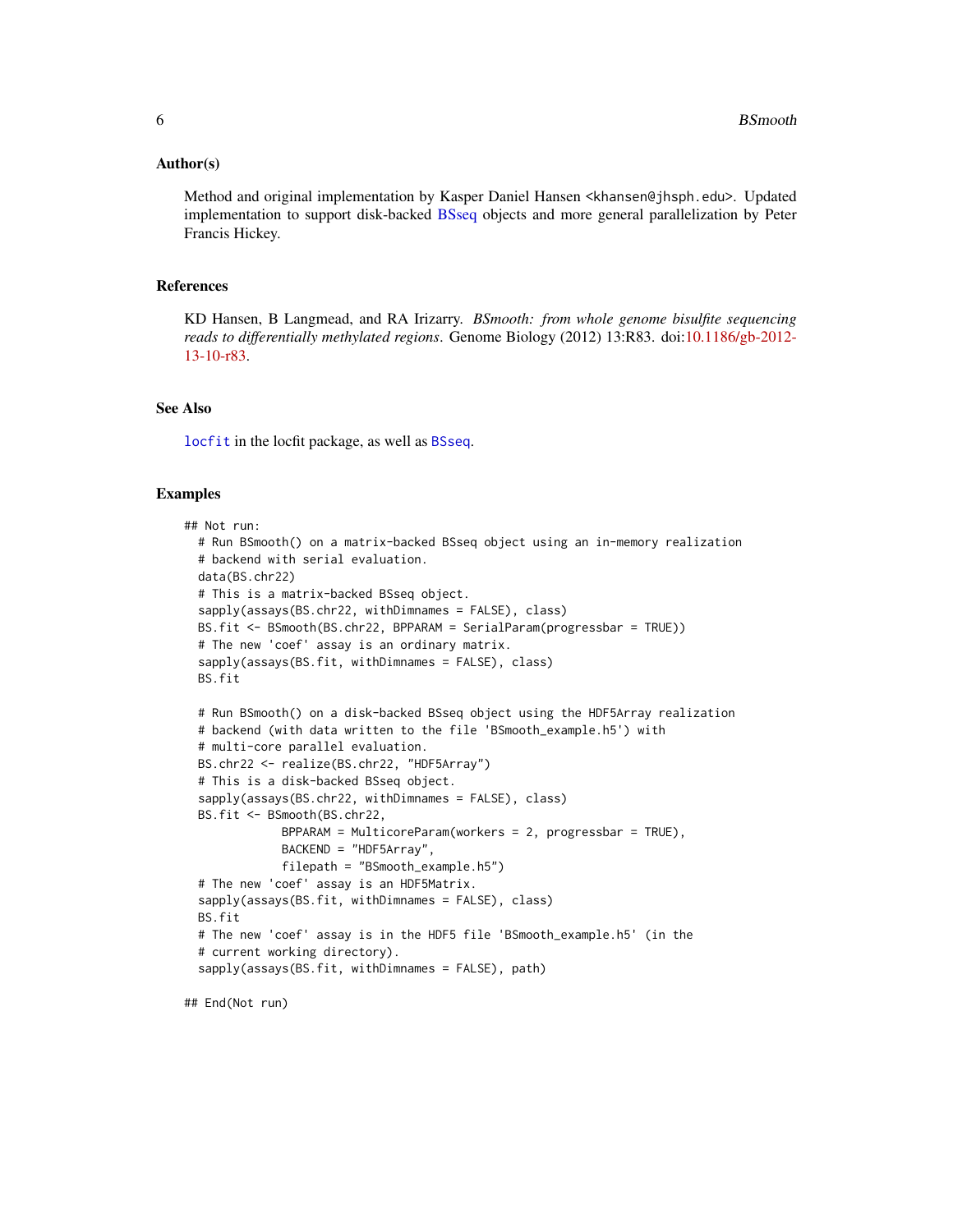<span id="page-6-1"></span><span id="page-6-0"></span>

# Description

Compute t-statistics based on smoothed whole-genome bisulfite sequencing data.

### Usage

```
BSmooth.tstat(BSseq, group1, group2,
  estimate.var = c("same", "paired", "group2"), local.correct = TRUE,
  maxGap = NULL, qSd = 0.75, k = 101, mc.cores = 1, verbose = TRUE)
```
# Arguments

| BSseg         | An object of class BSseq.                                                                                                                          |
|---------------|----------------------------------------------------------------------------------------------------------------------------------------------------|
| group1        | A vector of sample names or indexes for the 'treatment' group.                                                                                     |
| group2        | A vector of sample names or indexes for the 'control' group.                                                                                       |
| estimate.var  | How is the variance estimated, see details.                                                                                                        |
| local.correct | A logical; should local correction be used, see details.                                                                                           |
| maxGap        | A scalar greater than 0, see details.                                                                                                              |
| qSd           | A scalar between 0 and 1, see details.                                                                                                             |
| k             | A positive scalar, see details.                                                                                                                    |
| mc.cores      | The number of cores used. Note that setting mc. cores to a value greater than 1<br>is not supported on MS Windows, see the help page for mclapply. |
| verbose       | Should the function be verbose?                                                                                                                    |

# Details

T-statistics are formed as the difference in means between group 1 and group 2 divided by an estimate of the standard deviation, assuming that the variance in the two groups are the same (same), that we have paired samples (paired) or only estimate the variance based on group 2 (group2). The standard deviation estimates are then smoothed (using a running mean with a width of k) and thresholded (using qSd which sets the minimum standard deviation to be the qSd-quantile). Optionally, the t-statistics are corrected for low-frequency patterns.

It is sometimes useful to use local.correct even if no large scale changes in methylation have been found; it makes the marginal distribution of the t-statistics more symmetric.

Additional details in the reference.

#### Value

An object of class BSseqTstat.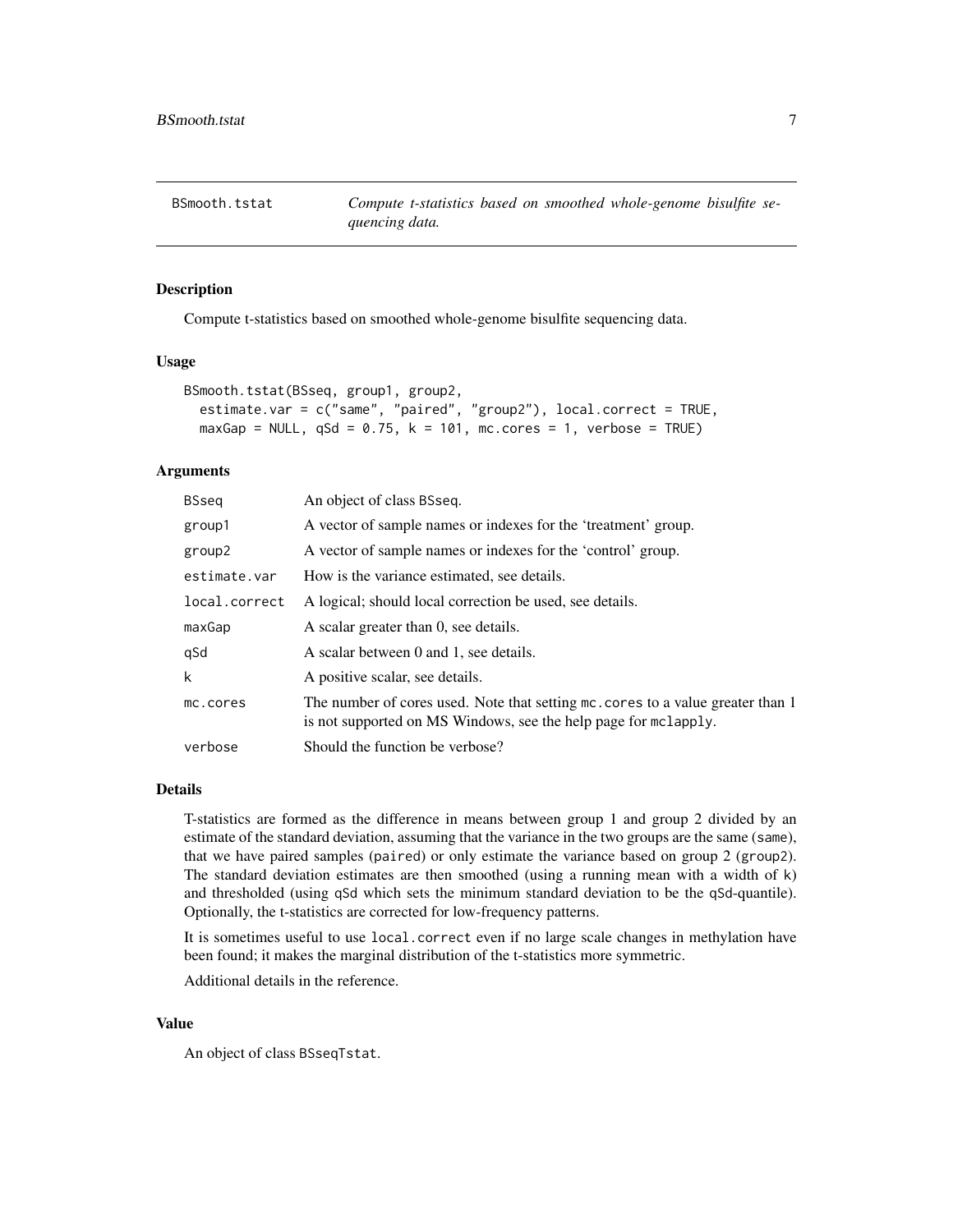#### <span id="page-7-0"></span>Author(s)

Kasper Daniel Hansen <khansen@jhsph.edu>

#### References

KD Hansen, B Langmead, and RA Irizarry. *BSmooth: from whole genome bisulfite sequencing reads to differentially methylated regions*. Genome Biology (2012) 13:R83. doi[:10.1186/gb-2012-](http://www.dx.doi.org/10.1186/gb-2012-13-10-r83) [13-10-r83.](http://www.dx.doi.org/10.1186/gb-2012-13-10-r83)

# See Also

[BSmooth](#page-2-1) for the input object and [BSseq](#page-9-1) for its class. [BSseqTstat](#page-14-1) describes the return class. This function is likely to be followed by the use of  $dmr$  Finder. And finally, see the package vignette(s) for more information on how to use it.

# Examples

```
if(require(bsseqData)) {
 data(keepLoci.ex)
 data(BS.cancer.ex.fit)
 BS.cancer.ex.fit <- updateObject(BS.cancer.ex.fit)
 ## Remember to subset the BSseq object, see vignette for explanation
 BS.tstat <- BSmooth.tstat(BS.cancer.ex.fit[keepLoci.ex,],
                            group1 = c("C1", "C2", "C3"),
                            group2 = c("N1", "N2", "N3"),
                            estimate.var = "group2")
 BS.tstat
 ## This object is also stored as BS.cancer.ex.tstat in the
 ## bsseqData package
 #---------------------------------------------------------------------------
 # An example using a HDF5Array-backed BSseq object
 #
   library(HDF5Array)
   # See ?SummarizedExperiment::saveHDF5SummarizedExperiment for details
   hdf5_BS.cancer.ex.fit <- saveHDF5SummarizedExperiment(
       x = BS.cancer.ex.fit[keepLoci.ex, ],
       dir = tempfile()hdf5_BS.tstat <- BSmooth.tstat(hdf5_BS.cancer.ex.fit,
                                   group1 = c("C1", "C2", "C3"),
                                   group2 = c("N1", "N2", "N3"),
                                   estimate.var = "group2")
```
}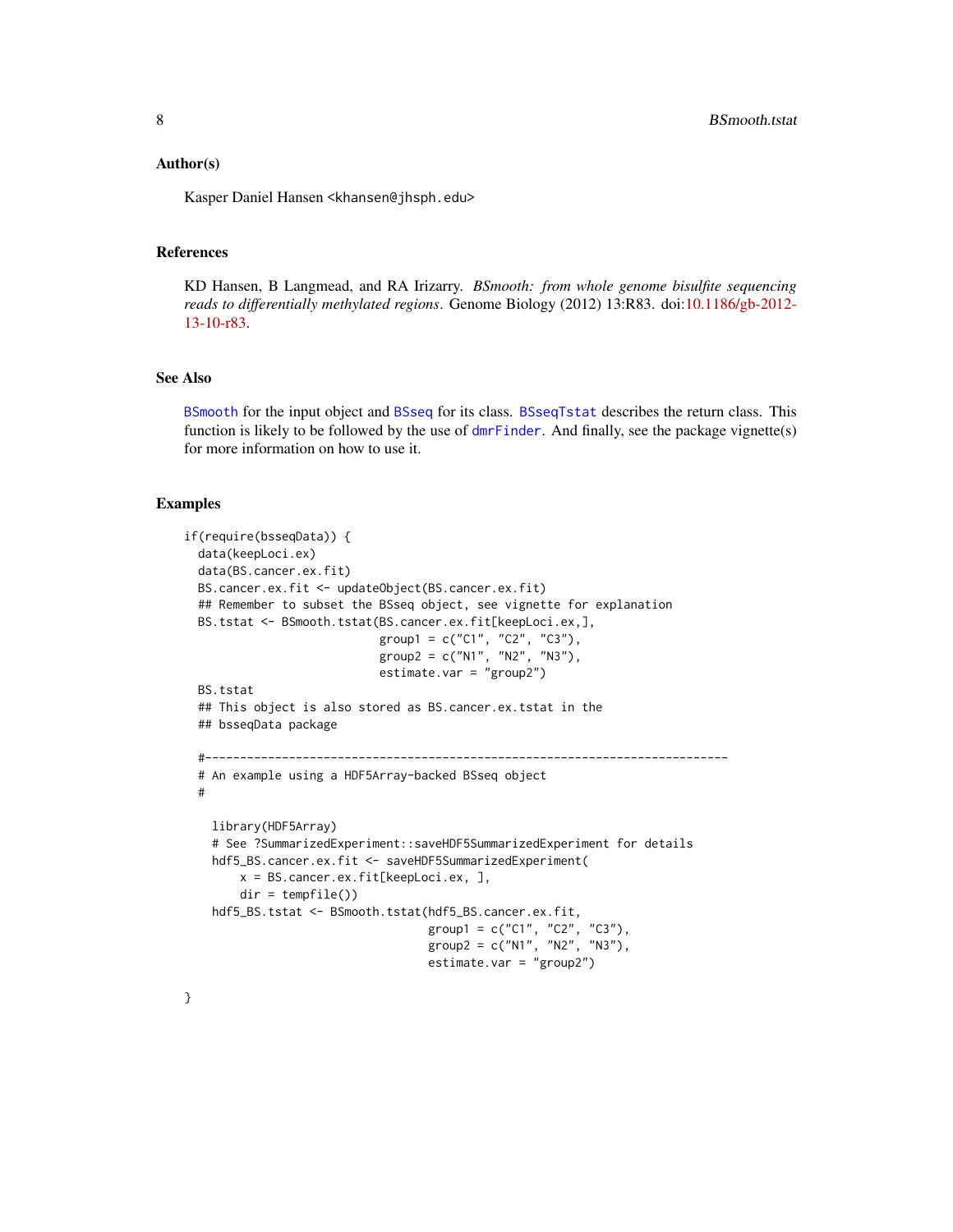#### <span id="page-8-1"></span><span id="page-8-0"></span>**Description**

The constructor function for BSseq objects.

# Usage

```
BSseq(M = NULL, Cov = NULL, coef = NULL, se.coef = NULL,
  trans = NULL, parameters = NULL, pData = NULL, gr = NULL,
 pos = NULL, chr = NULL, sampleNames = NULL, rmZeroCov = FALSE)
```
#### Arguments

| M           | A matrix-like object of methylation evidence (see 'Details' below).      |
|-------------|--------------------------------------------------------------------------|
| Cov         | A matrix-like object of coverage (see 'Details' below)).                 |
| coef        | A matrix-like object of smoothing estimates (see 'Details' below).       |
| se.coef     | A matrix-like object of smoothing standard errors (see 'Details' below). |
| trans       | A smoothing transformation.                                              |
| parameters  | A list of smoothing parameters.                                          |
| pData       | An data. frame or DataFrame.                                             |
| sampleNames | A vector of sample names.                                                |
| gr          | An object of type GRanges.                                               |
| pos         | A vector of locations.                                                   |
| chr         | A vector of chromosomes.                                                 |
| rmZeroCov   | Should genomic locations with zero coverage in all samples be removed.   |

# Details

The 'M', 'Cov', 'coef', and 'se.coef' matrix-like objects will be coerced to [DelayedMatrix](#page-0-0) objects; see ?DelayedArray: [:DelayedMatrix](#page-0-0) for the full list of supported matrix-like objects. We recommend using [matrix](#page-0-0) objects for in-memory storage of data and [HDF5Matrix](#page-0-0) for on-disk storage of data.

Genomic locations are specified either through gr or through chr and pos but not both. There should be the same number of genomic locations as there are rows in the M and Cov matrix.

The argument rmZeroCov may be useful in order to reduce the size of the return object be removing methylation loci with zero coverage.

In case one or more methylation loci appears multiple times, the M and Cov matrices are summed over rows linked to the same methylation loci. See the example below.

Users should never have to specify coef, se.coef, trans, and parameters, this is for internal use (they are added by BSmooth).

phenoData is a way to specify pheno data (as known from the ExpressionSet and eSet classes), at a minimum sampleNames should be given (if they are not present, the function uses col.names(M)).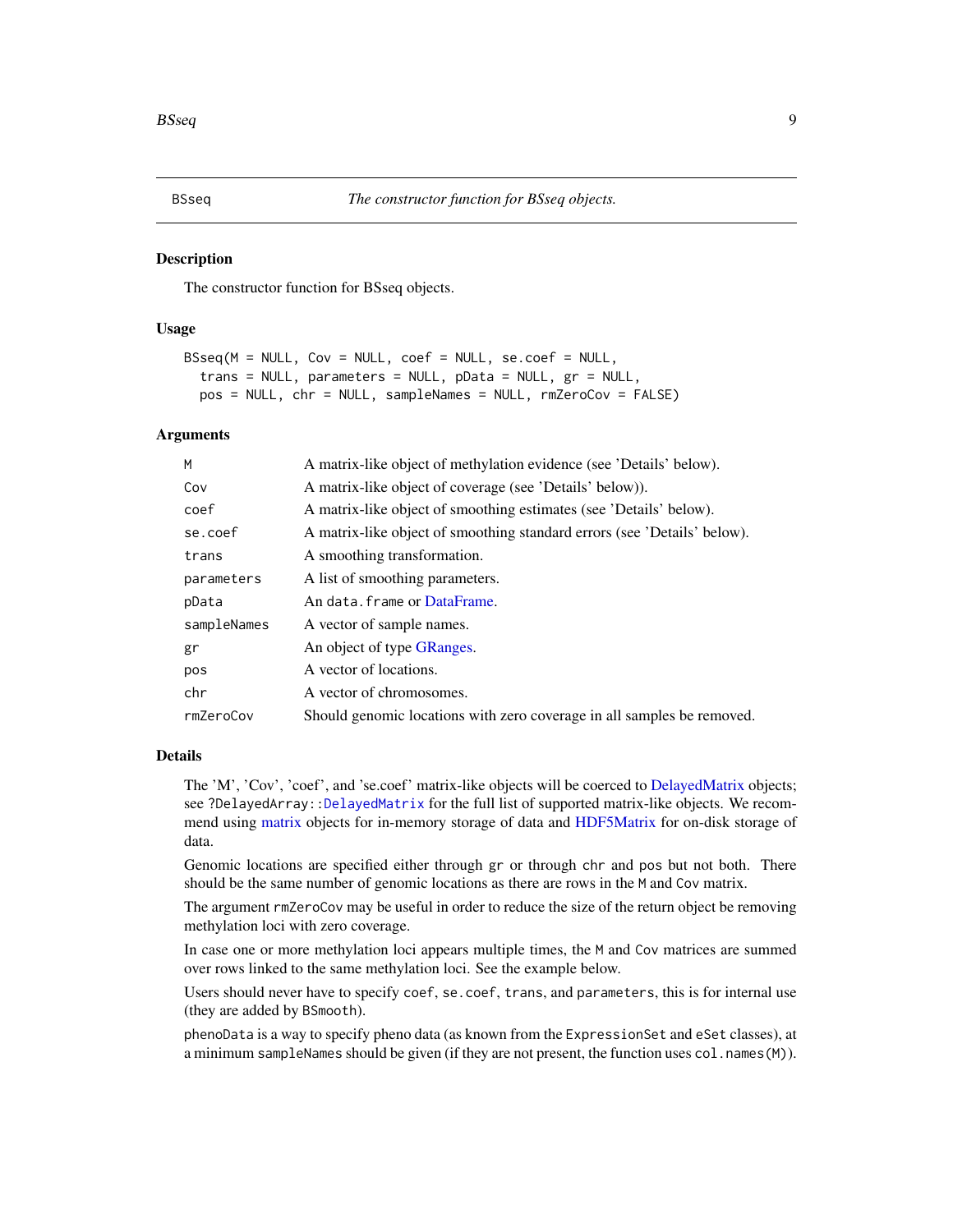# <span id="page-9-0"></span>Value

An object of class BSseq.

# Author(s)

Kasper Daniel Hansen <khansen@jhsph.edu>

#### See Also

**[BSseq](#page-9-1)** 

# Examples

```
M <- matrix(0:8, 3, 3)
Cov \leq matrix(1:9, 3, 3)
BS1 <- BSseq(chr = c("chr1", "chr2", "chr1"), pos = c(1,2,3),
             M = M, Cov = Cov, sampleNames = c("A","B", "C"))
BS1
BS2 <- BSseq(chr = c("chr1", "chr1", "chr1"), pos = c(1,1,1),
             M = M, Cov = Cov, sampleNames = c("A","B", "C"))
BS2
#-------------------------------------------------------------------------------
# An example using a HDF5Array-backed BSseq object
#
library(HDF5Array)
hdf5_M <- realize(M, "HDF5Array")
hdf5_Cov <- realize(Cov, "HDF5Array")
hdf5_BS1 <- BSseq(chr = c("chr1", "chr2", "chr1"),
                  pos = c(1, 2, 3),M = hdf5_M,
                  Cov = hdf5_Cov,sampleNames = c("A", "B", "C")hdf5_BS1
hdf5_BS2 <- BSseq(chr = c("chr1", "chr1", "chr1"),
                  pos = c(1, 1, 1),M = hdf5_M,
                  Cov = hdf5_Cov,sampleNames = c("A", "B", "C")hdf5_BS2
```
<span id="page-9-1"></span>BSseq-class *Class BSseq*

#### <span id="page-9-2"></span>Description

A class for representing whole-genome or capture bisulfite sequencing data.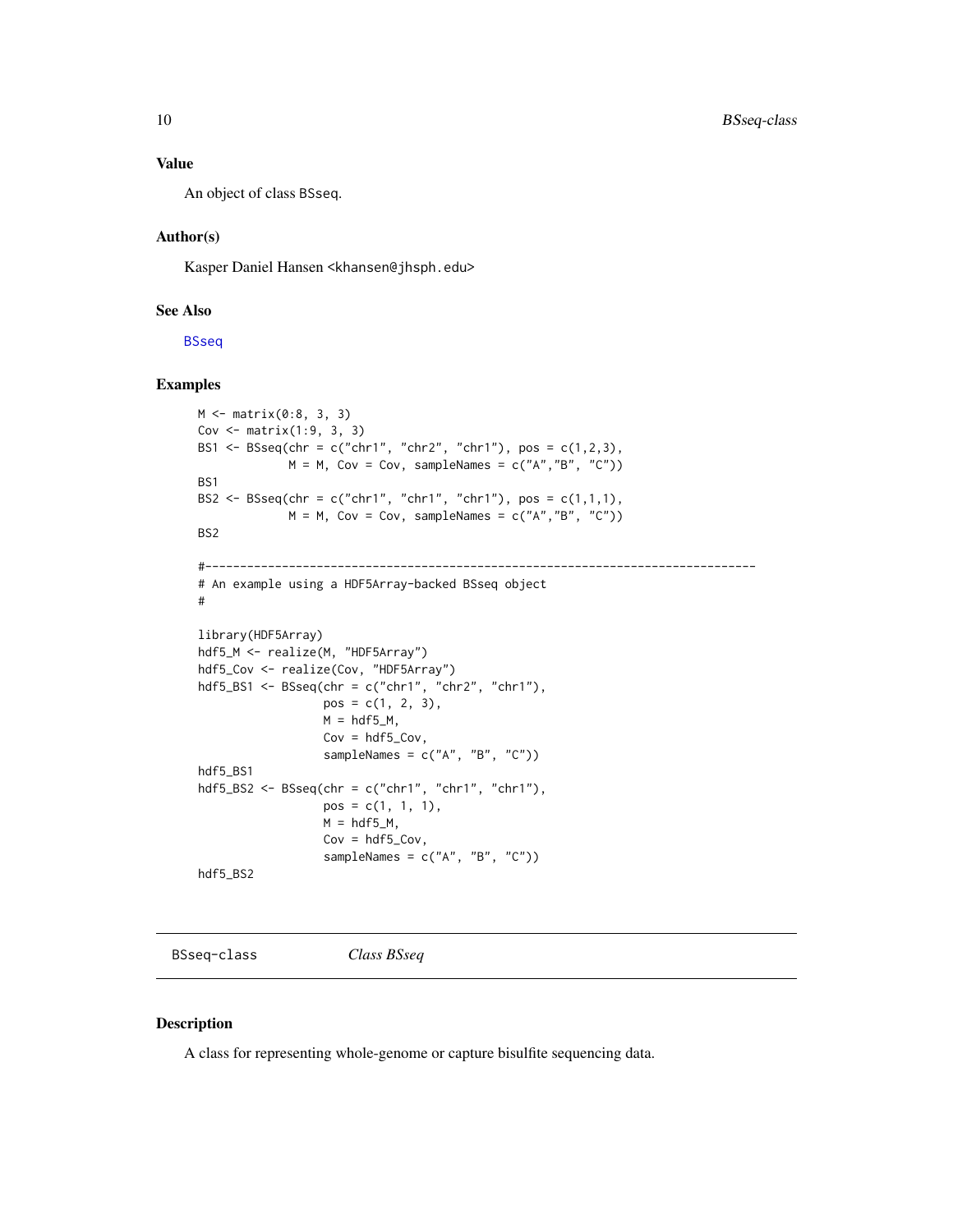# <span id="page-10-0"></span>BSseq-class 11

# Objects from the Class

An object from the class links together several pieces of information. (1) genomic locations stored as a GRanges object, a location by samples matrix of M values, a location by samples matrix of Cov (coverage) values and phenodata information. In addition, there are slots for representing smoothed data. This class is an extension of [RangedSummarizedExperiment.](#page-0-0)

# **Slots**

- trans: Object of class function. This function transforms the coef slot from the scale the smoothing was done to the 0-1 methylation scale.
- parameters: Object of class list. A list of parameters representing for example how the data was smoothed.

# Methods

- [ signature(x = "BSseq"): Subsetting by location (using integer indices) or sample (using integers or sample names).
- length Unlike for RangedSummarizedExperiment, length() is the number of methylation loci (equal to length(granges(x))).
- sampleNames, sampleNames<- Sample names and its replacement function for the object. This is an alias for colnames.
- pData,pData<- Obtain and replace the pData slot of the phenoData slot. This is an alias for colData.
- show The show method.
- combine This function combines two BSSeq objects. The genomic locations of the new object is the union of the genomic locations of the individual objects. In addition, the methylation data matrices are placed next to each other (as appropriate wrt. the new genomic locations) and zeros are entered into the matrices as needed.

#### **Utilities**

This class extends [RangedSummarizedExperiment](#page-0-0) and therefore inherits a number of useful GRanges methods that operate on the rowRanges slot, used for accessing and setting the genomic locations and also do subsetByOverlaps.

There are a number of almost methods-like functions for operating on objects of class BSseq, including getBSseq, collapseBSseq, and orderBSseq. They are detailed below.

collapseBSseq(BSseq, columns) is used to collapse an object of class BSseq. By collapsing we simply mean that certain columns (samples) are merge together by summing up the methylation evidence and coverage. This is a useful function if you start by reading in a dataset based on say flowcells and you (after QC) want to simply add a number of flowcells into one sample. The argument columns specify which samples are to be merged, in the following way: it is a character vector of new sample names, and the names of the column vector indicates which samples in the BSseq object are to be collapsed. If columns have the same length as the number of rows of BSseq (and has no names) it is assumed that the ordering corresponds to the sample ordering in BSseq.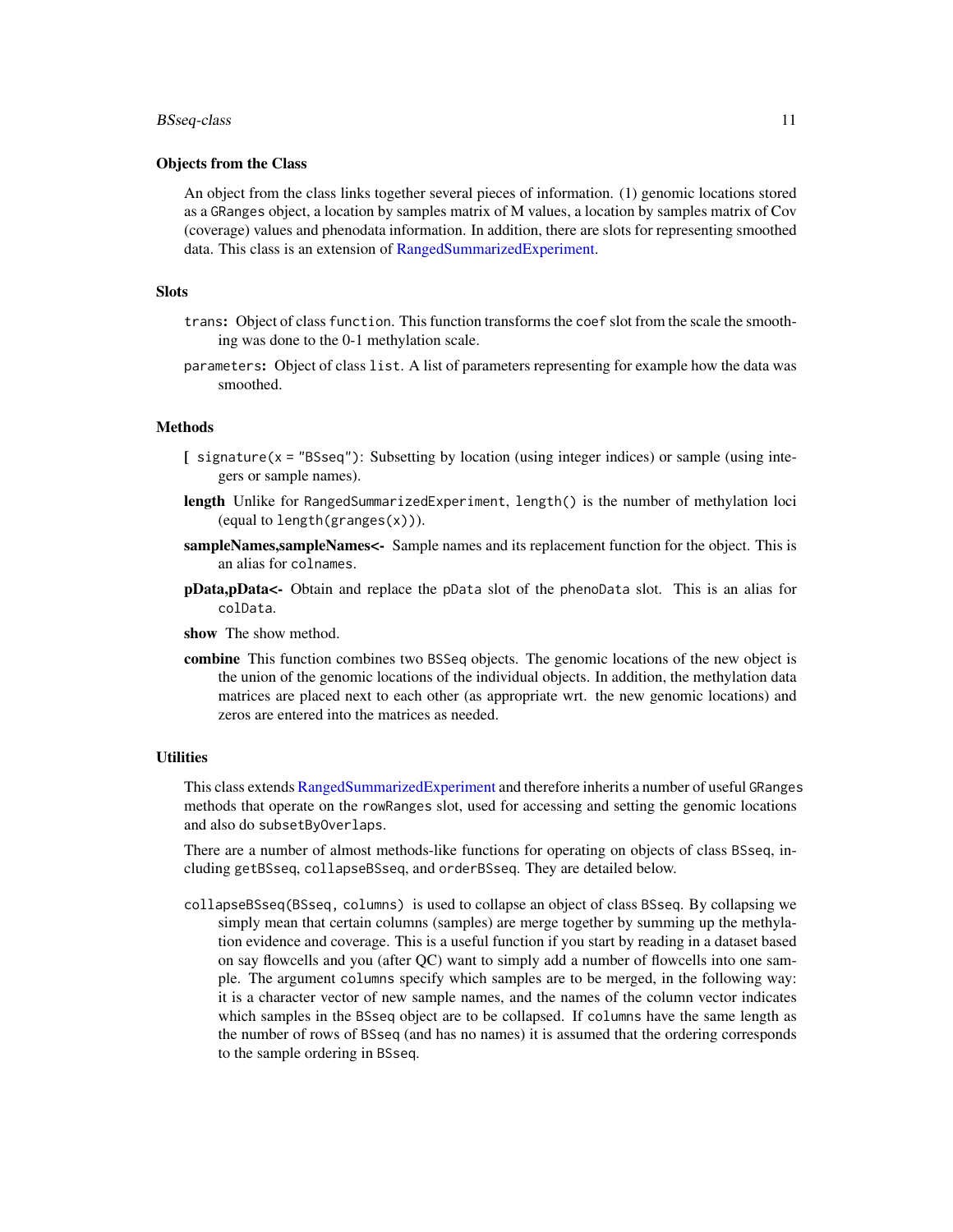- <span id="page-11-0"></span>orderBSseq(BSseq, seqOrder = NULL) simply orders an object of class BSseq according to (increasing) genomic locations. The seqOrder vector is a character vector of seqnames(BSseq) describing the order of the chromosomes. This is useful for ordering chr1 before chr10.
- chrSelectBSseq(BSseq, seqnames = NULL, order = FALSE) subsets and optionally reorders an object of class BSseq. The seqnames vector is a character vector of seqnames(BSseq) describing which chromosomes should be retained. If order is TRUE, the chromosomes are also re-ordered using orderBSseq.
- getBSseq(BSseq, type = c("Cov", "M", "gr", "coef", "se.coef", "trans", "parameters")) is a general accessor: is used to obtain a specific slot of an object of class BSseq. It is primarily intended for internal use in the package, for users we recommend granges to get the genomic locations, getCoverage to get the coverage slots and getMeth to get the smoothed values (if they exist).
- hasBeenSmoothed(BSseq) This function returns a logical depending on whether or not the BSseq object has been smoothed using BSmooth.
- combineList(list, BACKEND = NULL) This function function is a faster way of using combine on multiple [BSseq](#page-9-1) objects. The input is a list, with each component an object of class [BSseq.](#page-9-1) The (slower) alternative is to use Reduce(combine, list).

The BACKEND argument determines which backend should be used for the 'M' and 'Cov' matrices and, if present, the 'coef' and 'se.coef' matrices (the latter two can only be combined if all objects have the same rowRanges). The default, BACKEND = NULL, corresponds to using [matrix](#page-0-0) objects. See ?DelayedArray:[:setAutoRealizationBackend](#page-0-0) for alternative backends.

strandCollapse(BSseq, shift = TRUE) This function operates on a BSseq objects which has stranded loci (i.e. loci where the strand is one of '+' or '-'). It will collapse the methylation and coverage information across the two strands, unstranding the loci in the process and potentially re-ordering them.

The argument shift indicates whether the positions for the loci on the reverse strand should be shifted one (i.e. the positions for these loci are the positions of the 'G' in the 'CpG'; this is the case for Bismark output for example).

# Coercion

Package versions 1.5.2 and 1.11.1 introduced a new version of representing 'BSseq' objects. You can update old serialized (saved) objects by invoking  $x \leq$ -updateObject(x).

#### Assays

This class overrides the default implementation of assays to make it faster. Per default, no names are added to the returned data matrices.

Assay names can conveniently be obtained by the function  $assayNames(x)$ 

# Author(s)

Kasper Daniel Hansen <khansen@jhsph.edu>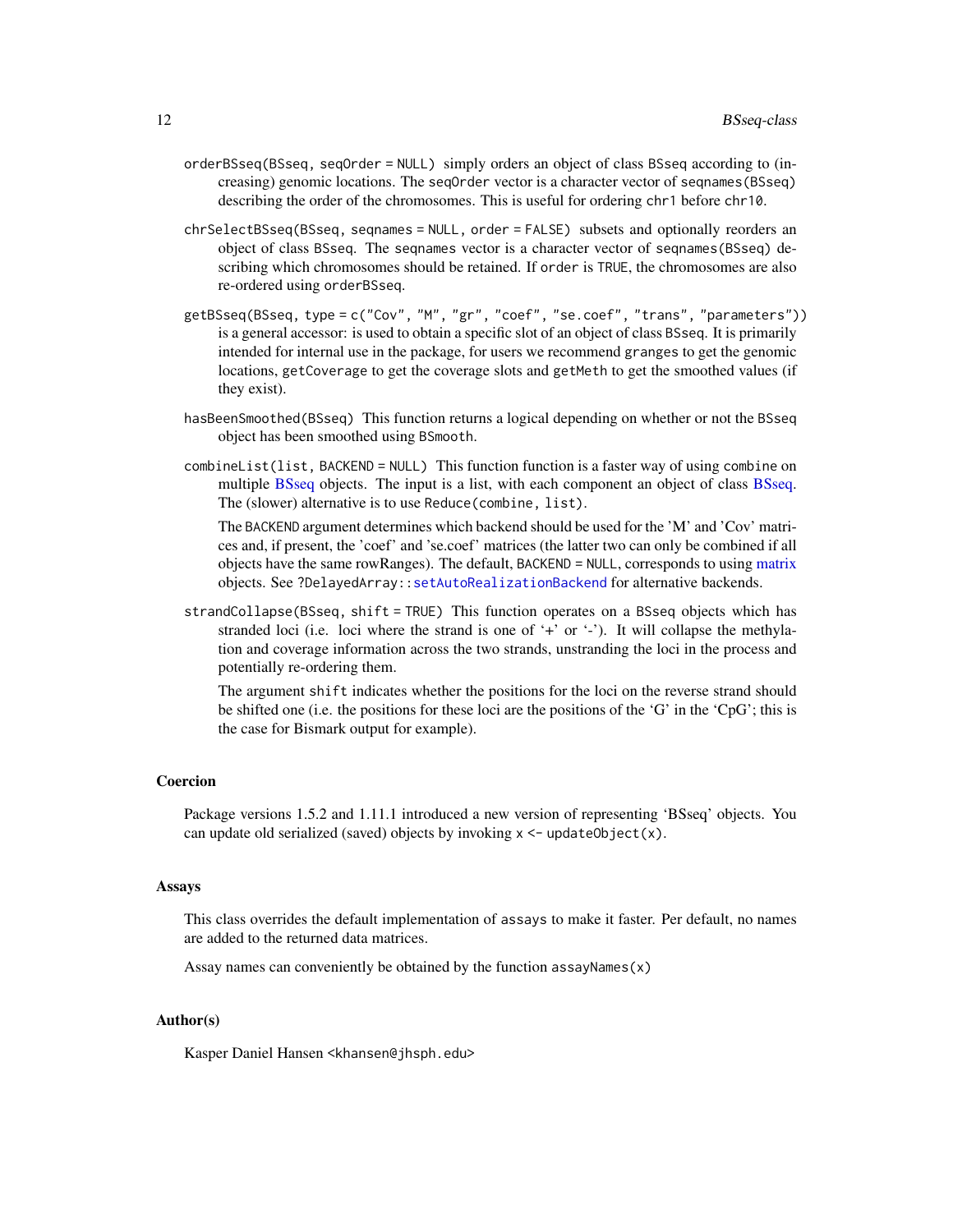# <span id="page-12-0"></span>BSseqStat-class 13

# See Also

The package vignette. [BSseq](#page-8-1) for the constructor function. [RangedSummarizedExperiment](#page-0-0) for the underlying class. [getBSseq](#page-9-2), [getCoverage](#page-21-1), and [getMeth](#page-23-1) for accessing the data stored in the object and finally [BSmooth](#page-2-1) for smoothing the bisulfite sequence data.

# Examples

```
M < - matrix(1:9, 3,3)
colnames(M) <- c("A1", "A2", "A3")
BStest <- BSseq(pos = 1:3, chr = c("chr1", "chr2", "chr1"), M = M, Cov = M + 2)
chrSelectBSseq(BStest, seqnames = "chr1", order = TRUE)
collapseBSseq(BStest, group = c("A", "A", "B"))
#-------------------------------------------------------------------------------
# An example using a HDF5-backed BSseq object
#
hdf5_BStest <- realize(BStest, "HDF5Array")
chrSelectBSseq(hdf5_BStest, seqnames = "chr1", order = TRUE)
collapseBSseq(
   BSseq = hdf5_BStest,
    group = c("A", "A", "B"),
    BACKEND = "HDF5Array",
    type = "integer")
```
BSseqStat-class *Class BSseqStat*

# Description

A class for representing statistics for smoothed whole-genome bisulfite sequencing data.

#### Usage

```
BSseqStat(gr = NULL, stats = NULL, parameters = NULL)
```
# Arguments

| gr         | The genomic locations as an object of class GRanges.                    |
|------------|-------------------------------------------------------------------------|
| stats      | The statistics, as a list of matrix-like objects (see 'Details' below). |
| parameters | A list of parameters.                                                   |

#### Details

The matrix-like elements of the list in the 'stats' slot will be coerced to [DelayedMatrix](#page-0-0) objects; see ?DelayedArray:[:DelayedMatrix](#page-0-0) for the full list of supported matrix-like objects. We recommend using [matrix](#page-0-0) objects for in-memory storage of data and [HDF5Matrix](#page-0-0) for on-disk storage of data.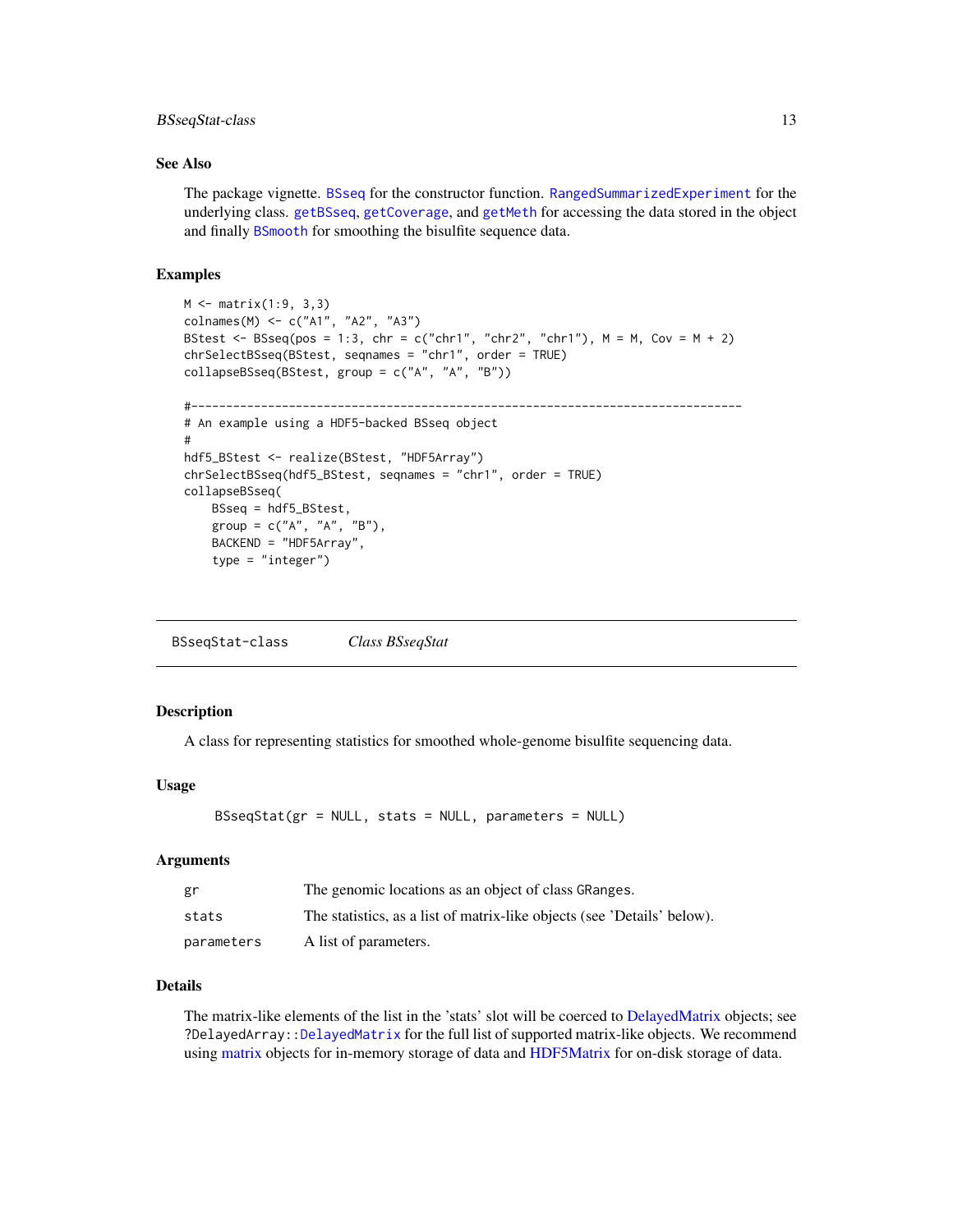# <span id="page-13-0"></span>Objects from the Class

Objects can be created by calls of the form BSseqStat(...). However, usually objects are returned by BSmooth.fstat(...) and not constructed by the user.

# **Slots**

- stats: This is a list of [DelayedMatrix](#page-0-0) objects with list elements representing various statistics for methylation loci along the genome.
- parameters: Object of class list. A list of parameters representing how the statistics were computed.
- gr: Object of class GRanges giving genomic locations.

# Extends

Class [hasGRanges](#page-27-1), directly.

# Methods

[ The subsetting operator; one may only subset in one dimension, corresponding to methylation loci.

show The show method.

# **Utilities**

This class extends hasGRanges and therefore inherits a number of useful GRanges methods that operate on the gr slot, used for accessing and setting the genomic locations and also do subsetByOverlaps.

# Coercion

Package version 1.11.1 introduced a new version of representing 'BSseqStat' objects. You can update old serialized (saved) objects by invoking  $x \leq$ -updateObject(x).

#### Author(s)

Kasper Daniel Hansen <khansen@jhsph.edu>

#### See Also

[hasGRanges](#page-27-1) for accessing the genomic locations. BSmooth. fstat for a function that returns objects of class BSseqStat, and [smoothSds](#page-0-0), [computeStat](#page-0-0) and [dmrFinder](#page-16-1) for functions that operate based on these statistics. Also see the more specialised [BSseqTstat](#page-14-1).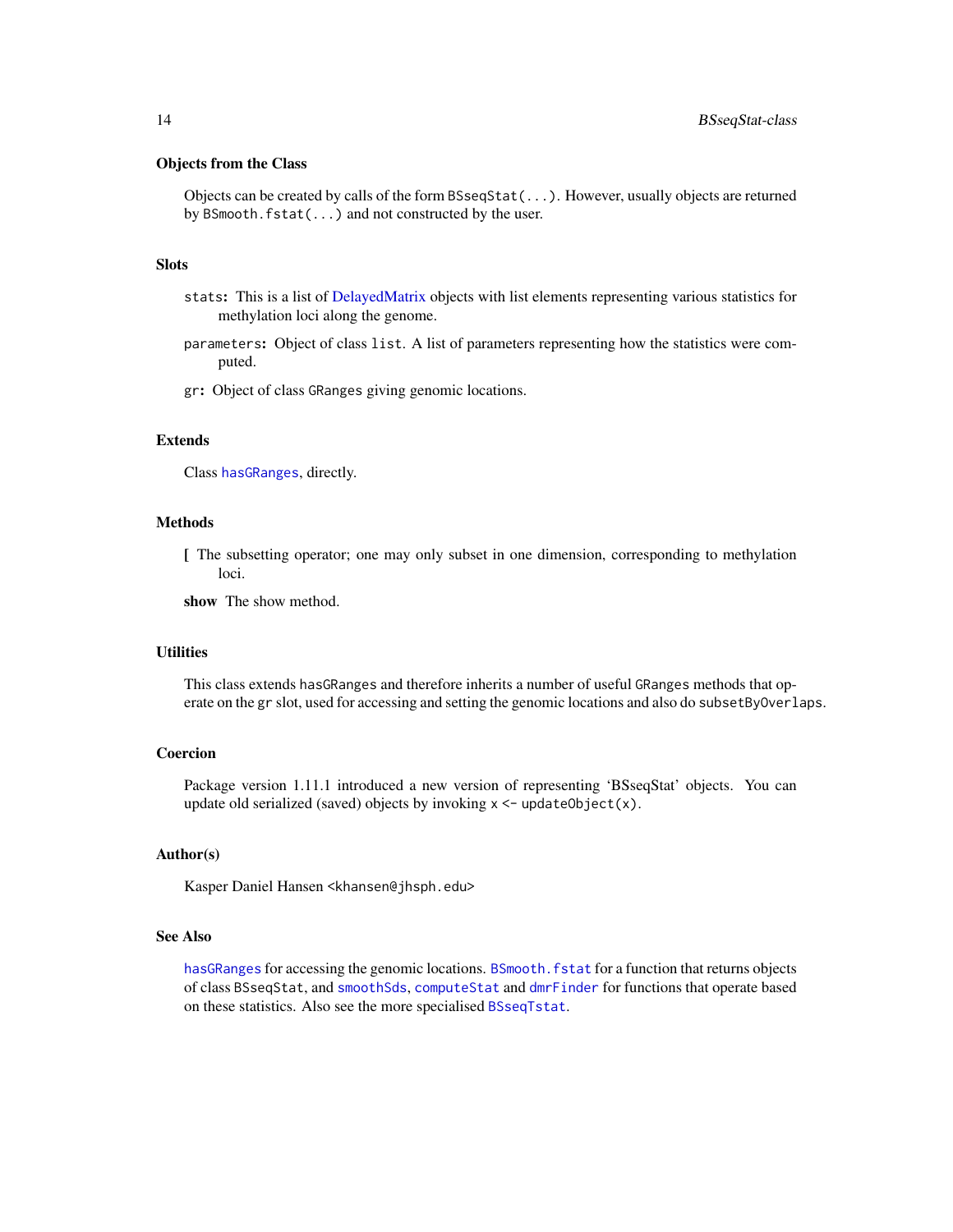#### <span id="page-14-1"></span><span id="page-14-0"></span>Description

A class for representing t-statistics for smoothed whole-genome bisulfite sequencing data.

# Usage

BSseqTstat(gr = NULL, stats = NULL, parameters = NULL)

#### Arguments

| gr         | The genomic locations as an object of class GRanges.           |
|------------|----------------------------------------------------------------|
| stats      | The statistics, as a matrix-like object (see 'Details' below). |
| parameters | A list of parameters.                                          |

#### Details

The 'stats' matrix-like object will be coerced to a [DelayedMatrix](#page-0-0) object; see ?DelayedArray:[:DelayedMatrix](#page-0-0) for the full list of supported matrix-like objects. We recommend using [matrix](#page-0-0) objects for in-memory storage of data and [HDF5Matrix](#page-0-0) for on-disk storage of data.

# Objects from the Class

Objects can be created by calls of the form BSseqTstat(...). However, usually objects are returned by BSmooth.tstat(...) and not constructed by the user..

# Slots

- stats: This is a [DelayedMatrix](#page-0-0) object with columns representing various statistics for methylation loci along the genome.
- parameters: Object of class list. A list of parameters representing how the t-statistics were computed.
- gr: Object of class GRanges giving genomic locations.

# Extends

Class [hasGRanges](#page-27-1), directly.

# Methods

[ The subsetting operator; one may only subset in one dimension, corresponding to methylation loci.

show The show method.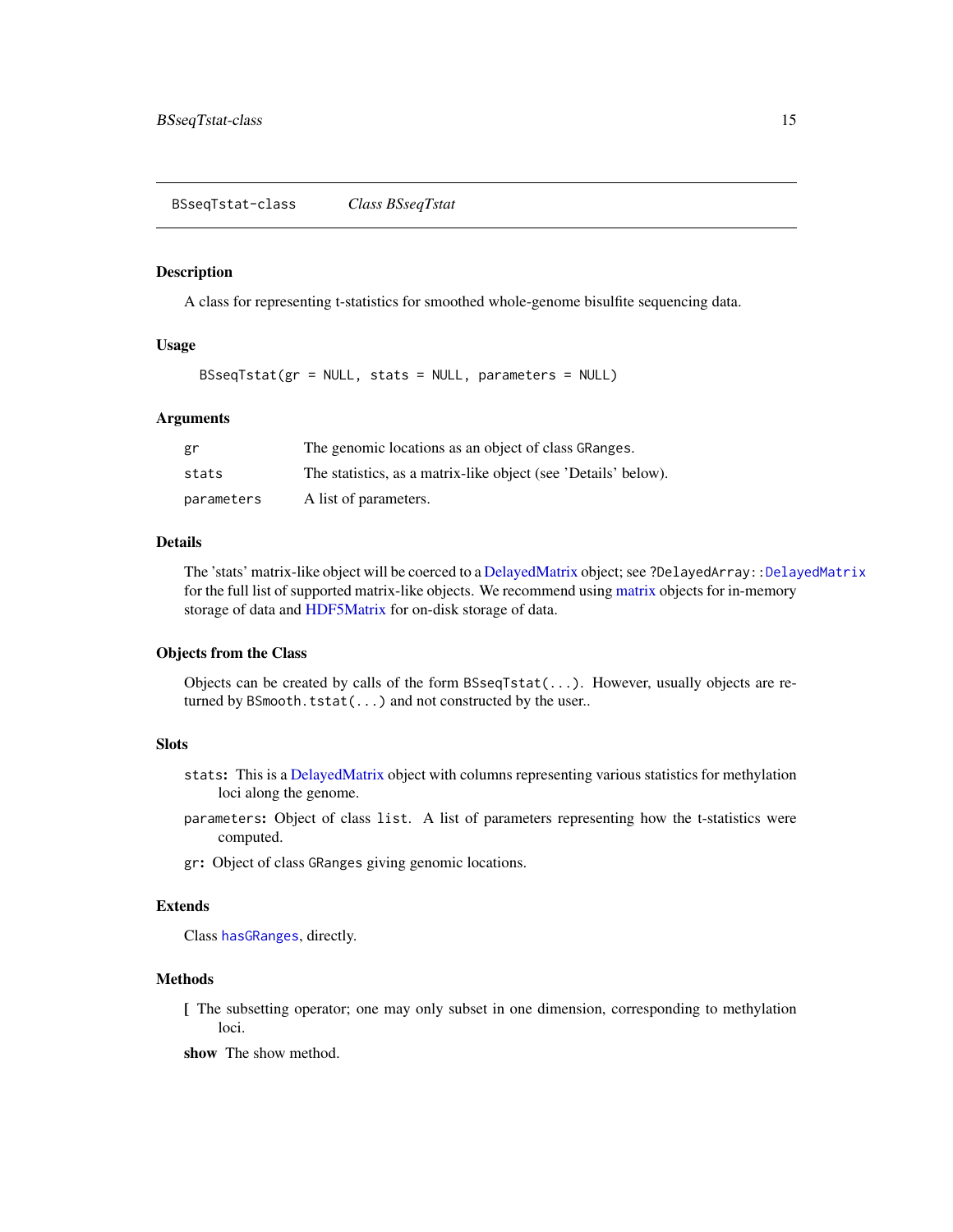# <span id="page-15-0"></span>**Utilities**

This class extends hasGRanges and therefore inherits a number of useful GRanges methods that operate on the gr slot, used for accessing and setting the genomic locations and also do subsetByOverlaps.

# Coercion

Package version 1.11.1 introduced a new version of representing 'BSseqTstat' objects. You can update old serialized (saved) objects by invoking  $x \leq$ -updateObject(x).

# Author(s)

Kasper Daniel Hansen <khansen@jhsph.edu>

# See Also

The package vignette(s). [hasGRanges](#page-27-1) for accessing the genomic locations. [BSmooth.tstat](#page-6-1) for a function that returns objects of class BSseqTstat, and [dmrFinder](#page-16-1) for a function that computes DMRs based on the t-statistics. Also see [BS.cancer.ex.tstat](#page-0-0) for an example of the class in the bsseqData package.

data.frame2GRanges *Converts a data frame to a GRanges.*

# Description

Converting a data.frame to a GRanges object. The data.frame needs columns like chr, start and end (strand is optional). Additional columns may be kept in the GRanges object.

# Usage

```
data.frame2GRanges(df, keepColumns = FALSE, ignoreStrand = FALSE)
```
# Arguments

| df           | A data. frame with columns chr or seqnames, start, end and optionally a<br>strand column.                                                   |
|--------------|---------------------------------------------------------------------------------------------------------------------------------------------|
| keepColumns  | In case of has additional columns, should these columns be stored as metadata<br>columns on the return GRanges or should they be discarded. |
| ignoreStrand | In case of has a strand column, should this column be ignored.                                                                              |

# Value

An object of class GRanges

#### Note

In case df has rownames, they will be used as names for the return object.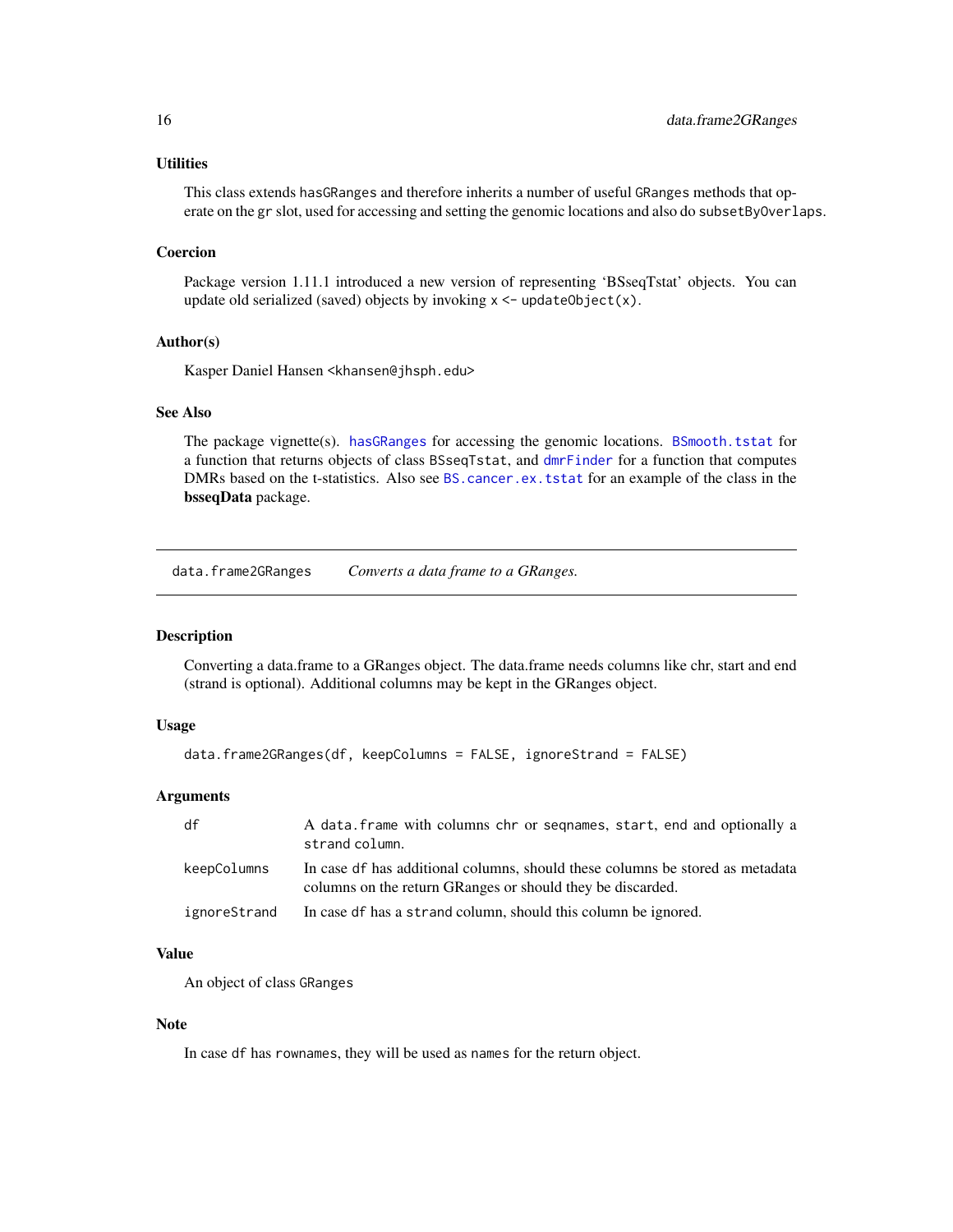#### <span id="page-16-0"></span>dmrFinder 17

# Author(s)

Kasper Daniel Hansen <khansen@jhsph.edu>

# Examples

```
df \leq data.frame(chr = "chr1", start = 1:3, end = 2:4,
                 strand = c("+", "-", "+")data.frame2GRanges(df, ignoreStrand = TRUE)
```
<span id="page-16-1"></span>

| dmrFinder | Finds differentially methylated regions for whole genome bisulfite se- |
|-----------|------------------------------------------------------------------------|
|           | quencing data.                                                         |

# Description

Finds differentially methylated regions for whole genome bisulfite sequencing data. Essentially identifies regions of the genome where all methylation loci have an associated t-statistic that is beyond a (low, high) cutoff.

# Usage

```
dmrFinder(bstat, cutoff = NULL, qcutoff = c(0.025, 0.975),
 maxGap=300, stat = "tstat.corrected", verbose = TRUE)
```
# Arguments

| bstat   | An object of class BSseqStat or BSseqTstat.                                                                                                                                |
|---------|----------------------------------------------------------------------------------------------------------------------------------------------------------------------------|
| cutoff  | The cutoff of the t-statistics. This should be a vector of length two giving the<br>(low, high) cutoff. If NULL, see qcutoff.                                              |
| qcutoff | In case cutoff is NULL, compute the cutoff using these quantiles of the t-statistic.                                                                                       |
| maxGap  | If two methylation loci are separated by this distance, break a possible DMR.<br>This guarantees that the return DMRs have CpGs that are this distance from<br>each other. |
| stat    | Which statistic should be used?                                                                                                                                            |
| verbose | Should the function be verbose?                                                                                                                                            |
|         |                                                                                                                                                                            |

# Details

The workhorse function is BSmooth.tstat which sets up a t-statistic for a comparison between two groups.

Note that post-processing of these DMRs are likely to be necessary, filtering for example for length (or number of loci).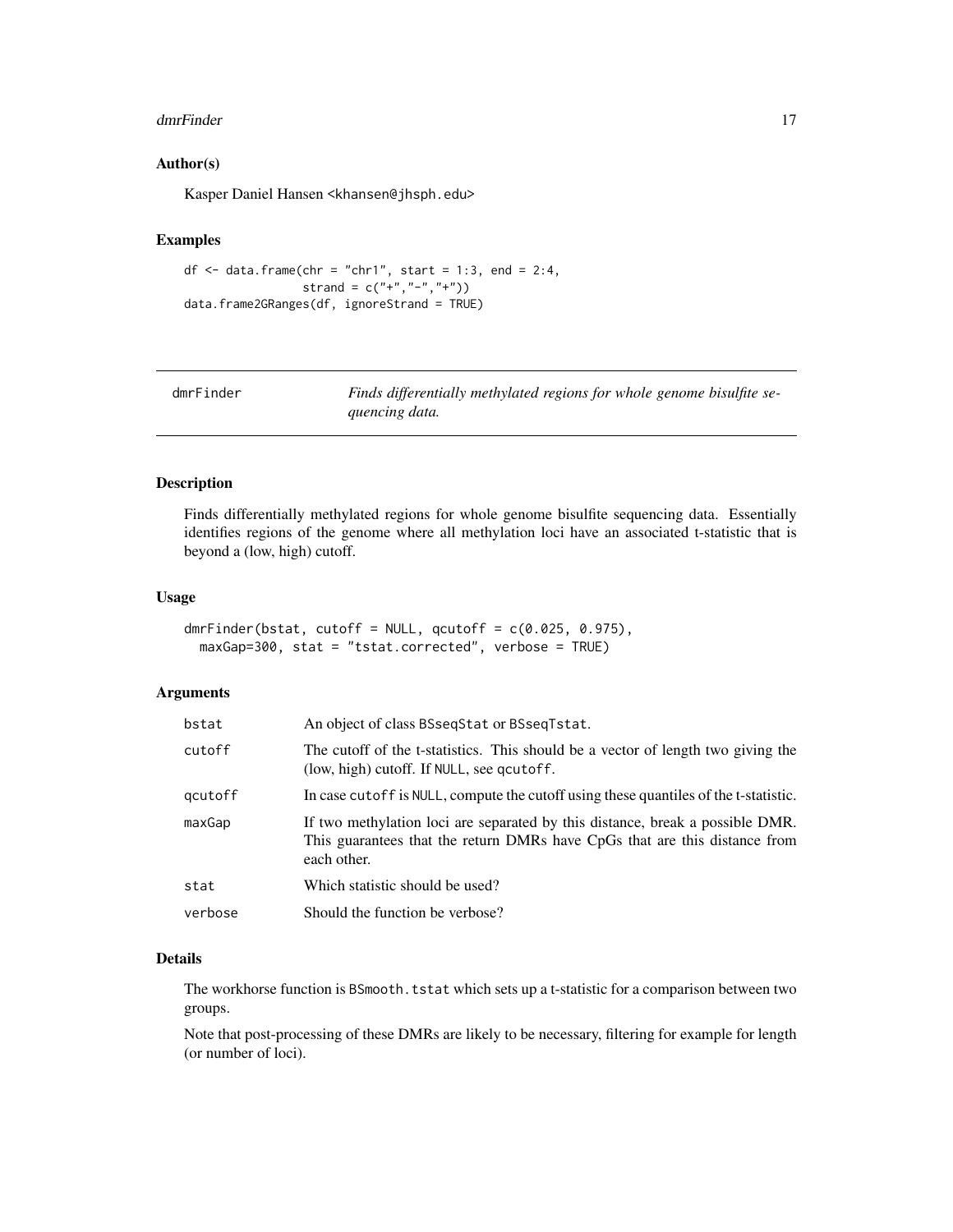# Value

A data.frame with columns

start,end,width,chr

|                           | genomic locations and width.                                                                                |  |
|---------------------------|-------------------------------------------------------------------------------------------------------------|--|
| n                         | The number of methylation loci.                                                                             |  |
| invdensity                | Average length per loci.                                                                                    |  |
| group1.mean               | The mean methylation level across samples and loci in 'group1'.                                             |  |
| group2.mean               | The mean methylation level across samples and loci in 'group2'.                                             |  |
| meanDiff                  | The mean difference in methylation level; the difference between group1.mean<br>and group2.mean.            |  |
| idxStart, idxEnd, cluster |                                                                                                             |  |
|                           | Internal use.                                                                                               |  |
| areaStat                  | The 'area' of the t-statistic; equal to the sum of the t-statistics for the individual<br>methylation loci. |  |
| direction                 | either 'hyper' or 'hypo'.                                                                                   |  |
| areaStat.corrected        |                                                                                                             |  |
|                           | Only present if column = "tstat.corrected", contains the area of the cor-<br>rected t-statistics.           |  |
|                           |                                                                                                             |  |

# Author(s)

Kasper Daniel Hansen <khansen@jhsph.edu>.

# References

KD Hansen, B Langmead, and RA Irizarry. *BSmooth: from whole genome bisulfite sequencing reads to differentially methylated regions*. Genome Biology (2012) 13:R83. doi[:10.1186/gb-2012-](http://www.dx.doi.org/10.1186/gb-2012-13-10-r83) [13-10-r83.](http://www.dx.doi.org/10.1186/gb-2012-13-10-r83)

# See Also

[BSmooth.tstat](#page-6-1) for the function constructing the input object, and [BSseqTstat](#page-14-1) for its class. In the example below, we use [BS.cancer.ex.tstat](#page-0-0) as the actual input object. Also see the package vignette(s) for a detailed example.

# Examples

```
if(require(bsseqData)) {
 dmrs0 <- dmrFinder(BS.cancer.ex.tstat, cutoff = c(-4.6, 4.6), verbose = TRUE)
 dmrs \le subset(dmrs0, abs(meanDiff) > 0.1 & n >= 3)
}
```
<span id="page-17-0"></span>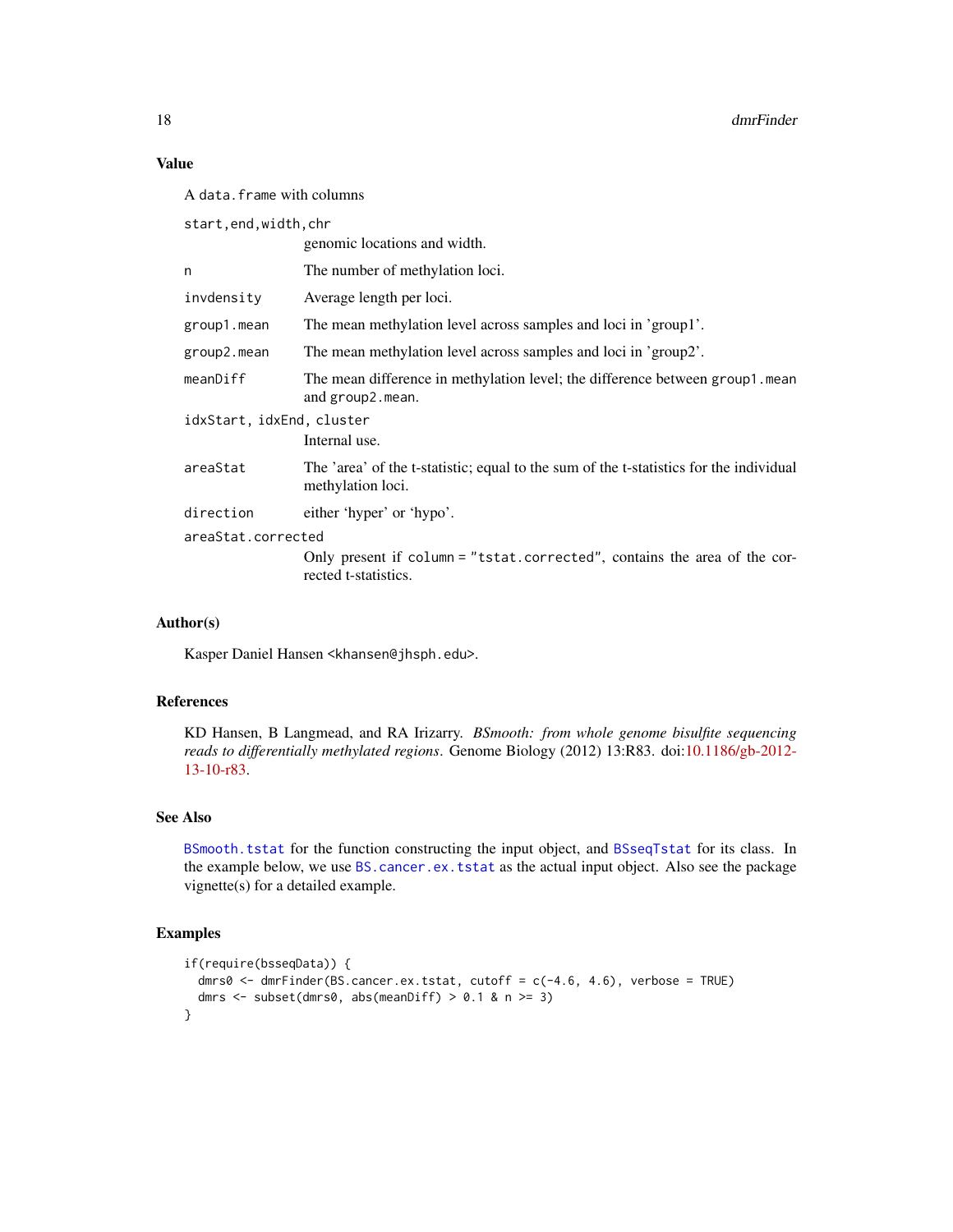<span id="page-18-1"></span><span id="page-18-0"></span>

# Description

This is a convenience function to find methylation loci, such as CpGs, in a reference genome. The result is useful as the value of the loci argument for [read.bismark\(](#page-30-1)).

# Usage

```
findLoci(pattern,
        subject,
         include = seqlevels(subject),
         strand = c("*", "+", "-"),fixed = "subject",
         resize = TRUE)
```
# Arguments

| pattern | A string specifying the pattern to search for, e.g. "CG". Can contain IUPAC<br>ambiguity codes, e.g., "CH".                                                                                                                                                                    |
|---------|--------------------------------------------------------------------------------------------------------------------------------------------------------------------------------------------------------------------------------------------------------------------------------|
| subject | A string containing a file path to the genome sequence, in FASTA or 2bit format,<br>to be searched. Alternatively, a BSgenome or DNAStringSet object storing the<br>genome sequence to be searched.                                                                            |
| include | A character vector indicating the seqlevels of subject to be used.                                                                                                                                                                                                             |
| strand  | A character scaler specifying the strand of subject to be used. If strand = $"*$ ",<br>then both the positive (strand = $"+"$ ) and negative (strand = $"-"$ strands will<br>be searched.) It is assumed that subject contains the sequence with respect to<br>the $+$ strand. |
| fixed   | If "subject" (the default), IUPAC ambiguity codes in the pattern only are in-<br>terpreted as wildcards, e.g., a pattern containing CH matches a subject con-<br>taining CA but not vice versa. See ?Biostrings:: lowlevel-matching for<br>more information                    |
| resize  | A logical scalar specifying whether the ranges should be shifted to have width<br>1 and anchored by the start of the locus, e.g., resize a CpG dinucleotide to give<br>the co-ordinates of the cytosine.                                                                       |

# Details

This function provides a convenience wrapper for finding methylation loci in a genome, based on running [vmatchPattern\(](#page-0-0)). Users requiring finer-grained control should directly use the [vmatchPattern\(](#page-0-0)) function and coerce the result to a [GRanges](#page-0-0) object.

# Value

A [GRanges](#page-0-0) object storing the found loci.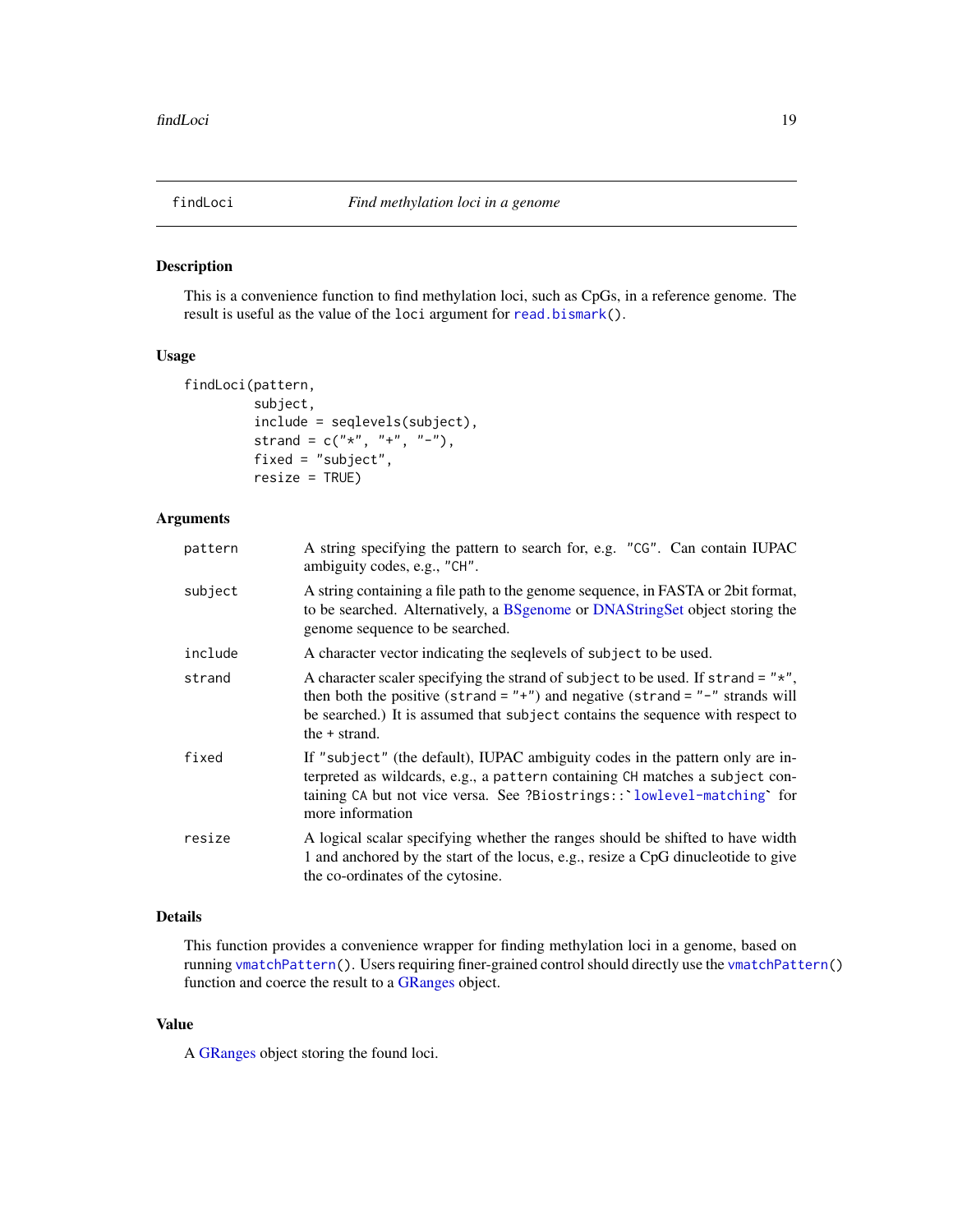# Author(s)

Peter F. Hickey

# See Also

- Biostrings:: vmatchPattern()
- o<br>• Biostrings::vmatchPattern()<br>• ?BSgenome::`[BSgenome-utils](#page-0-0)`

# Examples

```
library(Biostrings)
# Find CpG dinucleotides on the both strands of an artificial sequence
my_seq <- DNAStringSet("ATCAGTCGC")
names(my_seq) <- "test"
findLoci(pattern = "CG", subject = my_seq)
# Find CHG trinucleotides on the both strands of an artificial sequence
findLoci(pattern = "CHG", subject = my_seq)
# Find CpG dinucleotides on the + strand of chr17 from the human genome (hg38)
if (requireNamespace("BSgenome.Hsapiens.UCSC.hg38")) {
  findLoci(
     pattern = "CG",
      subject = BSgenome.Hsapiens.UCSC.hg38::BSgenome.Hsapiens.UCSC.hg38,
      include = "chr17",strand = "+')
}
```
fisherTests *Compute Fisher-tests for a BSseq object*

# Description

A function to compute Fisher-tests for an object of class BSseq.

# Usage

```
fisherTests(BSseq, group1, group2, lookup = NULL,
  returnLookup = TRUE, mc.cores = 1, verbose = TRUE)
```
#### Arguments

| <b>BSseq</b> | An object of class BSseq.                                                                                                                          |
|--------------|----------------------------------------------------------------------------------------------------------------------------------------------------|
| group1       | A vector of sample names or indexes for the 'treatment' group.                                                                                     |
| group2       | A vector of sample names or indexes for the 'control' group.                                                                                       |
| lookup       | A 'lookup' object, see details.                                                                                                                    |
| returnLookup | Should a 'lookup' object be returned, see details.                                                                                                 |
| mc.cores     | The number of cores used. Note that setting mc. cores to a value greater than 1<br>is not supported on MS Windows, see the help page for mclapply. |
| verbose      | Should the function be verbose.                                                                                                                    |

<span id="page-19-0"></span>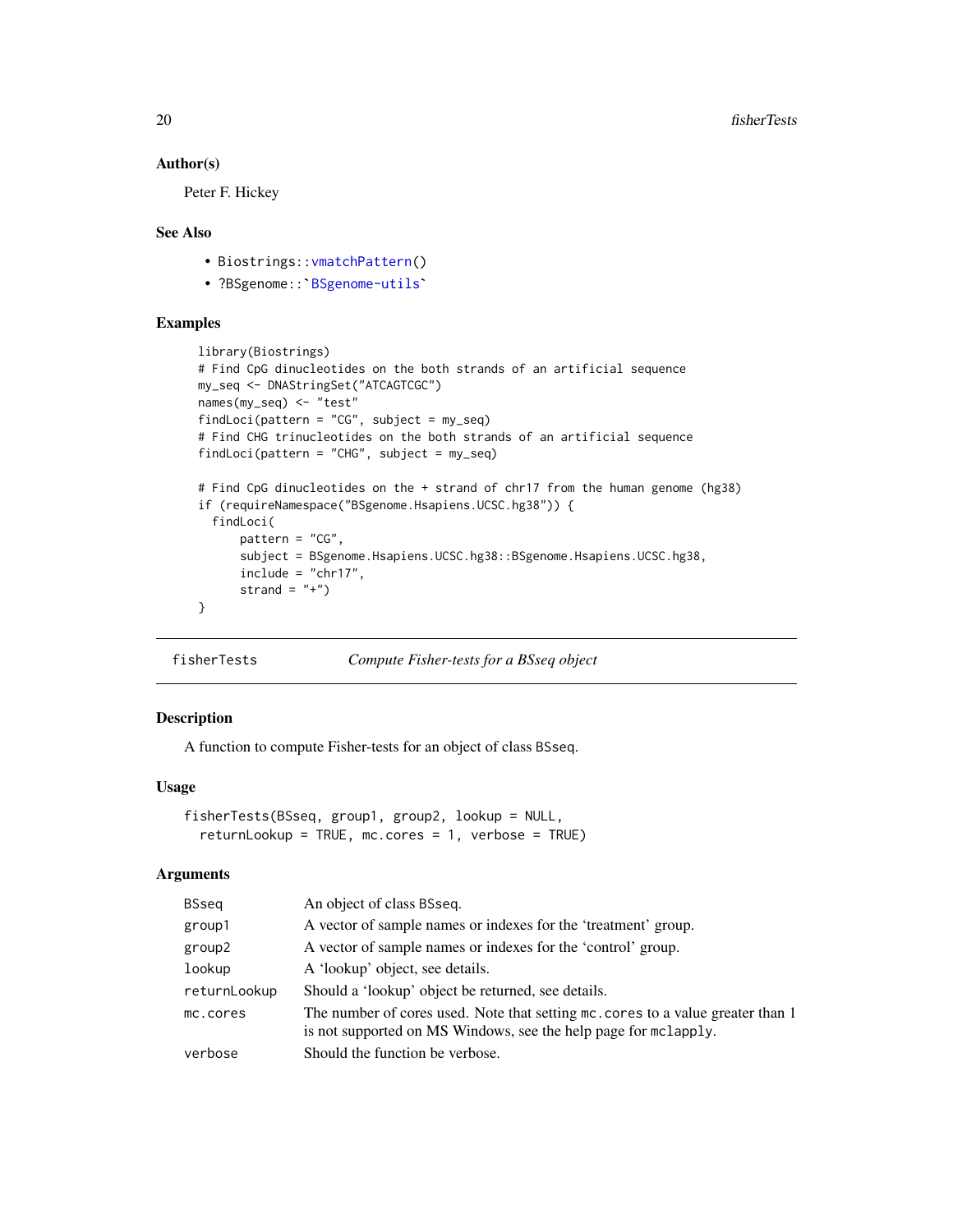#### <span id="page-20-0"></span>fisherTests 21

# Details

This function computes row-wise Fisher's exact tests. It uses an internal lookup table so rows which forms equivalent 2x2 tables are group together and only a single test is computed. If returnLookup is TRUE the return object contains the lookup table which may be feed to another call to the function using the lookup argument.

If group1, group2 designates more than 1 sample, the samples are added together before testing.

This function can use multiple cores on the same computer.

This test cannot model biological variability.

# Value

if returnLookup is TRUE, a list with components results and lookup, otherwise just the results component. The results (component) is a matrix with the same number of rows as the BSseq argument and 2 columns p.value (the unadjusted p-values) and log2OR (log2 transformation of the odds ratio).

# Author(s)

Kasper Daniel Hansen <khansen@jhsph.edu>

# See Also

[fisher.test](#page-0-0) for information about Fisher's test. [mclapply](#page-0-0) for the mc.cores argument.

# Examples

```
M <- matrix(1:9, 3,3)
colnames(M) <- c("A1", "A2", "A3")
BStest <- BSseq(pos = 1:3, chr = c("chr1", "chr2", "chr1"),
                M = M, Cov = M + 2)
results <- fisherTests(BStest, group1 = "A1", group2 = "A2",
                       returnLookup = TRUE)
results
#-------------------------------------------------------------------------------
# An example using a HDF5Array-backed BSseq object
#
library(HDF5Array)
# See ?SummarizedExperiment::saveHDF5SummarizedExperiment for details
hdf5_BStest <- saveHDF5SummarizedExperiment(x = BStest,
                                            dir = tempfile())
results <- fisherTests(hdf5_BStest,
                       group1 = "A1"group2 = "A2",returnLookup = TRUE)
```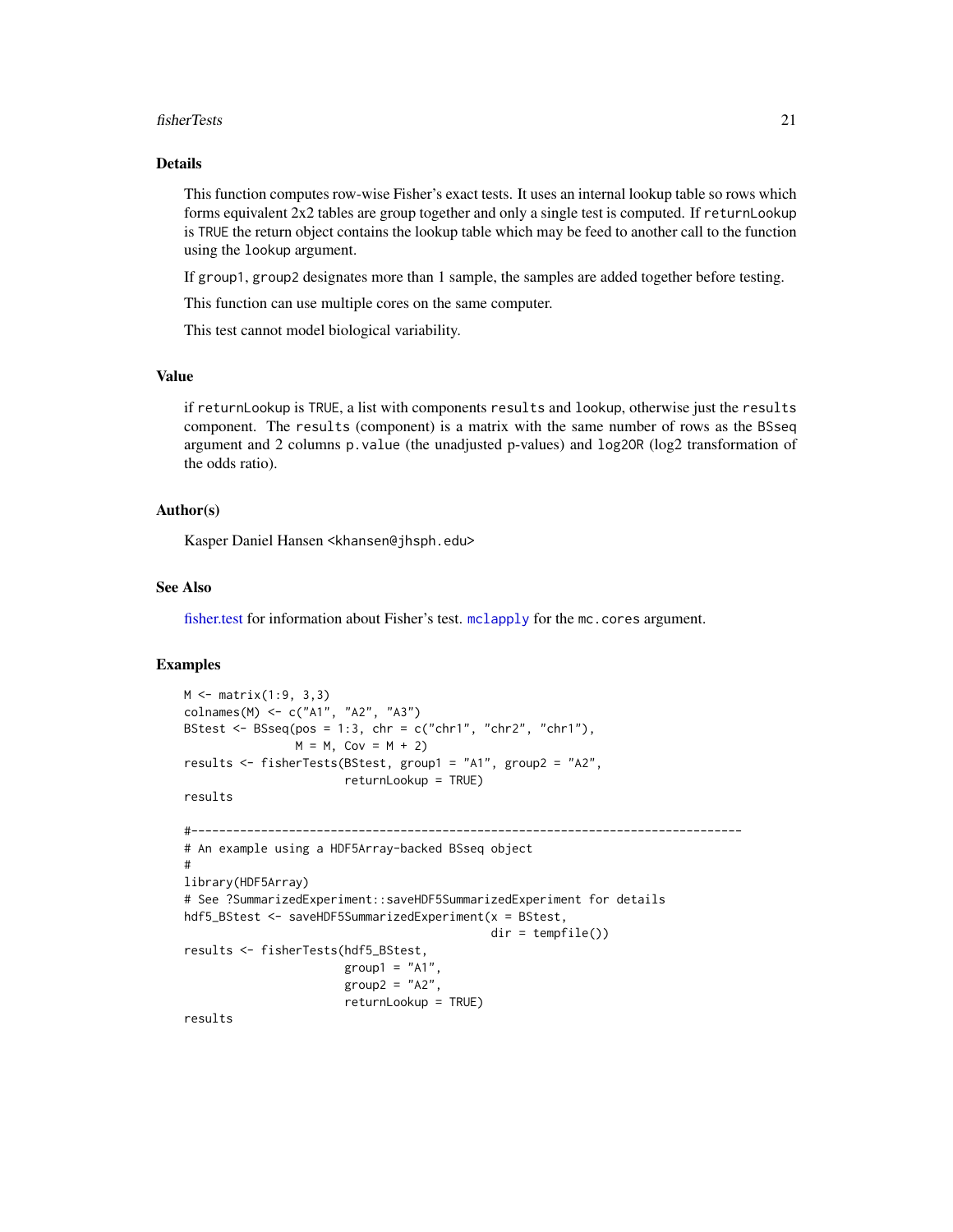<span id="page-21-0"></span>

# Description

Classes for fixed-width IRanges and GRanges, ie. objects where all ranges have the same width. The intention is for these classes to be added to GenomicRanges. Documented here temporarily.

#### Details

See description. Otherwise works like IRanges and GRanges, except there are many unimplemented methods.

This is really a private class, with private methods, but R's NAMESPACE handling means they get unintentionally exported. Hence this documentation.

# Examples

showClass("FWIRanges")

<span id="page-21-1"></span>getCoverage *Obtain coverage for BSseq objects.*

# Description

Obtain coverage for BSseq objects.

# Usage

```
getCoverage(BSseq, regions = NULL, type = c("Cov", "M"),
  what = c("perBase", "perRegionAverage", "perRegionTotal"),
 withDimnames = TRUE)
```
# Arguments

| BSseg        | An object of class BSseq.                                                                                                                                                                                    |
|--------------|--------------------------------------------------------------------------------------------------------------------------------------------------------------------------------------------------------------|
| regions      | An optional data. frame or GenomicRanges object specifying a number of ge-<br>nomic regions.                                                                                                                 |
| type         | This returns either coverage or the total evidence for methylation at the loci.                                                                                                                              |
| what         | The type of return object, see details.                                                                                                                                                                      |
| withDimnames | A logical (1), indicating whether dimnames should be applied to extracted<br>coverage elements. Setting with Dimnames = FALSE increases the speed and<br>memory efficiency with which coverage is extracted. |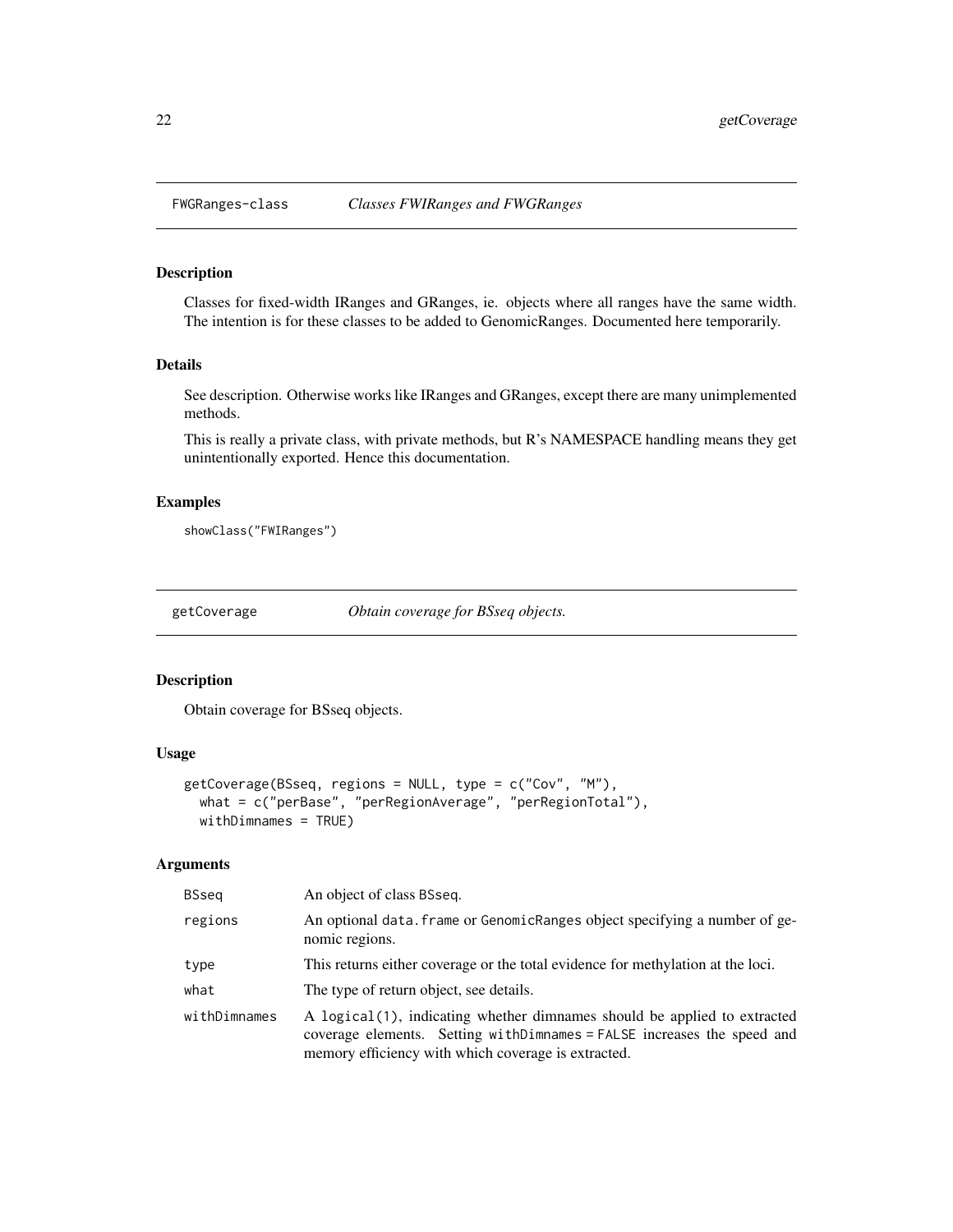# <span id="page-22-0"></span>getCoverage 23

# Value

NOTE: The return type of getCoverage varies depending on its arguments.

If regions are not specified (regions = NULL) a [DelayedMatrix](#page-0-0) object (what = "perBase") is returned. This will either contain the per-base coverage, the average coverage, or the genome total coverage (depending on value of what).

If what = "perBase" and regions are specified, a list is returned. Each element of the list is a [DelayedMatrix](#page-0-0) object corresponding to the genomic loci inside the region. It is conceptually the same as splitting the coverage by region.

If what = "perRegionAverage" or what = "perRegionTotal" and regions are specified the return value is a [DelayedMatrix](#page-0-0) object. Each row of the [DelayedMatrix](#page-0-0) corresponds to a region and contains either the average coverage or the total coverage in the region.

# Author(s)

Kasper Daniel Hansen <khansen@jhsph.edu>.

# See Also

[BSseq](#page-9-1) for the BSseq class.

# Examples

```
data(BS.chr22)
head(getCoverage(BS.chr22, type = "M"))
reg \leq GRanges(seqnames = c("chr22", "chr22"),
  ranges = IRanges(start = c(1, 2*10^7), end = c(2*10^7 +1, 4*10^7)))
getCoverage(BS.chr22, regions = reg, what = "perRegionAverage")
  cList <- getCoverage(BS.chr22, regions = reg)
length(cList)
head(cList[[1]])
#-------------------------------------------------------------------------------
# An example using a HDF5Array-backed BSseq object
#
library(HDF5Array)
# See ?SummarizedExperiment::saveHDF5SummarizedExperiment for details
hdf5_BS.chr22 <- saveHDF5SummarizedExperiment(x = BS.chr22,
                                                dir = tempfile()head(getCoverage(hdf5_BS.chr22, type = "M"))
reg <- GRanges(seqnames = c("chr22", "chr22"),
               ranges = IRanges(start = c(1, 2 * 10 ^ \circ 7),end = c(2 \times 10 \times 7 + 1, 4 \times 10 \times 7))getCoverage(hdf5_BS.chr22, regions = reg, what = "perRegionAverage")
hdf5_cList <- getCoverage(hdf5_BS.chr22, regions = reg)
length(hdf5_cList)
head(hdf5_cList[[1]])
```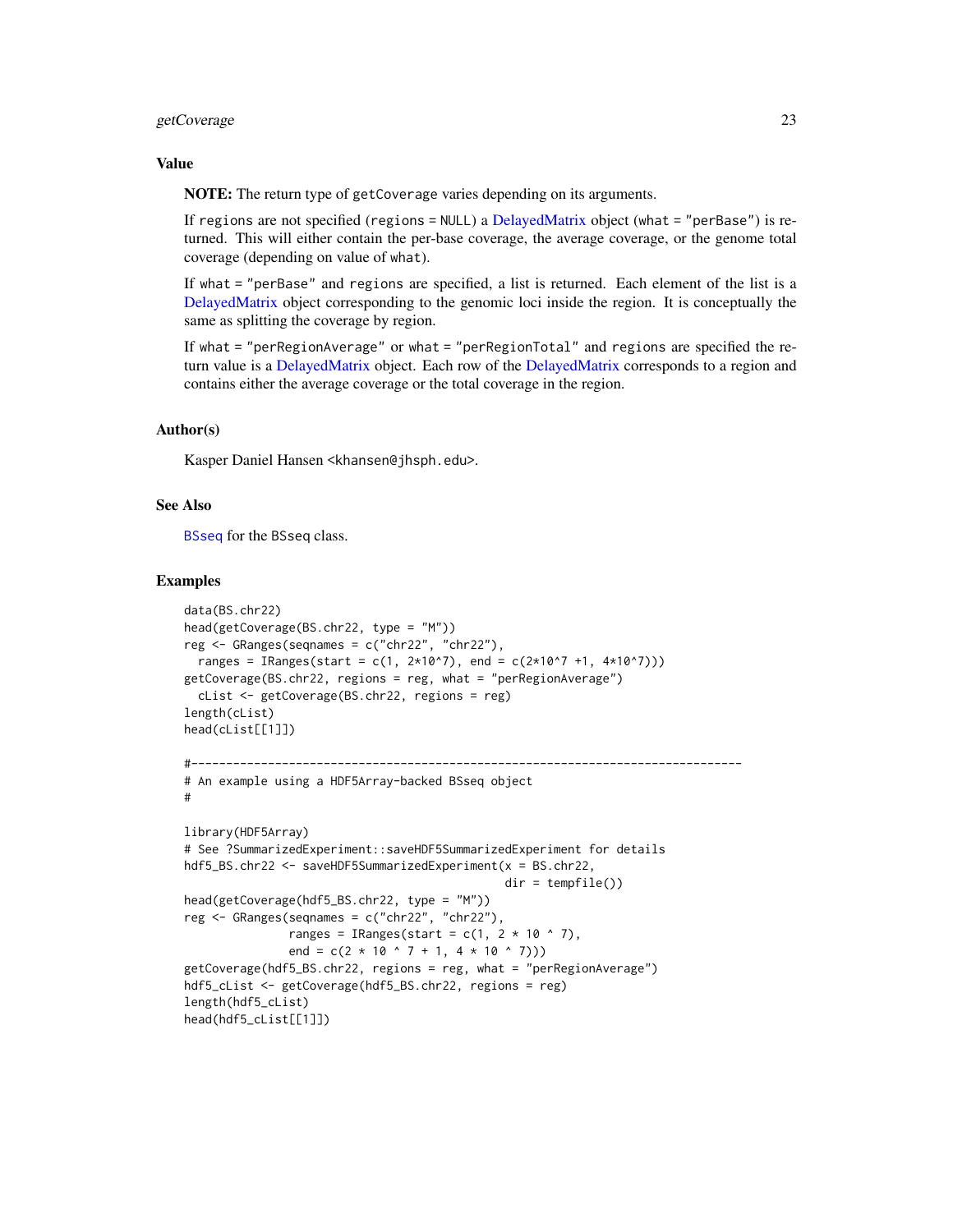<span id="page-23-1"></span><span id="page-23-0"></span>

#### Description

Obtain methylation estimates for BSseq objects, both smoothed and raw.

# Usage

```
getMeth(BSseq, regions = NULL, type = c("smooth", "raw"),
 what = c("perBase", "perRegion"), conflict = FALSE, alpha = 0.95,withDimnames = TRUE)
```
#### Arguments

| <b>BSseq</b> | An object of class BSseq.                                                                                                                                                                                   |
|--------------|-------------------------------------------------------------------------------------------------------------------------------------------------------------------------------------------------------------|
| regions      | An optional data. frame or GenomicRanges object specifying a number of ge-<br>nomic regions.                                                                                                                |
| type         | This returns either smoothed or raw estimates of the methylation level.                                                                                                                                     |
| what         | The type of return object, see details.                                                                                                                                                                     |
| confint      | Should a confidence interval be return for the methylation estimates (see below).<br>This is only supported if what is equal to perBase.                                                                    |
| alpha        | alpha value for the confidence interval.                                                                                                                                                                    |
| withDimnames | A logical(1), indicating whether dimnames should be applied to extracted<br>coverage elements. Setting with Dimnames = FALSE increases the speed and<br>memory efficiency with which coverage is extracted. |

# Value

NOTE: The return type of getMeth varies depending on its arguments.

If region = NULL the what argument is ignored. This is also the only situation in which confint = TRUE is supported. The return value is either a [DelayedMatrix](#page-0-0) (confint = FALSE or a list with three [DelayedMatrix](#page-0-0) components confint = TRUE (meth, upper and lower), giving the methylation estimates and (optionally) confidence intervals.

Confidence intervals for type = "smooth" is based on standard errors from the smoothing algorithm (if present). Otherwise it is based on pointwise confidence intervals for binomial distributions described in Agresti (see below), specifically the score confidence interval.

If regions are specified, what = "perBase" will make the function return a list, each element of the list being a [DelayedMatrix](#page-0-0) corresponding to a genomic region (and each row of the [DelayedMatrix](#page-0-0) being a loci inside the region). If what = "perRegion" the function returns a [DelayedMatrix,](#page-0-0) with each row corresponding to a region and containing the average methylation level in that region.

# Note

A BSseq object needs to be smoothed by the function BSmooth in order to support type = "smooth".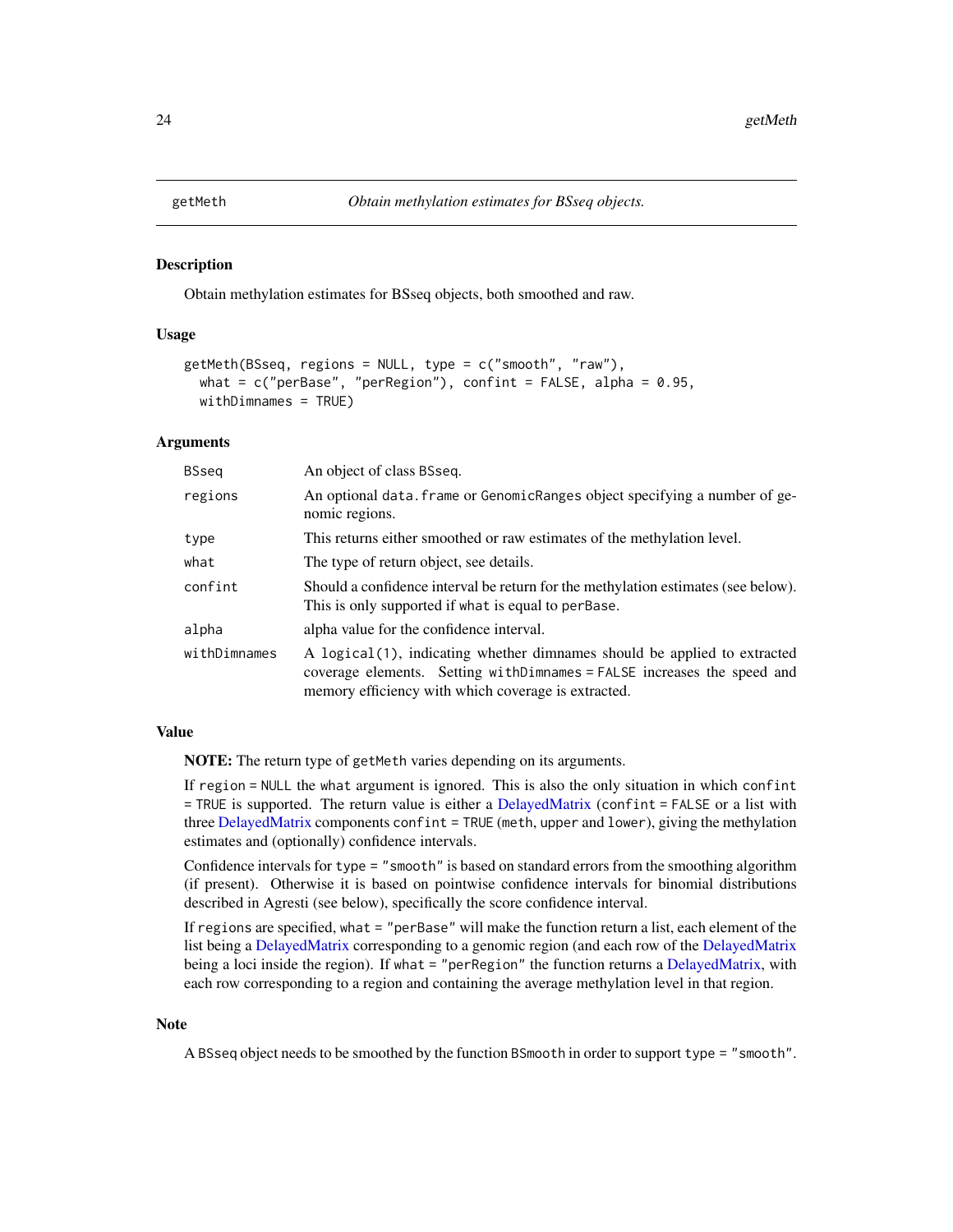#### <span id="page-24-0"></span>getStats 25

# Author(s)

Kasper Daniel Hansen <khansen@jhsph.edu>.

# References

A Agresti and B Coull. *Approximate Is Better than "Exact" for Interval Estimation of Binomial Proportions*. The American Statistician (1998) 52:119-126.

# See Also

[BSseq](#page-9-1) for the BSseq class and [BSmooth](#page-2-1) for smoothing such an object.

# Examples

```
data(BS.chr22)
head(getMeth(BS.chr22, type = "raw"))
reg <- GRanges(seqnames = c("chr22", "chr22"),
  ranges = IRanges(start = c(1, 2*10^7), end = c(2*10^7 +1, 4*10^7)))
head(getMeth(BS.chr22, regions = reg, type = "raw", what = "perBase"))
#-------------------------------------------------------------------------------
# An example using a HDF5Array-backed BSseq object
#
library(HDF5Array)
# See ?SummarizedExperiment::saveHDF5SummarizedExperiment for details
hdf5_BS.chr22 <- saveHDF5SummarizedExperiment(x = BS.chr22,
                                              dir = tempfile())
head(getMeth(hdf5_BS.chr22, type = "raw"))
head(getMeth(hdf5_BS.chr22, regions = reg, type = "raw", what = "perBase"))
```
getStats *Obtain statistics from a BSseqTstat object*

#### Description

Essentially an accessor function for the statistics of a BSseqTstat object.

#### Usage

```
getsStats(bstat, regions = NULL, ...)
```
#### Arguments

| bstat   | An object of class BSseqStat or BSseqTstat.                                                        |
|---------|----------------------------------------------------------------------------------------------------|
| regions | An optional data. Frame or GenomicRanges object specifying a number of ge-<br>nomic regions.       |
| $\cdot$ | Additional arguments passed to the different backends based on the class of<br>bstat; see Details. |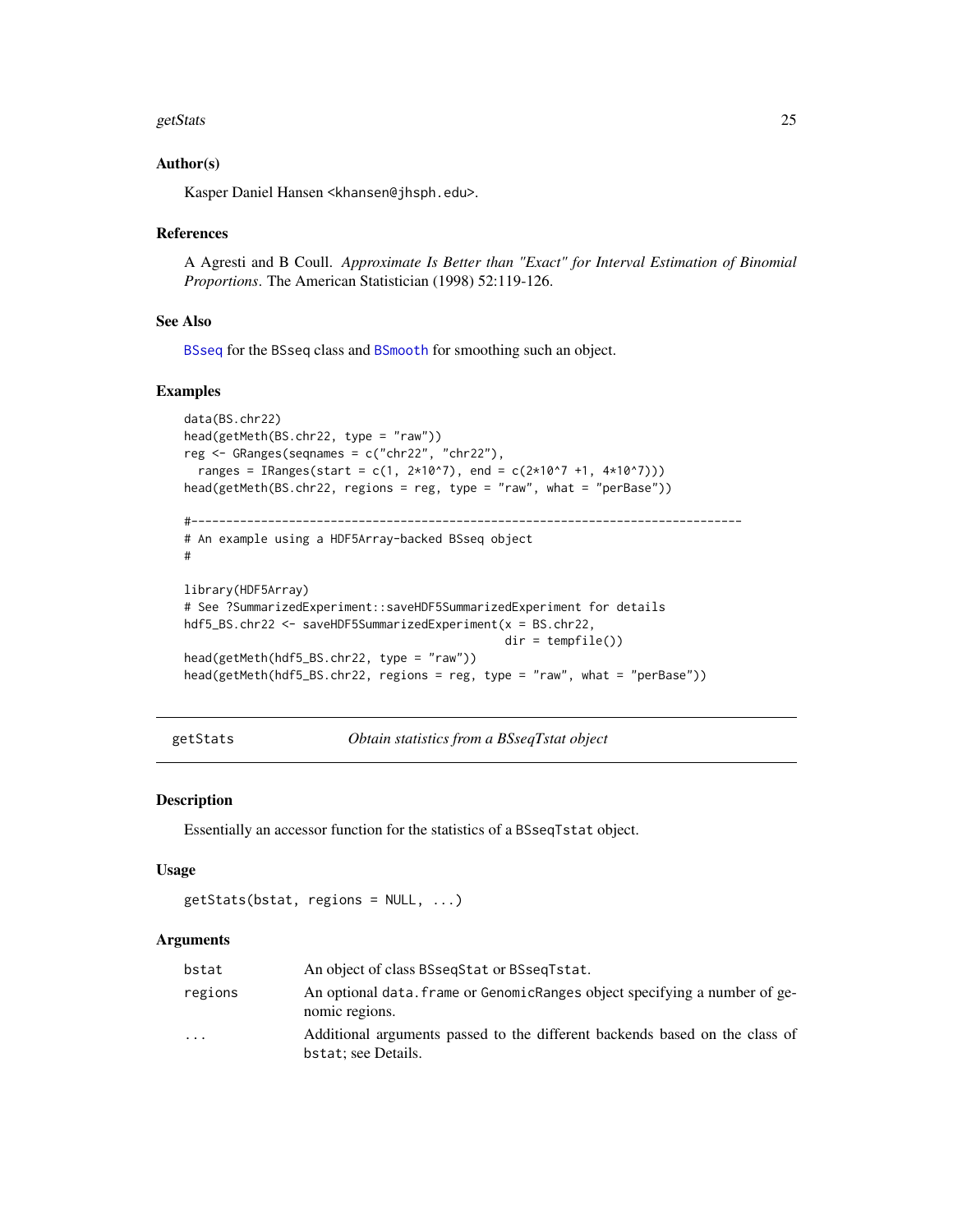# <span id="page-25-0"></span>Details

Additional argument when the bstat object is of class BSseqTstat:

stat Which statistics column should be obtained.

# Value

An object of class data. frame possible restricted to the regions specified.

# Author(s)

Kasper Daniel Hansen <khansen@jhsph.edu>

# See Also

[BSseqTstat](#page-14-1) for the BSseqTstat class, and [getCoverage](#page-21-1) and [getMeth](#page-23-1) for similar functions, operating on objects of class BSseq.

#### Examples

```
if(require(bsseqData)) {
 data(BS.cancer.ex.tstat)
 head(getStats(BS.cancer.ex.tstat))
 reg <- GRanges(seqnames = c("chr22", "chr22"),
     ranges = IRanges(start = c(1, 2*10^7), end = c(2*10^7 +1, 4*10^7)))
 head(getStats(BS.cancer.ex.tstat, regions = reg))
}
```
GoodnessOfFit *Binomial and poisson goodness of fit statistics for BSSeq objects*

# Description

Binomial and poisson goodness of fit statistics for BSSeq objects, including plotting capability.

#### Usage

```
poissonGoodnessOfFit(BSseq, nQuantiles = 10^5)
binomialGoodnessOfFit(BSseq, method = c("MLE"), nQuantiles = 10^65)
## S3 method for class 'chisqGoodnessOfFit'
print(x, \ldots)## S3 method for class 'chisqGoodnessOfFit'
plot(x, type = c("chisq", "pvalue"), plotCol = TRUE, qqline = TRUE,
  pch = 16, cex = 0.75, ...)
```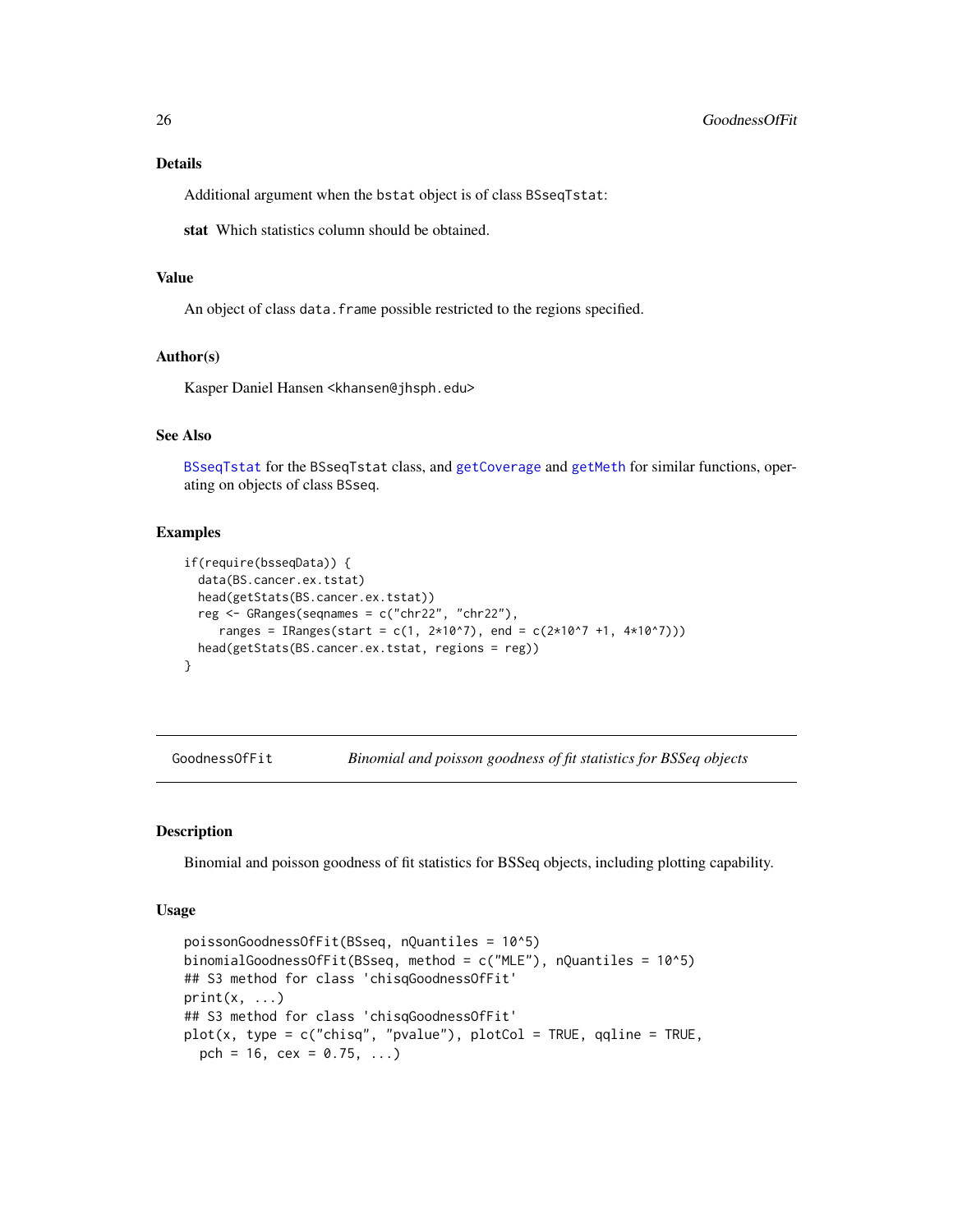# GoodnessOfFit 27

#### **Arguments**

| BSseg        | An object of class BSseq.                                                                   |  |
|--------------|---------------------------------------------------------------------------------------------|--|
| $\mathsf{x}$ | A chisqGoodnessOfFit object (as produced by poissonGoodnessOfFit or binomialGoodnessOfFit). |  |
| nQuantiles   | The number of (evenly-spaced) quantiles stored in the return object.                        |  |
| method       | How is the parameter estimated.                                                             |  |
| type         | Are the chisq or the p-values being plotted.                                                |  |
| plotCol      | Should the extreme quantiles be colored.                                                    |  |
| qqline       | Add a ggline.                                                                               |  |
| pch, cex     | Plotting symbols and size.                                                                  |  |
| $\cdots$     | Additional arguments being passed to qqplot (for plot) or ignored (for print).              |  |
|              |                                                                                             |  |

# Details

These functions compute and plot goodness of fit statistics for BSseq objects. For each methylation loci, the Poisson goodness of fit statistic tests whether the coverage (at that loci) is independent and identically Poisson distributed across the samples. In a similar fashion, the Binomial goodness of fit statistic tests whether the number of reads supporting methylation are independent and identically binomial distributed across samples (with different size parameters given by the coverage vector).

These functions do not handle NA values.

# Value

The plotting method is invoked for its side effect. Both poissonGoodnessOfFit and binomialGoodnessOfFit returns an object of class chisqGoodnessOfFit which is a list with components

| chisg     | a vector of Chisq values.                    |
|-----------|----------------------------------------------|
| quantiles | a vector of quantiles (of the chisq values). |
| df        | degress of freedom                           |

# Author(s)

Kasper Daniel Hansen <khansen@jhsph.edu>

# See Also

For the plotting method, see qqplot.

# Examples

```
if(require(bsseqData)) {
 data(BS.cancer.ex)
 BS.cancer.ex <- updateObject(BS.cancer.ex)
 gof <- poissonGoodnessOfFit(BS.cancer.ex)
 plot(gof)
```
#-------------------------------------------------------------------------------

# An example using a HDF5Array-backed BSseq object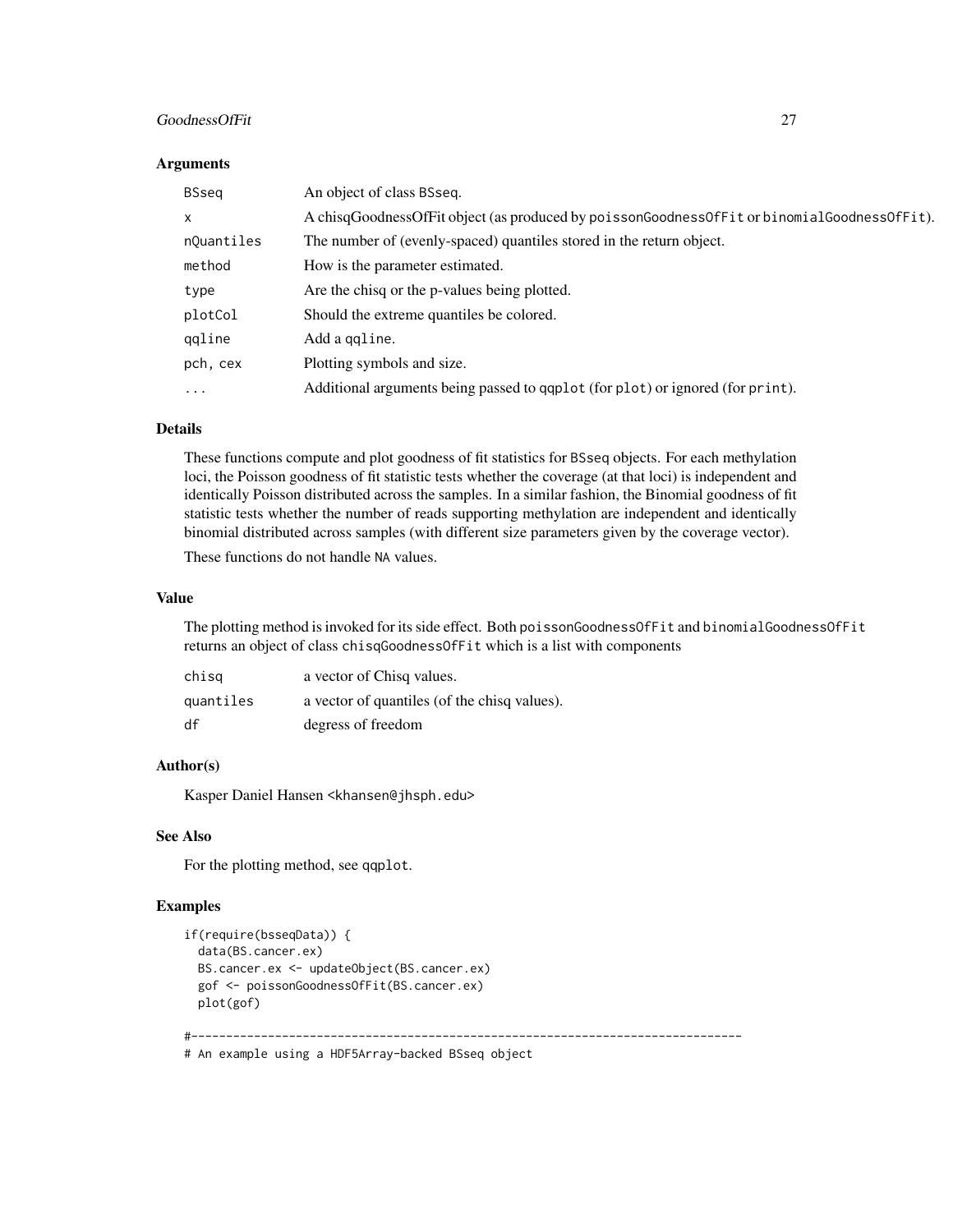```
library(HDF5Array)
```

```
# See ?SummarizedExperiment::saveHDF5SummarizedExperiment for details
hdf5_BS.cancer.ex <- saveHDF5SummarizedExperiment(x = BS.cancer.ex,
                                                  dir = tempfile())
hdf5_gof <- poissonGoodnessOfFit(hdf5_BS.cancer.ex)
plot(hdf5_gof)
```
}

<span id="page-27-1"></span>hasGRanges-class *Class hasGRanges*

#### **Description**

A class with a GRanges slot, used as a building block for other classes. Provides basic accessor functions etc.

# Objects from the Class

Objects can be created by calls of the form new("hasGRanges", ...).

#### **Slots**

gr: Object of class GRanges.

# Methods

"[" Subsets a single dimension.

granges Get the GRanges object representing genomic locations.

start, start<-, end, end <-, width, width <- Start, end and width for the genomic locations of the object, also replacement functions. This accessor functions operate directly on the gr slot.

strand, strand<- Getting and setting the strand of the genomic locations (the gr slot).

seqlengths, seqlengths <- Getting and setting the seqlengths of the genomic locations (the gr slot).

seqlevels, seqlevels<- Getting and setting the seqlevels of the genomic locations (the gr slot).

seqnames, seqnames <- Getting and setting the seqnames of the genomic locations (the gr slot).

show The show method.

- findOverlaps (query = "hasGRanges", subject = "hasGRanges"): finds overlaps between the granges() of the two objects.
- findOverlaps (query = "GenomicRanges", subject = "hasGRanges"): finds overlaps between query and the granges() of the subject.

<span id="page-27-0"></span>

#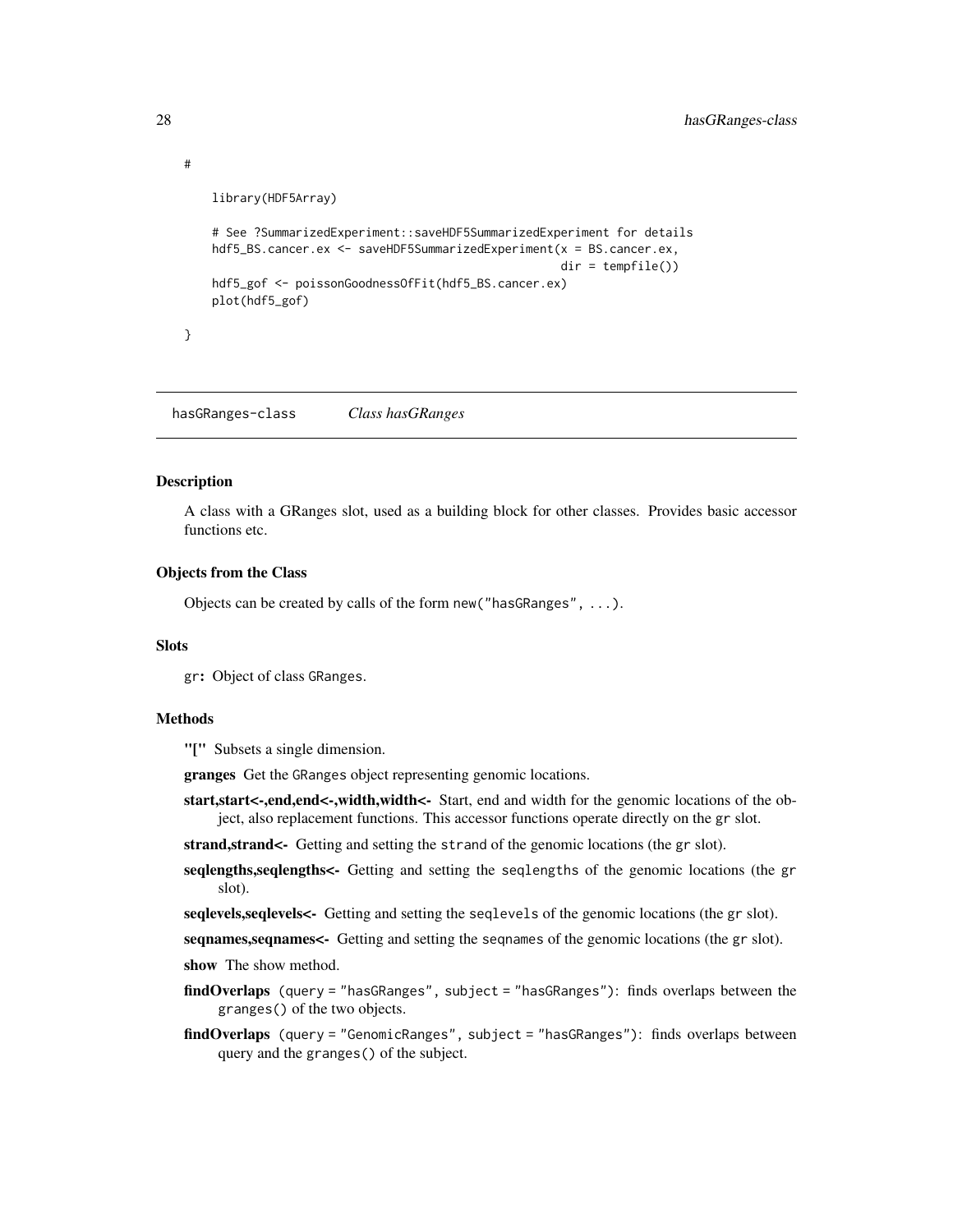#### <span id="page-28-0"></span>plotRegion 29

- findOverlaps (query = "hasGRanges", subject = "GenomicRanges"): finds overlaps between the granges() of the query and the subject.
- subsetByOverlaps (query = "hasGRanges", subject = "hasGRanges"): Subset the query, keeping the genomic locations that overlaps the subject.
- subsetByOverlaps (query = "hasGRanges", subject = "GenomicRanges"): Subset the query, keeping the genomic locations that overlaps the subject.
- subsetByOverlaps (query = "GenomicRanges", subject = "hasGRanges"): Subset the query, keeping the genomic locations that overlaps the subject.

# Note

If you extend the has GRanges class, you should consider writing a subset method  $(\mathcal{L})$ , and a show method. If the new class supports single index subsetting, the subsetByOverlaps methods will automatically extend.

#### Author(s)

Kasper Daniel Hansen <khansen@jhsph.edu>

#### Examples

showClass("hasGRanges")

plotRegion *Plotting BSmooth methylation estimates*

# Description

Functions for plotting BSmooth methylation estimates. Typically used to display differentially methylated regions.

# Usage

```
plotRegion(BSseq, region = NULL, extend = 0, main = "",
  addRegions = NULL, ann{\text{rank}} = NULL, cex. ann{\text{col}} = 1,geneTrack = NULL, cex.gene = 1.5, col = NULL, lty = NULL,
  lwd = NULL, BSseqStat = NULL, stat = "tstat.corrected",
  stat.col = "black", stat.lwd = 1, stat.lty = 1, stat.ylim = c(-8, 8),
 mainWithWidth = TRUE, regionCol = alpha("red", 0.1), addTicks = TRUE,
  addPoints = FALSE, pointsMinCov = 5, highlightMain = FALSE)
plotManyRegions(BSseq, regions = NULL, extend = 0, main = "",
  addRegions = NULL, ann{\text{rank}} = NULL, cex. ann{\text{col}} = 1,geneTrack = NULL, cex.gene = 1.5, col = NULL, lty = NULL,
  lwd = NULL, BSseqStat = NULL, stat = "tstat.corrected",
  stat.col = "black", stat.lwd = 1, stat.lty = 1, stat.ylim = c(-8, 8),
 mainWithWidth = TRUE, regionCol = alpha("red", 0.1), addTicks = TRUE,
  addPoints = FALSE, pointsMinCov = 5, highlightMain = FALSE,
  verbase = TRUE)
```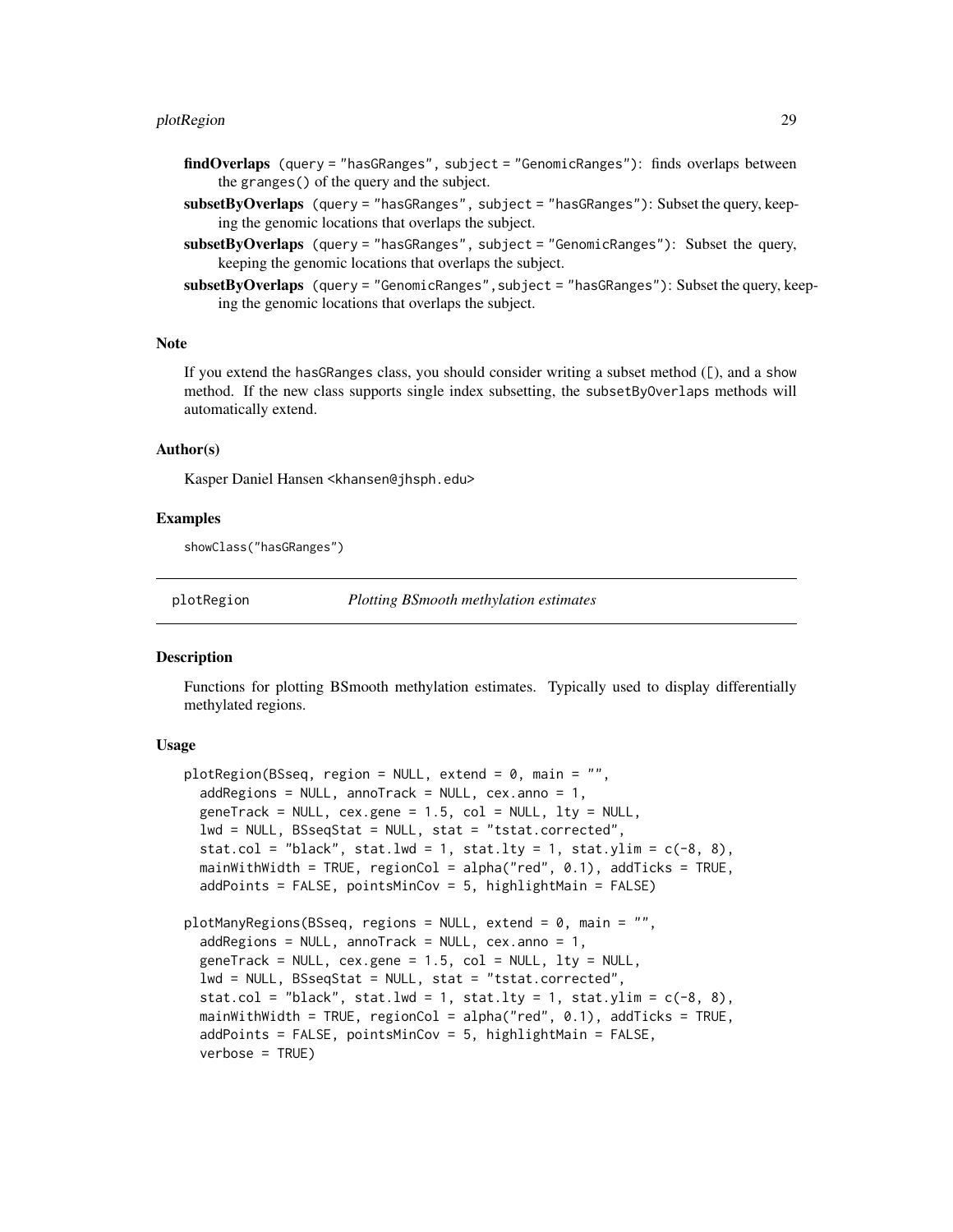# Arguments

| <b>BSseq</b>  | An object of class BSseq.                                                                                                                                                                                                       |  |
|---------------|---------------------------------------------------------------------------------------------------------------------------------------------------------------------------------------------------------------------------------|--|
| region        | A data. frame (with start, end and chr columns) with 1 row or GRanges of<br>length 1. If region is NULL the entire BSseq argument is plotted.                                                                                   |  |
| regions       | A data. frame (with start, end and chr columns) or GRanges.                                                                                                                                                                     |  |
| extend        | Describes how much the plotting region should be extended in either direction.<br>The total width of the plot is equal to the width of the region plus twice extend.                                                            |  |
| main          | The plot title. The default is to construct a title with information about which<br>genomic region is being plotted.                                                                                                            |  |
| addRegions    | A set of additional regions to be highlighted on the plots. As the regions argu-<br>ment.                                                                                                                                       |  |
| annoTrack     | A named list of GRanges objects. Each component is a track and the names of<br>the list are the track names. Each track will be plotted as solid bars, and we<br>routinely display information such as CpG islands, exons, etc. |  |
| cex.anno      | cex argument when plotting annoTrack.                                                                                                                                                                                           |  |
| geneTrack     | <b>EXPERIMENTAL:</b> A data. frame with columns: chr, start, end, gene_ID,<br>exon_number, strand, gene_name, isoforms. This interface is under active<br>development and subject to change.                                    |  |
| cex.gene      | cex argument when plotting geneTrack.                                                                                                                                                                                           |  |
| col           | The color of the methylation estimates, see details.                                                                                                                                                                            |  |
| 1ty           | The line type of the methylation estimates, see details.                                                                                                                                                                        |  |
| lwd           | The line width of the methylation estimates, see details.                                                                                                                                                                       |  |
| BSseqStat     | An object of class BSseqStat. If present, a new panel will be shown with the<br>t-statistics.                                                                                                                                   |  |
| stat          | Which statistics will be plotted (only used is BSseqStat is not NULL.)                                                                                                                                                          |  |
| stat.col      | color for the statistics plot.                                                                                                                                                                                                  |  |
| stat.lwd      | line width for the statistics plot.                                                                                                                                                                                             |  |
| stat.lty      | line type for the statistics plot.                                                                                                                                                                                              |  |
| stat.ylim     | y-limits for the statistics plot.                                                                                                                                                                                               |  |
| mainWithWidth | Should the default title include information about width of the plot region.                                                                                                                                                    |  |
| regionCol     | The color used for highlighting the region.                                                                                                                                                                                     |  |
| addTicks      | Should tick marks showing the location of methylation loci, be added?                                                                                                                                                           |  |
| addPoints     | Should the individual unsmoothed methylation estimates be plotted. This usu-<br>ally leads to a very confusing plot, but may be useful for diagnostic purposes.                                                                 |  |
| pointsMinCov  | The minimum coverage a methylation loci need in order for the raw methylation<br>estimates to be plotted. Useful for filtering out low coverage loci. Only used if<br>$addPoints = TRUE.$                                       |  |
| highlightMain | Should the plot region be highlighted?                                                                                                                                                                                          |  |
| verbose       | Should the function be verbose?                                                                                                                                                                                                 |  |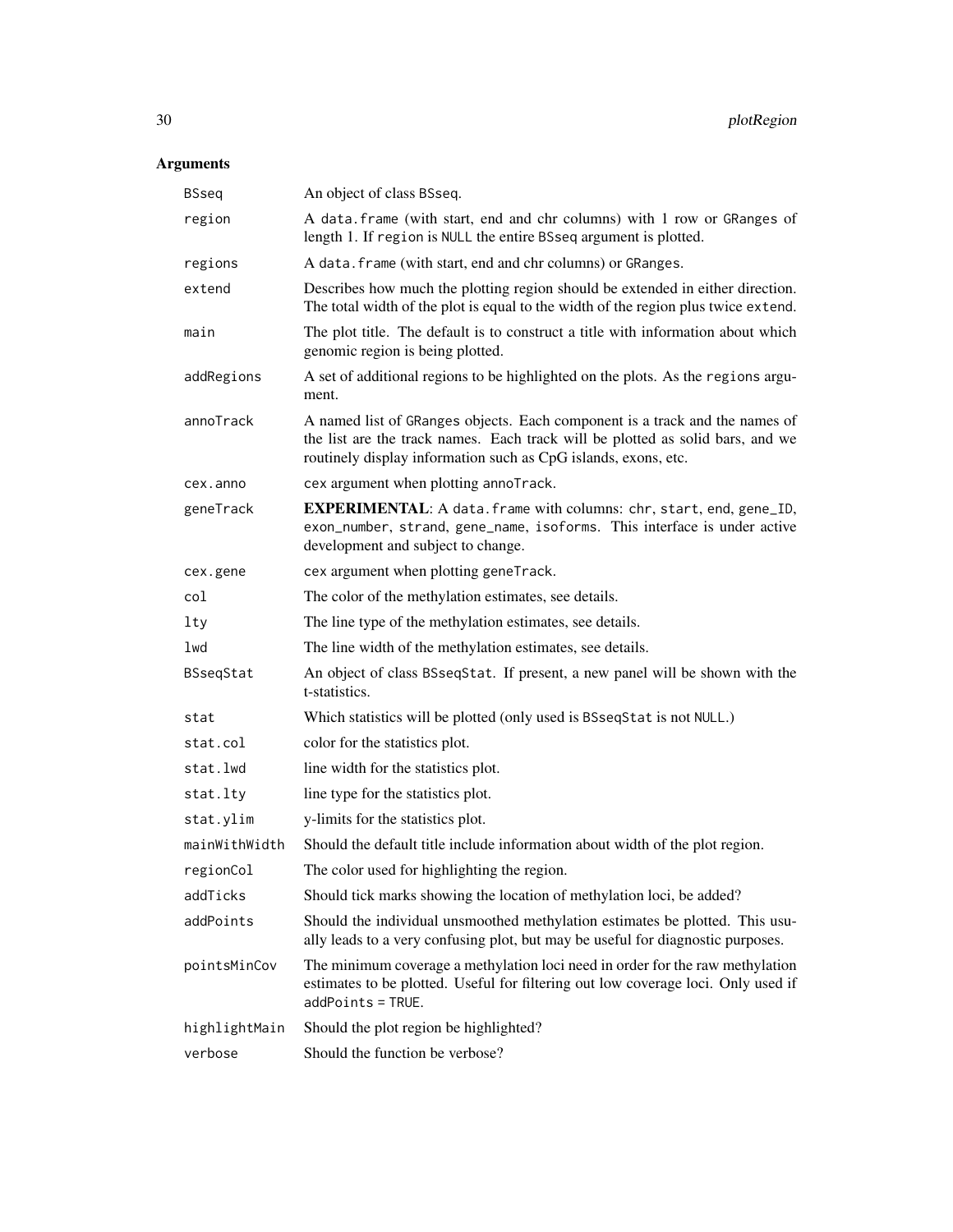#### <span id="page-30-0"></span>read.bismark 31

# Details

The correct choice of aspect ratio depends on the width of the plotting region. We tend to use width  $= 10$ , height = 5.

plotManyRegions is used to plot many regions (hundreds or thousands), and is substantially quicker than repeated calls to plotRegion.

This function has grown to be rather complicated over time. For custom plotting, it is sometimes useful to use the function definition as a skeleton and directly modify the code.

# Value

This function is invoked for its side effect: producing a plot.

#### Author(s)

Kasper Daniel Hansen <khansen@jhsph.edu>

# See Also

The package vignette has an extended example.

<span id="page-30-1"></span>

# Description

Parsing output from the Bismark alignment suite.

#### Usage

```
read.bismark(files,
             loci = NULL,
             colData = NULL,
             rmZeroCov = FALSE,
             strandCollapse = TRUE,
             BPPARAM = bpparam(),
             BACKEND = NULL,
             dir = tempfile("BSseq"),
             replace = FALSE,
             chunkdim = NULL,
             level = NULL,nThread = 1L,
             verbose = getOption("verbose"))
```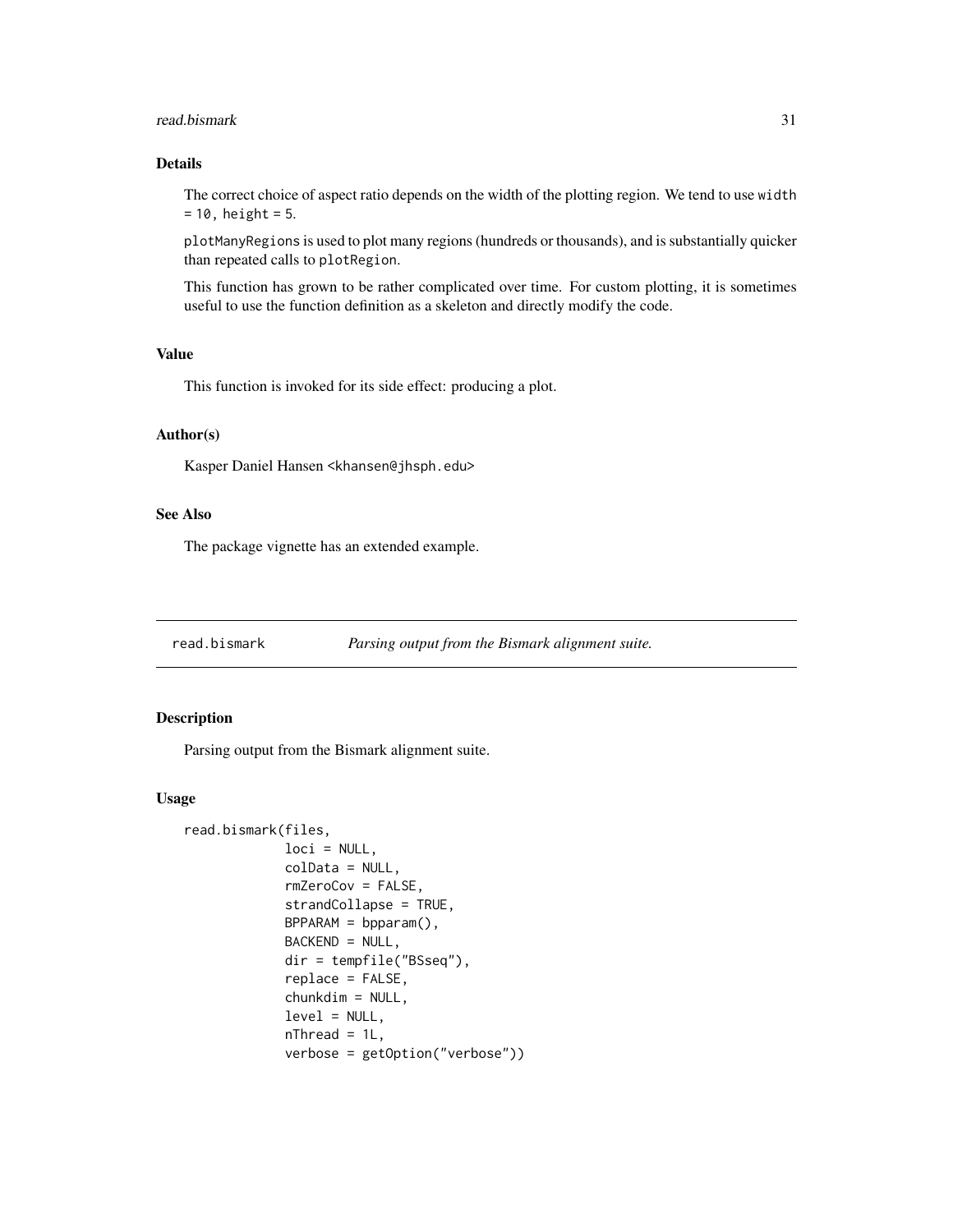# <span id="page-31-0"></span>Arguments

| files          | The path to the files created by running Bismark's methylation extractor, one<br>sample per file. Files ending in .gz or .bz2 will be automatically decompressed<br>to tempfile(). We strongly recommend you use the 'genome wide cytosine<br>report' output files. See section 'File formats' for further details.                                                                                                                                                                                                                                                                                          |
|----------------|--------------------------------------------------------------------------------------------------------------------------------------------------------------------------------------------------------------------------------------------------------------------------------------------------------------------------------------------------------------------------------------------------------------------------------------------------------------------------------------------------------------------------------------------------------------------------------------------------------------|
| loci           | NULL (default) or a GenomicRanges instance containing methylation loci (all<br>with width equal to 1). If $loci = NULL$ , then read.bismark() will perform a<br>first pass over the Bismark file to identify candidate loci. If loci is a Genomi-<br>cRanges instance, then these form the candidate loci. In either case, the candi-<br>date loci will be filtered if rmZeroCov = TRUE and collapsed if strandCollapse<br>= TRUE to form the final set of methylation loci that form the rowRanges of the<br>returned BSseq object. See section 'Efficient use of read.bismark()' for fur-<br>ther details. |
| colData        | An optional DataFrame describing the samples. Row names, if present, become<br>the column names of the BSseq object. If NULL, then a DataFrame will be created<br>with files used as the row names.                                                                                                                                                                                                                                                                                                                                                                                                          |
| rmZeroCov      | A logical(1) indicating whether methylation loci that have zero coverage in<br>all samples be removed. For several reasons, the default rmZeroCov = FALSE is<br>recommended even in cases where you ultimately want to remove such loci. See<br>section 'Efficient use of read.bismark()' for further details.                                                                                                                                                                                                                                                                                               |
| strandCollapse | A logical (1) indicating whether strand-symmetric methylation loci (i.e. CpGs)<br>should be collapsed across strands. This is only applicable for stranded methy-<br>lation loci, e.g., loci extracted from 'genome wide cytosine reports' (see section<br>'File formats' for further details).                                                                                                                                                                                                                                                                                                              |
| BPPARAM        | An optional BiocParallelParam instance determining the parallel back-end to be<br>used during evaluation. Currently supported are SerialParam (Unix, Mac, Win-<br>dows), MulticoreParam (Unix and Mac), SnowParam (Unix, Mac, and Win-<br>dows, limited to single-machine clusters), and BatchJobsParam (Unix, Mac,<br>Windows, only with the in-memory realization backend). See sections 'Par-<br>allelization and progress monitoring' and 'Realization backends' for further de-<br>tails.                                                                                                               |
| <b>BACKEND</b> | NULL or a single string specifying the name of the realization backend. When<br>the backend is set to NULL, the M and Cov assays are realized in memory as ordi-<br>nary matrices, otherwise these are realized with the given BACKEND. See section<br>'Realization backends' for further details.                                                                                                                                                                                                                                                                                                           |
| dir            | Only applicable if BACKEND == "HDF5Array". The path (as a single string) to<br>the directory where to save the HDF5-based BSseq object. The directory will be<br>created so should not already exist, unless replace is set to TRUE.                                                                                                                                                                                                                                                                                                                                                                         |
| replace        | Only applicable if BACKEND == "HDF5Array". If directory dir already exists,<br>should it be replaced with a new one? The content of the existing directory will<br>be lost!                                                                                                                                                                                                                                                                                                                                                                                                                                  |
| chunkdim       | Only applicable if BACKEND == "HDF5Array". The dimensions of the chunks to<br>use for writing the data to disk. By default, getHDF5DumpChunkDim() using the<br>dimensions of the returned BSseq object will be used. See ?getHDF5DumpChunkDim<br>for more information.                                                                                                                                                                                                                                                                                                                                       |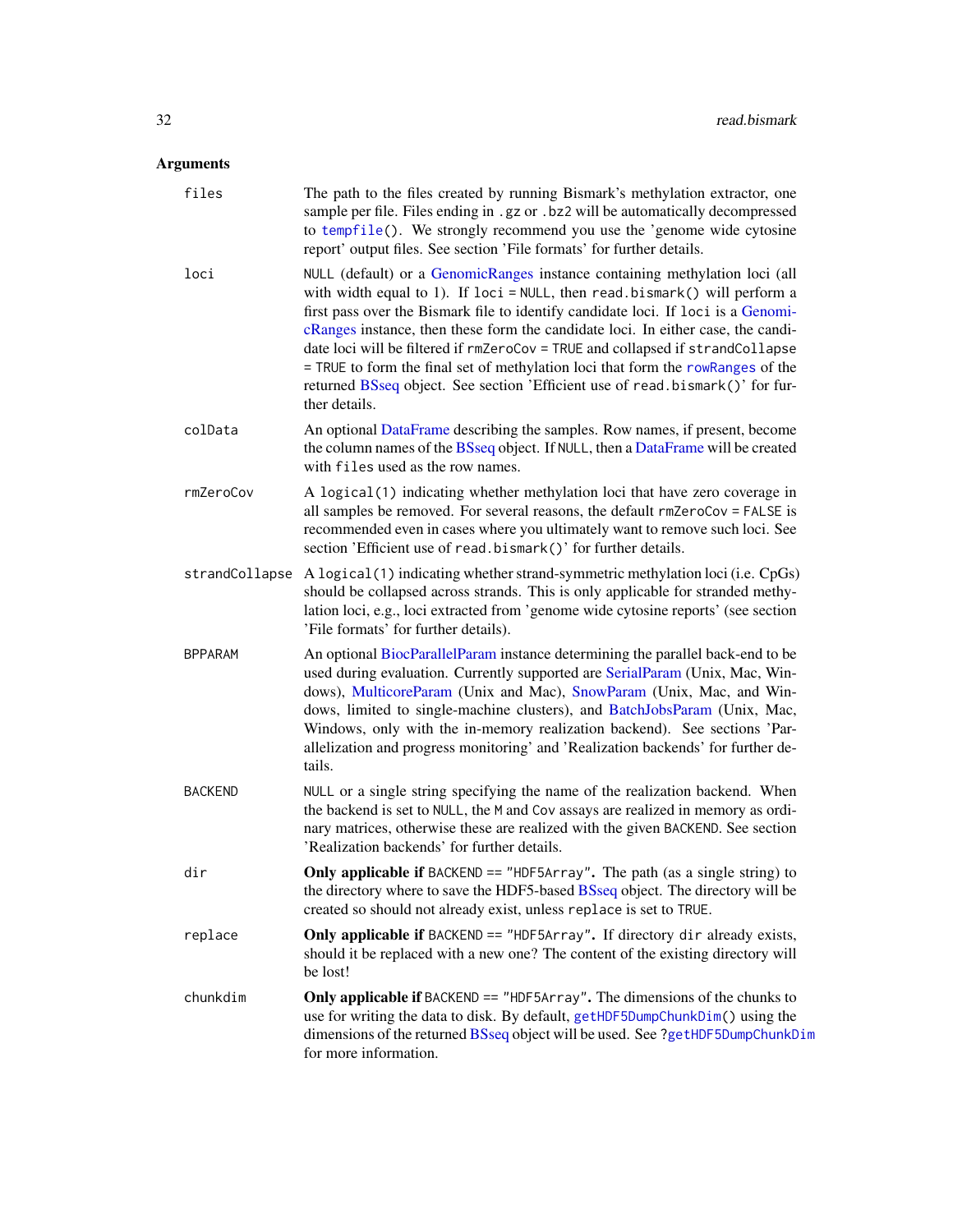#### <span id="page-32-0"></span>read.bismark 33

| level   | Only applicable if BACKEND == "HDF5Array". The compression level to use for<br>writing the data to disk. By default, getHDF5DumpCompressionLevel() will be<br>used. See ?getHDF5DumpCompressionLevel for more information. |
|---------|----------------------------------------------------------------------------------------------------------------------------------------------------------------------------------------------------------------------------|
| nThread | The number of threads used by fread when reading the files. Be careful when<br>combining a parallel backend specified with BPPARAM with nThread > 1 because<br>each worker will use nThread.                               |
| verbose | A logical (1) indicating whether progress messages should be printed (default<br>TRUE).                                                                                                                                    |

# Value

A [BSseq](#page-9-1) object.

#### File formats

The format of each file is automatically detected using the internal function  $b$ sseq:::.guessBismarkFileType(). Files ending in .gz, .bz2, .xz, or .zip will be automatically decompressed to [tempdir\(](#page-0-0)).

Supported file formats: Bismark's 'genome wide cytosine report' ([https://github.com/](https://github.com/FelixKrueger/Bismark/tree/master/Docs#the-genome-wide-cytosine-report-optional-is-tab-delimited-in-the-following-format-1-based-coords) FelixKrueger/Bismark/tree/master/Docs#the-genome-wide-cytosine-report-optional-is-tab-delimited-i and 'coverage' (https://github.com/FelixKrueger/Bismark/tree/master/Docs#the-coverage-output-looks-li formats are both supported. If setting loci = NULL, then we strongly recommend using the 'genome wide cytosine report' output format because this includes strand information for each locus. The 'coverage' output does not contain strand information and so the [strand](#page-0-0) of the returned [BSseq](#page-9-1) object will be set to \* unless stranded loci are supplied.

Unsupported file formats: Neither the 'bedGraph' output format ([https://github.com/](https://github.com/FelixKrueger/Bismark/tree/master/Docs#the-bedgraph-output-optional-looks-like-this-tab-delimited-0-based-start-1-based-end-coords) FelixKrueger/Bismark/tree/master/Docs#the-bedgraph-output-optional-looks-like-this-tab-delimitednor the 'bismark\_methylation\_extractor' output format ([https://github.com/FelixKrueger/](https://github.com/FelixKrueger/Bismark/tree/master/Docs#the-bismark_methylation_extractor-output-is-in-the-form-tab-delimited-1-based-coords) Bismark/tree/master/Docs#the-bismark\_methylation\_extractor-output-is-in-the-form-tab-delimited-1are supported. The former does not include the required counts of methylated and unmethylated reads hile the is an intermediate file containing read-level, rather than locus-level, data on methylation.

One-based vs. zero-based genomic co-ordinates: The genomic co-ordinates of the Bismark output files may be zero-based or one-based depending on whether the --zero\_based argument was used when running Bismark's methylation extractor. Furthermore, the default co-ordinate counting system varies by version of Bismark. bsseq makes no assumptions about the basis of the genomic co-ordinates and it is left to the user to ensure that the appropriate basis is used in the analysis of their data.

Since Bioconductor packages typically use one-based co-ordinates, we strongly recommend that your Bismark files are also one-based.

# Efficient use of read.bismark()

We recommend the following to achieve fast and efficient importing of Bismark files:

- Specify the set of methylation loci via the loci argument.
- Use Bismark files in the 'coverage' output format.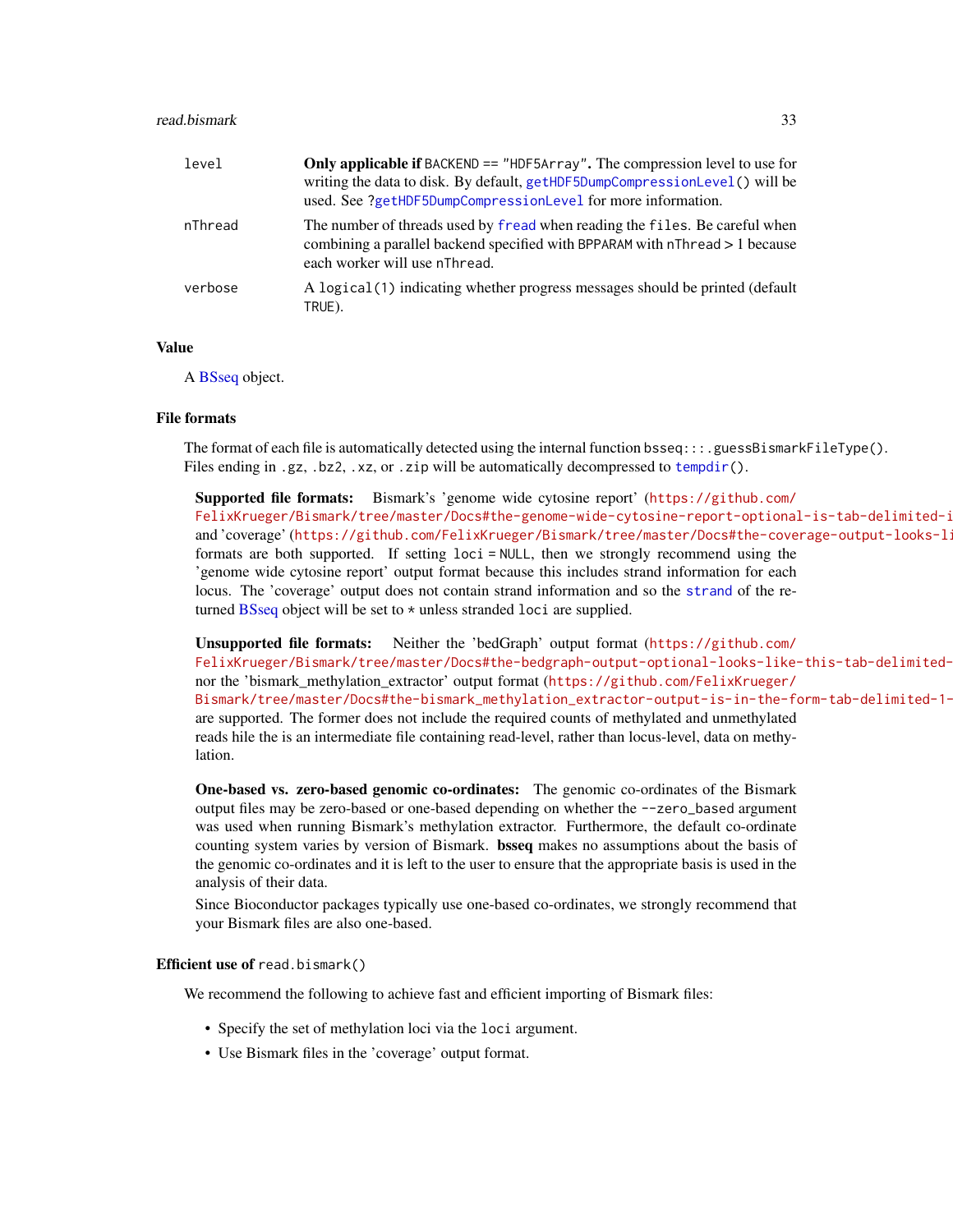- Leave rmZeroCov = FALSE.
- Use a BPPARAM with a moderate number of workers (cores).
- Use BACKEND = "HDF5Array".
- Use multiple threads per worker (i.e. nThread > 1).

Each point is discussed below.

Specifying loci: Specifying the set of methylation loci via the loci argument means that read.bismark() does not need to first parse all files to identify the set of candidate loci. Provided that rmZeroCov = FALSE, this means that each file is only read once. This may be a considerable saving when there are a large number of files.

If you are unsure whether the below-described shortcuts apply to your data, leave loci = NULL and let read.bismark() identify the set of candidate loci from files.

You may wish to use the [findLoci\(](#page-18-1)) function to find all methylation loci of interest in your reference genome (e.g., all CpGs) and then pass the result via the loci argument.

Alternatively, if all files are 'genome wide cytosine reports' for samples aligned to the same reference genome, then all files contain the exact same set of methylation loci. In this case, you may wish to first construct loci using the internal function bsseq:::.readBismarkAsFWGRanges() applied to a single file, e.g.,  $loci = b$ sseq:::.readBismarkAsFWGRanges(files[1], rmZeroCov, strandCollapse).

Using the 'coverage' Bismark files: It will generally be faster to parse Bismark files in the 'coverage' output format than those in the 'genome wide cytosine report' format This is because the former only includes loci with non-zero coverage and so the file size is often considerably smaller, particularly for shallowly sequenced samples (e.g., those from single-cell bisulfite sequencing).

Leaving rmZeroCov = FALSE: If you set rmZeroCov = TRUE, then read.bismark() must first parse all the files to identify which loci have zero coverage in all samples and then filter these out from the set of candidate loci. This will happen even if you supply loci with a [GenomicRanges](#page-0-0) of candidate loci.

Furthermore, any coverage-based filtering of methylation loci is best left until you have constructed your final [BSseq](#page-9-1) object. In our experience, the final [BSseq](#page-9-1) object is often the product of combining multiple [BSseq](#page-9-1) objects, each constructed with a separate call to read.bismark(). In such cases, it is premature to use  $rmZeroCov = TRUE$  when running each read.bismark(); regretably, combining these objects will often then lead to an inefficiently stored [BSseq](#page-9-1) object.

Using a BPPARAM with a moderate number of workers (cores): Each file can be processed on its own, so you can process in parallel as many files as you have workers. However, if using the HDF5Array backend, then writing to the HDF5 file cannot be performed in parallel and so becomes the bottleneck. Nonetheless, by using a moderate number of workers (2 - 10), we can ensure there is processed data available to write to disk as soon as the current write is completed.

Using BACKEND = "HDF5Array": By using the HDF5Array realization backend from HDF5Array, we reduce the amount of data that is kept in-memory at any one time. Once each file is parsed, the data are written to the HDF5 file and are no longer needed in-memory. When combined with multiple workers (cores), this means that each file will only need to read and retain in-memory 1 sample's worth of data at a time.

Conversely, if you opt for all data to be in-memory (via BACKEND = NULL), then each worker will pass each file's data back to the main process and memory usage will steadily accumulate to often unreasonable levels.

<span id="page-33-0"></span>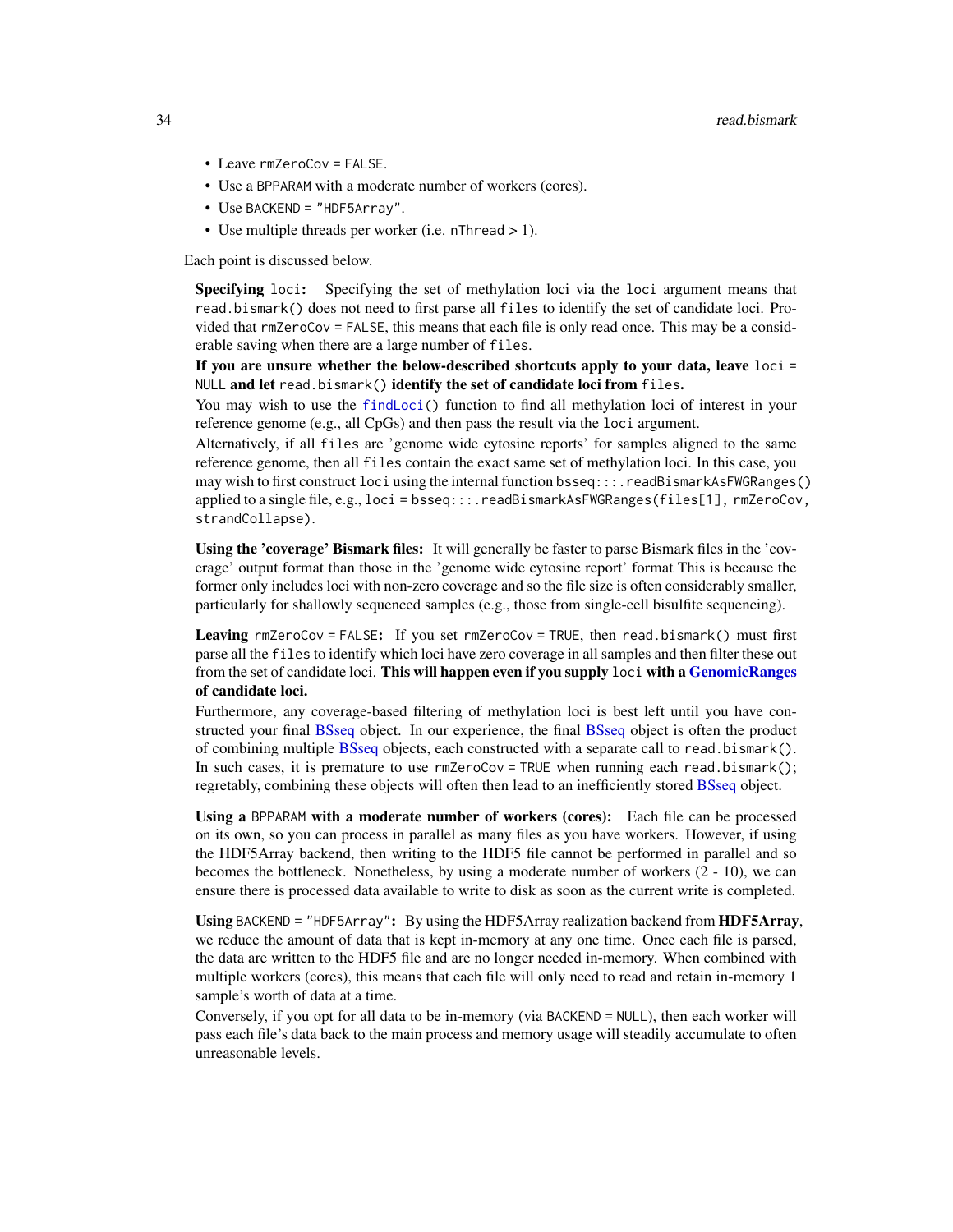#### <span id="page-34-0"></span>read.bismark 35

Using nThread > 1: read.bismark uses data.table:: fread to read each file, which supports threaded-parallisation. Depending on the system, increasing nThread can achieve near-linear speed-ups in the number of threads for reading each file. Care needs to be taken when nThread > 1 is used in conjunction with a parallel backend via BPPARAM to ensure the system isn't overloaded. For example, using BPPARAM = MulticoreParam(workers = 10) with nThread = 4 may use up to 40 workers simultaneously.

#### Realization backends

The read.bismark() function creates a [BSseq](#page-9-1) object with two assays, M and Cov. The choice of *realization backend* controls whether these assays are stored in-memory as an ordinary [matrix](#page-0-0) or ondisk as a [HDF5Array,](#page-0-0) for example. The choice of realization backend is controlled by the BACKEND argument, which defaults to the current value of DelayedArray:[:getAutoRealizationBackend\(](#page-0-0)).

read.bismark() supports the following realization backends:

- NULL (in-memory): This stores each new assay in-memory using an ordinary [matrix.](#page-0-0)
- HDF5Array (on-disk): This stores each new assay on-disk in a HDF5 file using an [HDF5Matrix](#page-0-0) from HDF5Array.

Please note that certain combinations of realization backend and parallelization backend are currently not supported. For example, the [HDF5Array](#page-0-0) realization backend is currently only compatible when used with a single-machine parallelization backend (i.e. it is not compatible with a [SnowParam](#page-0-0) that specifies an *ad hoc* cluster of multiple machines).

BSmooth() will issue an error when given such incompatible realization and parallelization backends.

Additional arguments related to the realization backend can be passed via the ... argument. These arguments must be named and are passed to the relevant [RealizationSink](#page-0-0) constructor. For example, the ... argument can be used to specify the path to the HDF5 file to be used by BSmooth(). Please see the examples at the bottom of the page.

# Parallelization, progress monitoring, and logging

read.bismark() now uses the **BiocParallel** package to implement parallelization. This brings some notable improvements:

- Imported files can now be written directly to an on-disk realization backend by the worker. This dramatically reduces memory usage compared to previous versions of bsseq that required all results be retained in-memory.
- Parallelization is now supported on Windows through the use of a [SnowParam](#page-0-0) object as the value of BPPARAM.
- Detailed and extensive job logging facilities.

All parallelization options are controlled via the BPPARAM argument. In general, we recommend that users combine multicore (single-machine) parallelization with an on-disk realization backend (see section, 'Realization backend'). For Unix and Mac users, this means using a [MulticoreParam.](#page-0-0) For Windows users, this means using a single-machine [SnowParam.](#page-0-0) Please consult the **BiocParallel** documentation to take full advantage of the more advanced features.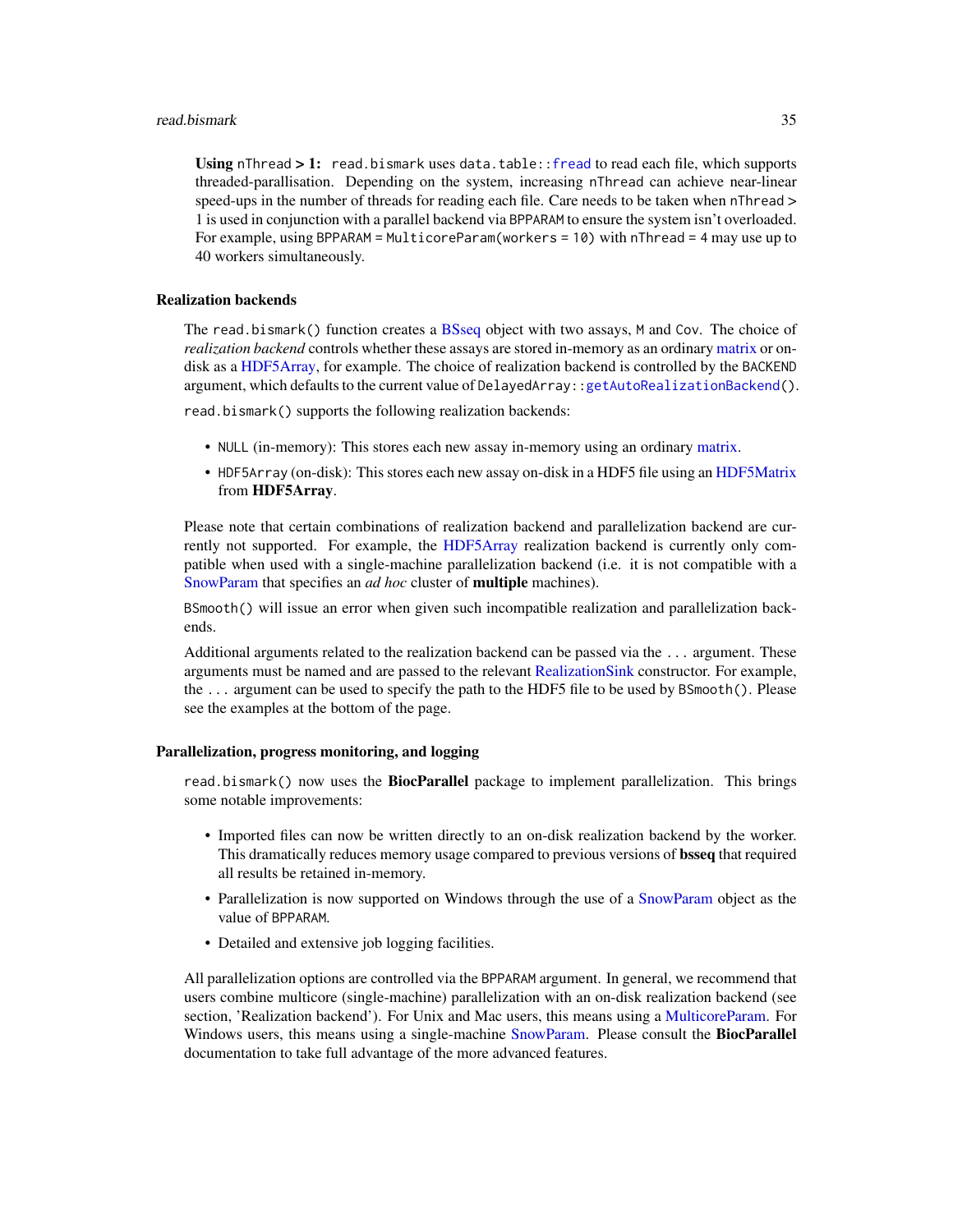<span id="page-35-0"></span>A useful feature of **BiocParallel** are progress bars to monitor the status of long-running jobs, such as BSmooth(). Progress bars are controlled via the progressbar argument in the [BiocParallelParam](#page-0-0) constructor.

**BiocParallel** also supports extensive and detailed logging facilities. Please consult the **BiocParallel** documentation to take full advantage these advanced features.

# Author(s)

Peter Hickey <peter.hickey@gmail.com>

#### See Also

- [read.bsmooth\(](#page-36-1)) for parsing output from the BSmooth alignment suite.
- [read.umtab\(](#page-37-1)) for parsing legacy (old) formats from the BSmooth alignment suite.
- [collapseBSseq\(](#page-9-2)) for collapsing (aggregating) data from sample's with multiple Bismark methylation extractor files (e.g., technical replicates).

#### Examples

```
# Run read.bismark() on a single sample to construct a matrix-backed BSseq
# object.
infile <- system.file("extdata/test_data.fastq_bismark.bismark.cov.gz",
                      package = "bsseq")
bsseq <- read.bismark(files = infile,
                      colData = DataFrame(row.names = "test_data"),
                      rmZeroCov = FALSE,
                      strandCollapse = FALSE,
                      verbose = TRUE)
# This is a matrix-backed BSseq object.
sapply(assays(bsseq, withDimnames = FALSE), class)
bsseq
## Not run:
# Run read.bismark() on a single sample to construct a HDF5Array-backed BSseq
# object (with data written to 'test_dir')
test_dir <- tempfile("BSseq")
bsseq <- read.bismark(files = infile,
                      colData = DataFrame(row.names = "test_data"),
                      rmZeroCov = FALSE,
                      strandCollapse = FALSE,
                      BACKEND = "HDF5Array",
                      dir = test_dir,
                      verbose = TRUE)
# This is a HDF5Array-backed BSseq object.
sapply(assays(bsseq, withDimnames = FALSE), class)
# The 'M' and 'Cov' assays are in the HDF5 file 'assays.h5' (in 'test_dir').
sapply(assays(bsseq, withDimnames = FALSE), path)
```
## End(Not run)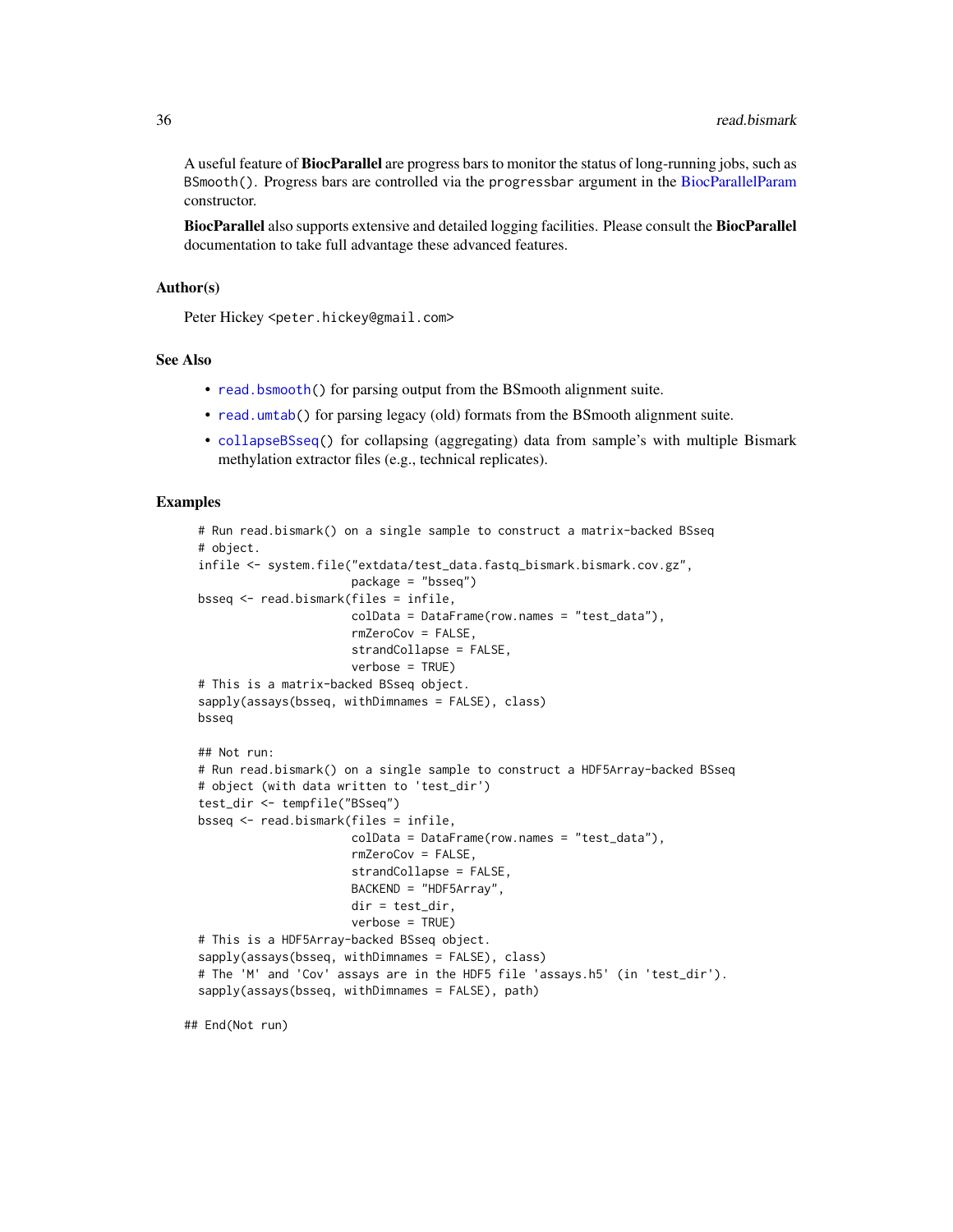<span id="page-36-1"></span><span id="page-36-0"></span>

# Description

Parsing output from the BSmooth alignment suite.

# Usage

```
read.bsmooth(dirs, sampleNames = NULL, seqnames = NULL,
  returnRaw = FALSE, qualityCutoff = 20, rmZeroCov = FALSE,
 verbose = TRUE)
```
# Arguments

| dirs          | Input directories. Usually each sample is in a different directory, or perhaps each<br>(sample, lane) is a different directory.                                                                      |
|---------------|------------------------------------------------------------------------------------------------------------------------------------------------------------------------------------------------------|
| sampleNames   | sample names, based on the order of dirs. If NULL either set to basename (dirs)<br>(if unique) or dirs.                                                                                              |
| segnames      | The default is to read all BS mooth output files in dirs. Using this argument,<br>it is possible to restrict this to only files with names in sequal sequent from<br>. cpg. tsv and optionally .gz). |
| returnRaw     | Should the function return the complete information in the output files?                                                                                                                             |
| qualityCutoff | Only use evidence (methylated and unmethylated evidence) for a given methy-<br>lation loci, if the base in the read has a quality greater than this cutoff.                                          |
| rmZeroCov     | Should methylation loci that have zero coverage in all samples be removed. This<br>will result in a much smaller object if the data originates from (targeted) capture<br>bisulfite sequencing.      |
| verbose       | Make the function verbose.                                                                                                                                                                           |

# Value

Either an object of class BSseq (if returnRaw = FALSE) or a list of GRanges which each component coming from a directory.

# Note

Input files can either be gzipped or not. Gzipping the input files results in much greater speed of reading (and saves space), so it is recommended.

We are working on making this function faster and less memory hungry.

# Author(s)

Kasper Daniel Hansen <khansen@jhsph.edu>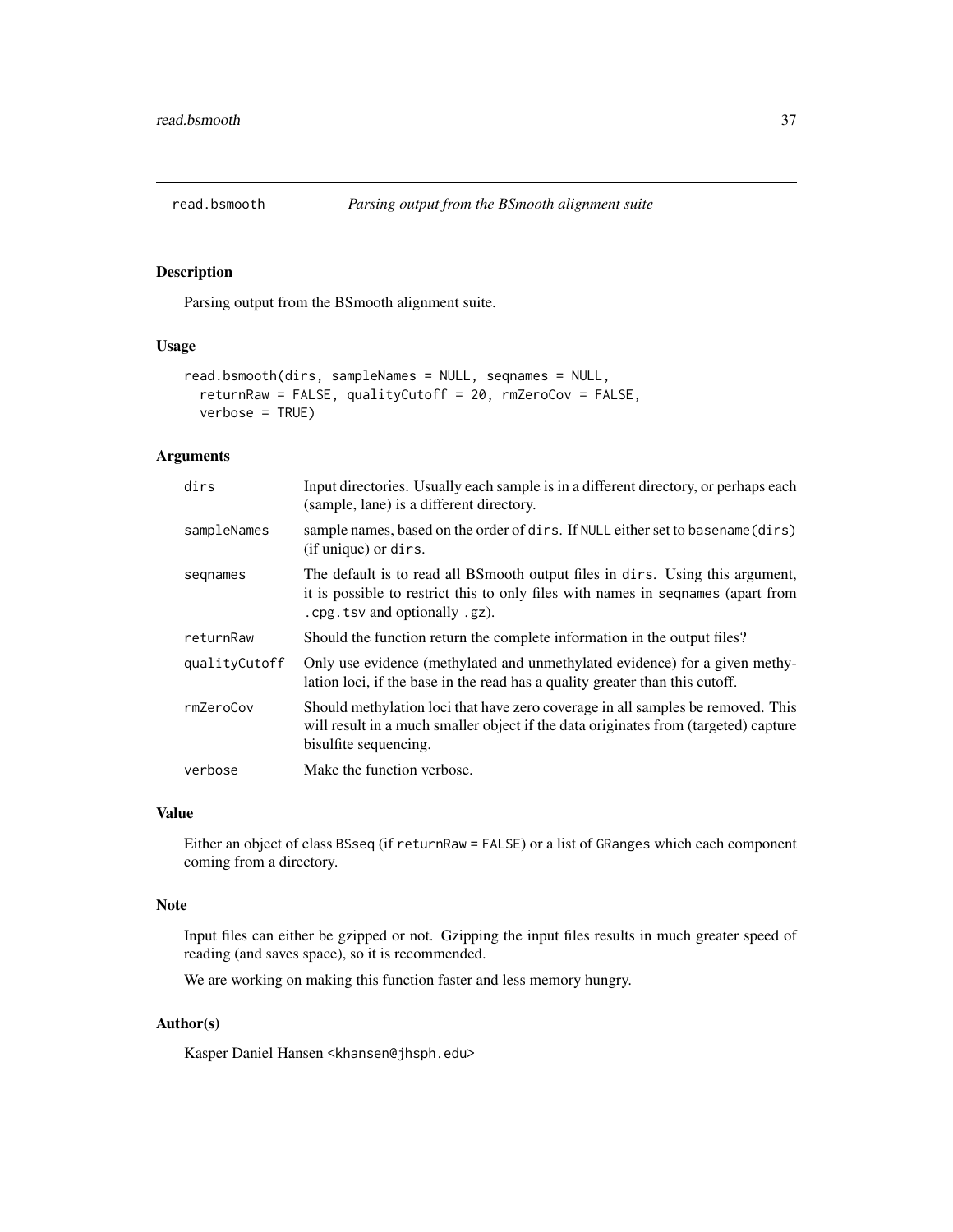# <span id="page-37-0"></span>See Also

[read.umtab](#page-37-1) for parsing legacy (old) formats from the BSmooth alignment suite. [collapseBSseq](#page-9-2) for collapse (merging or summing) the data in two different directories.

<span id="page-37-1"></span>read.umtab *Parsing UM tab files (legacy output) containing output from the BSmooth aligner.*

# **Description**

Parsing UM tab files containing output from the bisulfite aligner Merman. This is two different legacy formats, which we keep around. These functions are likely to be deprecated in the future.

#### Usage

```
read.umtab(dirs, sampleNames = NULL, rmZeroCov = FALSE,
 pattern = NULL, keepU = c("U10", "U20", "U30", "U40"),
 keepM = c("M10", "M20", "M30", "M40"), verbose = TRUE)
read.umtab2(dirs, sampleNames = NULL, rmZeroCov = FALSE,
  readCycle = FALSE, keepFilt = FALSE,
 pattern = NULL, keepU, keepM, verbose = TRUE)
```
# Arguments

| dirs        | Input directories. Usually each sample is in a different directory.                                                                                                                             |
|-------------|-------------------------------------------------------------------------------------------------------------------------------------------------------------------------------------------------|
| pattern     | An optional pattern, see list. files in the base package.                                                                                                                                       |
| sampleNames | sample names, based on the order of dirs.                                                                                                                                                       |
| rmZeroCov   | Should methylation loci that have zero coverage in all samples be removed. This<br>will result in a much smaller object if the data originates from (targeted) capture<br>bisulfite sequencing. |
| keep∪       | A vector of U columns which are kept.                                                                                                                                                           |
| keepM       | A vector of M columns which are kept.                                                                                                                                                           |
| readCvcle   | Should the cycle columns be returned?                                                                                                                                                           |
| keepFilt    | Should the filter columns be returned?                                                                                                                                                          |
| verbose     | Make the function verbose.                                                                                                                                                                      |

#### Details

read.umtab2 is newer than read.umtab and both process output from older versions of the BSmooth alignment suite (versions older than 0.6.1). These functions are likely to be deprecated in the future. Newer output from the BSmooth alignment suite can be parsed using read.bsmooth.

A script using this function can be found in the bsseqData package, in the file 'scripts/create\_BS.cancer.R'.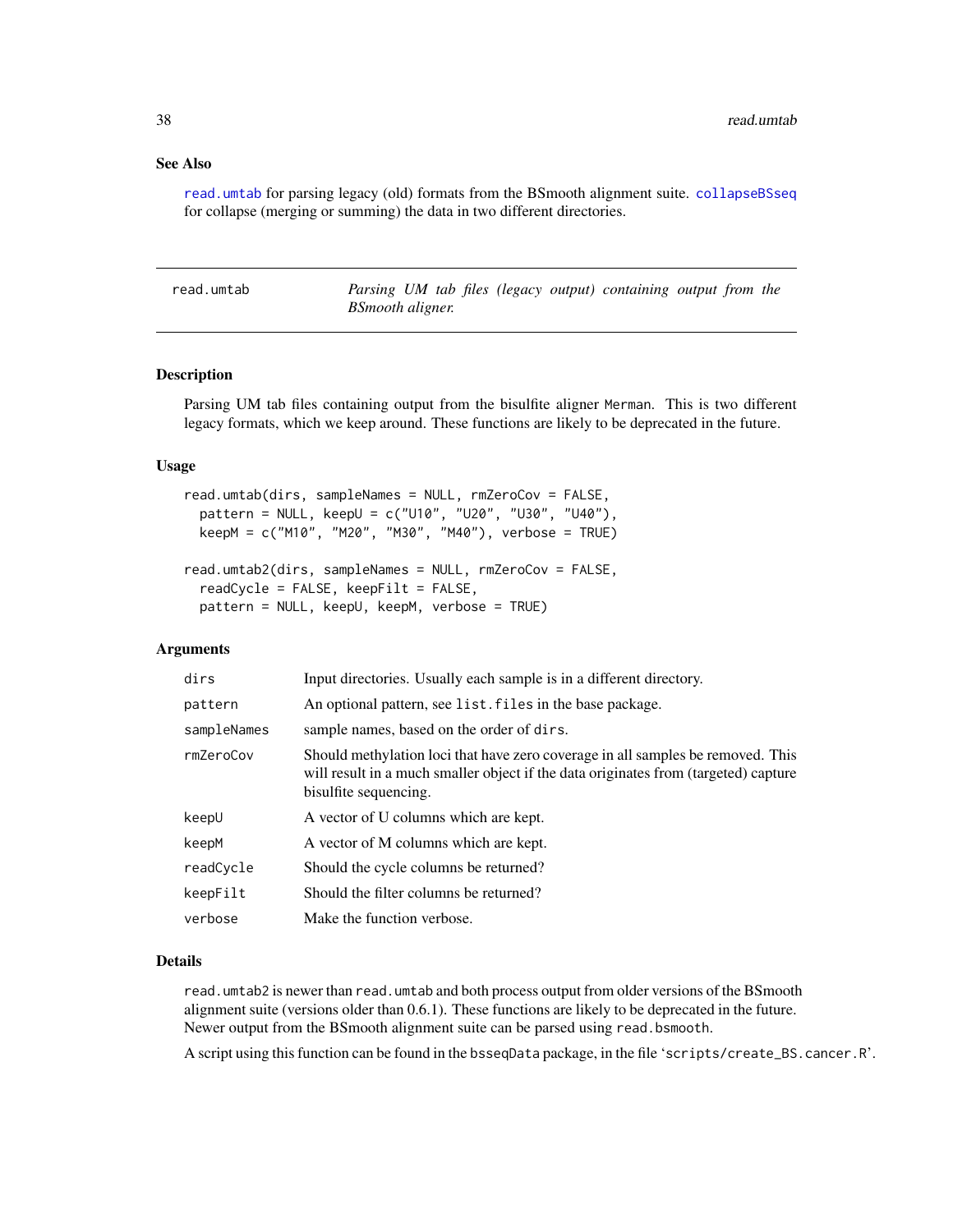#### <span id="page-38-0"></span>read.umtab 39

# Value

Both functions returns lists, the components are

| <b>BSdata</b> | An object of class BSseq containing the methylation evidence. |
|---------------|---------------------------------------------------------------|
| GC            | A vector of local GC content values.                          |
| Map           | A vector of local mapability values.                          |
| Mcy           | A matrix of the number of unique M cycles.                    |
| Ucy           | A matrix of the number of unique U cycles.                    |
| chr           | A vector of chromosome names.                                 |
| pos           | A vector of genomic positions.                                |
| M             | A matrix representing methylation evidence.                   |
| U             | A matrix representing un-methylation evidence.                |
| csums         | Description of 'comp2'                                        |

# Author(s)

Kasper Daniel Hansen <khansen@jhsph.edu>

# See Also

[read.bsmooth](#page-36-1).

# Examples

```
## Not run:
require(bsseqData)
umDir <- system.file("umtab", package = "bsseqData")
sampleNames <- list.files(umDir)
dirs <- file.path(umDir, sampleNames, "umtab")
umData <- read.umtab(dirs, sampleNames)
```
## End(Not run)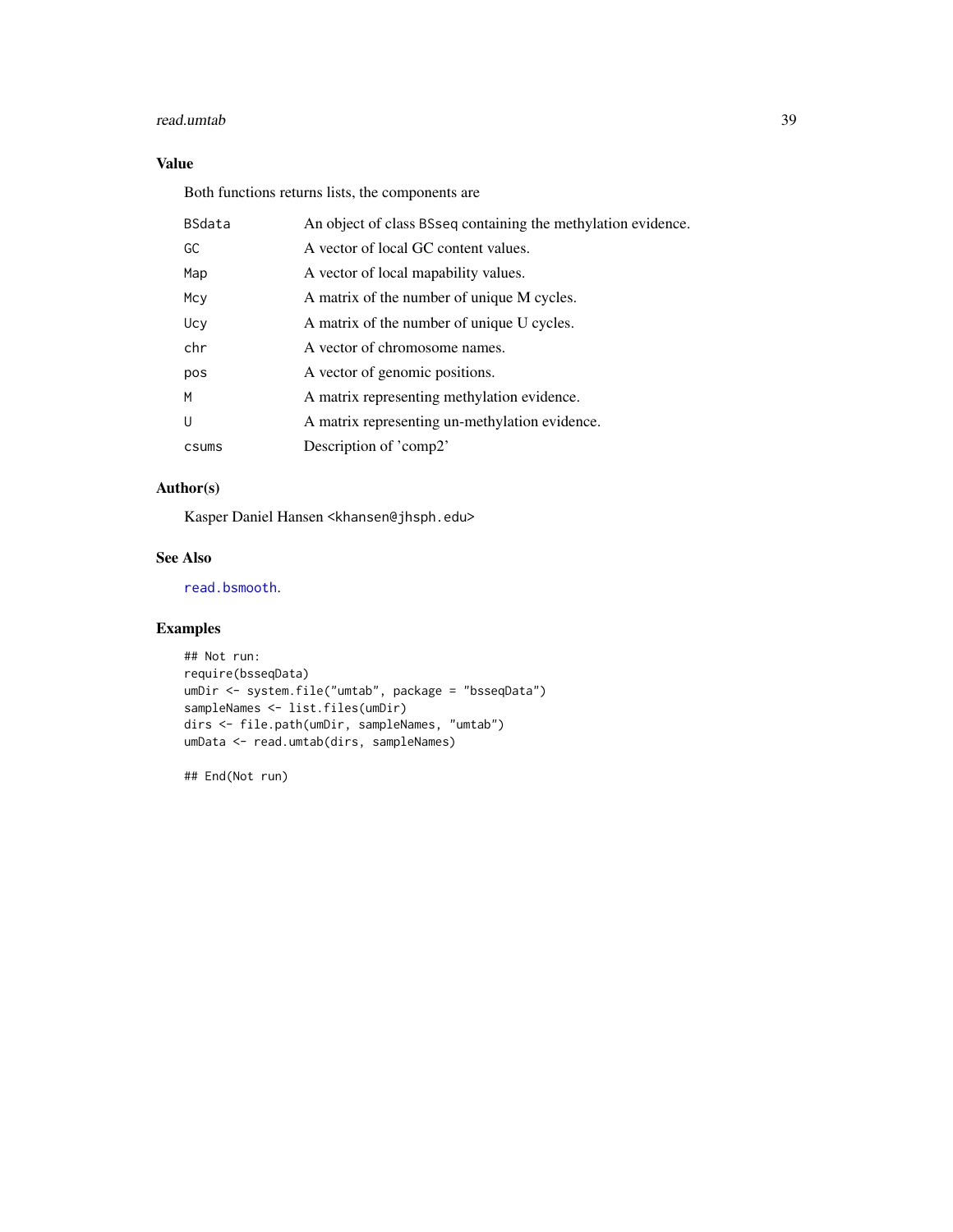# <span id="page-39-0"></span>**Index**

∗ classes BSseq-class, [10](#page-9-0) BSseqStat-class, [13](#page-12-0) BSseqTstat-class, [15](#page-14-0) FWGRanges-class, [22](#page-21-0) hasGRanges-class, [28](#page-27-0) ∗ datasets BS.chr22, [2](#page-1-0) [,BSseq-method *(*BSseq-class*)*, [10](#page-9-0) [,BSseqStat,ANY,ANY,ANY-method *(*BSseqStat-class*)*, [13](#page-12-0) [,BSseqStat-method *(*BSseqStat-class*)*, [13](#page-12-0) [,BSseqTstat,ANY,ANY,ANY-method *(*BSseqTstat-class*)*, [15](#page-14-0) [,BSseqTstat-method *(*BSseqTstat-class*)*, [15](#page-14-0) [,hasGRanges,ANY,ANY,ANY-method *(*hasGRanges-class*)*, [28](#page-27-0) [,hasGRanges-method *(*hasGRanges-class*)*, [28](#page-27-0) assayNames,BSseq-method *(*BSseq-class*)*, [10](#page-9-0) assays,BSseq-method *(*BSseq-class*)*, [10](#page-9-0) BatchJobsParam, *[4](#page-3-0)*, *[32](#page-31-0)* binomialGoodnessOfFit *(*GoodnessOfFit*)*, [26](#page-25-0) BiocParallelParam, *[4,](#page-3-0) [5](#page-4-0)*, *[32](#page-31-0)*, *[36](#page-35-0)* BS.cancer.ex.tstat, *[16](#page-15-0)*, *[18](#page-17-0)* BS.chr22, [2](#page-1-0) BSgenome, *[19](#page-18-0)* BSmooth, [3,](#page-2-0) *[8](#page-7-0)*, *[13](#page-12-0)*, *[25](#page-24-0)* BSmooth.fstat, *[14](#page-13-0)* BSmooth.tstat, [7,](#page-6-0) *[16](#page-15-0)*, *[18](#page-17-0)* BSseq, *[4](#page-3-0)[–6](#page-5-0)*, *[8](#page-7-0)*, [9,](#page-8-0) *[10](#page-9-0)*, *[12,](#page-11-0) [13](#page-12-0)*, *[23](#page-22-0)*, *[25](#page-24-0)*, *[32–](#page-31-0)[35](#page-34-0)* BSseq-class, [10](#page-9-0) BSseqStat *(*BSseqStat-class*)*, [13](#page-12-0) BSseqStat-class, [13](#page-12-0) BSseqTstat, *[8](#page-7-0)*, *[14](#page-13-0)*, *[18](#page-17-0)*, *[26](#page-25-0)*

```
BSseqTstat (BSseqTstat-class), 15
BSseqTstat-class, 15
chisqGoodnessOfFit (GoodnessOfFit), 26
chrSelectBSseq (BSseq-class), 10
class:hasGRanges (hasGRanges-class), 28
collapseBSseq, 36, 38
collapseBSseq (BSseq-class), 10
combine,BSseq,BSseq-method
        (BSseq-class), 10
combineList (BSseq-class), 10
computeStat, 14
data.frame2GRanges, 16
DataFrame, 9, 32
DelayedMatrix, 9, 13–15, 23, 24
dimnames,arrayRealizationSink-method
        (FWGRanges-class), 22
dmrFinder, 8, 14, 16, 17
DNAStringSet, 19
end,FWGRanges-method (FWGRanges-class),
        22
end,FWIRanges-method (FWGRanges-class),
        22
end, hasGRanges-method
        (hasGRanges-class), 28
end<-,FWIRanges-method
        (FWGRanges-class), 22
end<-, hasGRanges-method
        (hasGRanges-class), 28
findLoci, 19, 34
findOverlaps,FWGRanges,FWGRanges-method
        (FWGRanges-class), 22
findOverlaps,GenomicRanges,hasGRanges-method
        (hasGRanges-class), 28
```
findOverlaps,hasGRanges,GenomicRanges-method *(*hasGRanges-class*)*, [28](#page-27-0) findOverlaps,hasGRanges,hasGRanges-method

*(*hasGRanges-class*)*, [28](#page-27-0)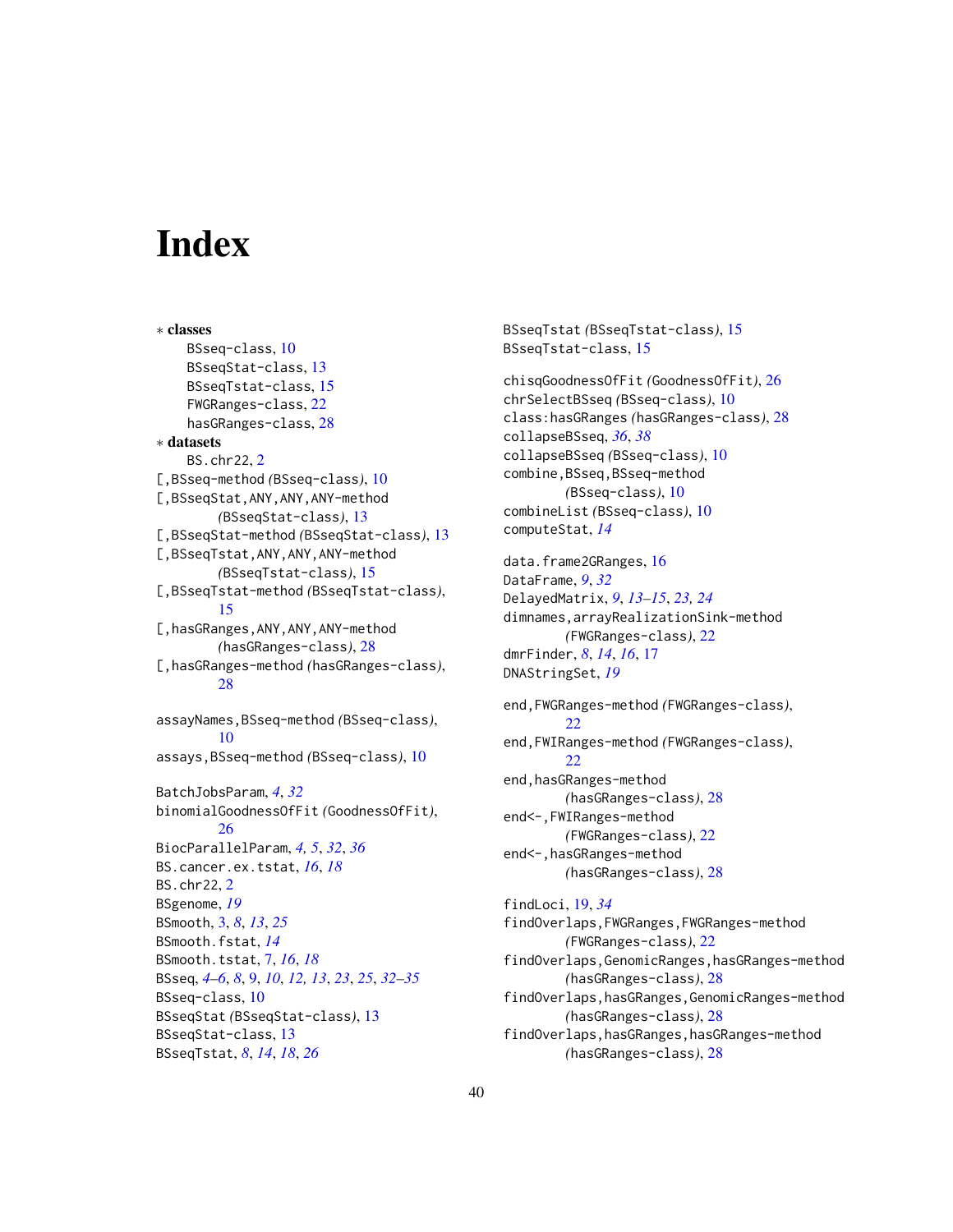# $I<sub>N</sub>$  and  $I<sub>1</sub>$  and  $I<sub>2</sub>$  and  $I<sub>3</sub>$  and  $I<sub>4</sub>$  and  $I<sub>4</sub>$  and  $I<sub>4</sub>$  and  $I<sub>4</sub>$  and  $I<sub>4</sub>$  and  $I<sub>4</sub>$  and  $I<sub>4</sub>$  and  $I<sub>4</sub>$  and  $I<sub>4</sub>$  and  $I<sub>4</sub>$  and  $I<sub>4</sub>$  a

fisher.test, *[21](#page-20-0)* fisherTests, [20](#page-19-0) fread, *[33](#page-32-0)*, *[35](#page-34-0)* FWGRanges-class, [22](#page-21-0) FWIRanges-class *(*FWGRanges-class*)*, [22](#page-21-0)

GenomicRanges, *[32](#page-31-0)*, *[34](#page-33-0)* getAutoRealizationBackend, *[4](#page-3-0)*, *[35](#page-34-0)* getBSseq, *[13](#page-12-0)* getBSseq *(*BSseq-class*)*, [10](#page-9-0) getCoverage, *[13](#page-12-0)*, [22,](#page-21-0) *[26](#page-25-0)* getHDF5DumpChunkDim, *[4](#page-3-0)*, *[32](#page-31-0)* getHDF5DumpCompressionLevel, *[4](#page-3-0)*, *[33](#page-32-0)* getMeth, *[13](#page-12-0)*, [24,](#page-23-0) *[26](#page-25-0)* getStats, [25](#page-24-0) GoodnessOfFit, [26](#page-25-0) GRanges, *[9](#page-8-0)*, *[19](#page-18-0)* granges,hasGRanges-method *(*hasGRanges-class*)*, [28](#page-27-0)

hasBeenSmoothed *(*BSseq-class*)*, [10](#page-9-0) hasGRanges, *[14](#page-13-0)[–16](#page-15-0)* hasGRanges *(*hasGRanges-class*)*, [28](#page-27-0) hasGRanges-class, [28](#page-27-0) HDF5Array, *[4,](#page-3-0) [5](#page-4-0)*, *[35](#page-34-0)* HDF5Matrix, *[5](#page-4-0)*, *[9](#page-8-0)*, *[13](#page-12-0)*, *[15](#page-14-0)*, *[35](#page-34-0)*

length,BSseq-method *(*BSseq-class*)*, [10](#page-9-0) length,hasGRanges-method *(*hasGRanges-class*)*, [28](#page-27-0) locfit, *[6](#page-5-0)*

matrix, *[4,](#page-3-0) [5](#page-4-0)*, *[9](#page-8-0)*, *[12,](#page-11-0) [13](#page-12-0)*, *[15](#page-14-0)*, *[35](#page-34-0)* mclapply, *[21](#page-20-0)* MulticoreParam, *[4,](#page-3-0) [5](#page-4-0)*, *[32](#page-31-0)*, *[35](#page-34-0)*

names,FWIRanges-method *(*FWGRanges-class*)*, [22](#page-21-0) names<-,FWIRanges-method *(*FWGRanges-class*)*, [22](#page-21-0)

orderBSseq *(*BSseq-class*)*, [10](#page-9-0) overlapsAny,GenomicRanges,hasGRanges-method *(*hasGRanges-class*)*, [28](#page-27-0) overlapsAny,hasGRanges,GenomicRanges-method *(*hasGRanges-class*)*, [28](#page-27-0) overlapsAny,hasGRanges,hasGRanges-method *(*hasGRanges-class*)*, [28](#page-27-0)

pData,BSseq-method *(*BSseq-class*)*, [10](#page-9-0)

pData<-,BSseq,data.frame-method *(*BSseq-class*)*, [10](#page-9-0) pData<-,BSseq,DataFrame-method *(*BSseq-class*)*, [10](#page-9-0) plot.chisqGoodnessOfFit *(*GoodnessOfFit*)*, [26](#page-25-0) plotManyRegions *(*plotRegion*)*, [29](#page-28-0) plotRegion, [29](#page-28-0) poissonGoodnessOfFit *(*GoodnessOfFit*)*, [26](#page-25-0) print.chisqGoodnessOfFit *(*GoodnessOfFit*)*, [26](#page-25-0)

RangedSummarizedExperiment, *[11](#page-10-0)*, *[13](#page-12-0)* read.bismark, *[19](#page-18-0)*, [31](#page-30-0) read.bsmooth, *[36](#page-35-0)*, [37,](#page-36-0) *[39](#page-38-0)* read.umtab, *[36](#page-35-0)*, *[38](#page-37-0)*, [38](#page-37-0) read.umtab2 *(*read.umtab*)*, [38](#page-37-0) RealizationSink, *[5](#page-4-0)*, *[35](#page-34-0)* rowRanges, *[32](#page-31-0)*

sampleNames,BSseq-method *(*BSseq-class*)*, [10](#page-9-0) sampleNames<-, BSseq, ANY-method *(*BSseq-class*)*, [10](#page-9-0) seqlengths, hasGRanges-method *(*hasGRanges-class*)*, [28](#page-27-0) seqlengths<-,hasGRanges-method *(*hasGRanges-class*)*, [28](#page-27-0) seqlevels,hasGRanges-method *(*hasGRanges-class*)*, [28](#page-27-0) seqlevels<-, hasGRanges-method *(*hasGRanges-class*)*, [28](#page-27-0) seqnames,FWGRanges-method *(*FWGRanges-class*)*, [22](#page-21-0) seqnames, hasGRanges-method *(*hasGRanges-class*)*, [28](#page-27-0) seqnames<-, hasGRanges-method *(*hasGRanges-class*)*, [28](#page-27-0) SerialParam, *[4](#page-3-0)*, *[32](#page-31-0)* setAutoRealizationBackend, *[12](#page-11-0)* show,BSseq-method *(*BSseq-class*)*, [10](#page-9-0) show,BSseqStat-method *(*BSseqStat-class*)*, [13](#page-12-0) show,BSseqTstat-method *(*BSseqTstat-class*)*, [15](#page-14-0) smoothSds, *[14](#page-13-0)* SnowParam, *[4,](#page-3-0) [5](#page-4-0)*, *[32](#page-31-0)*, *[35](#page-34-0)* start,FWGRanges-method *(*FWGRanges-class*)*, [22](#page-21-0)